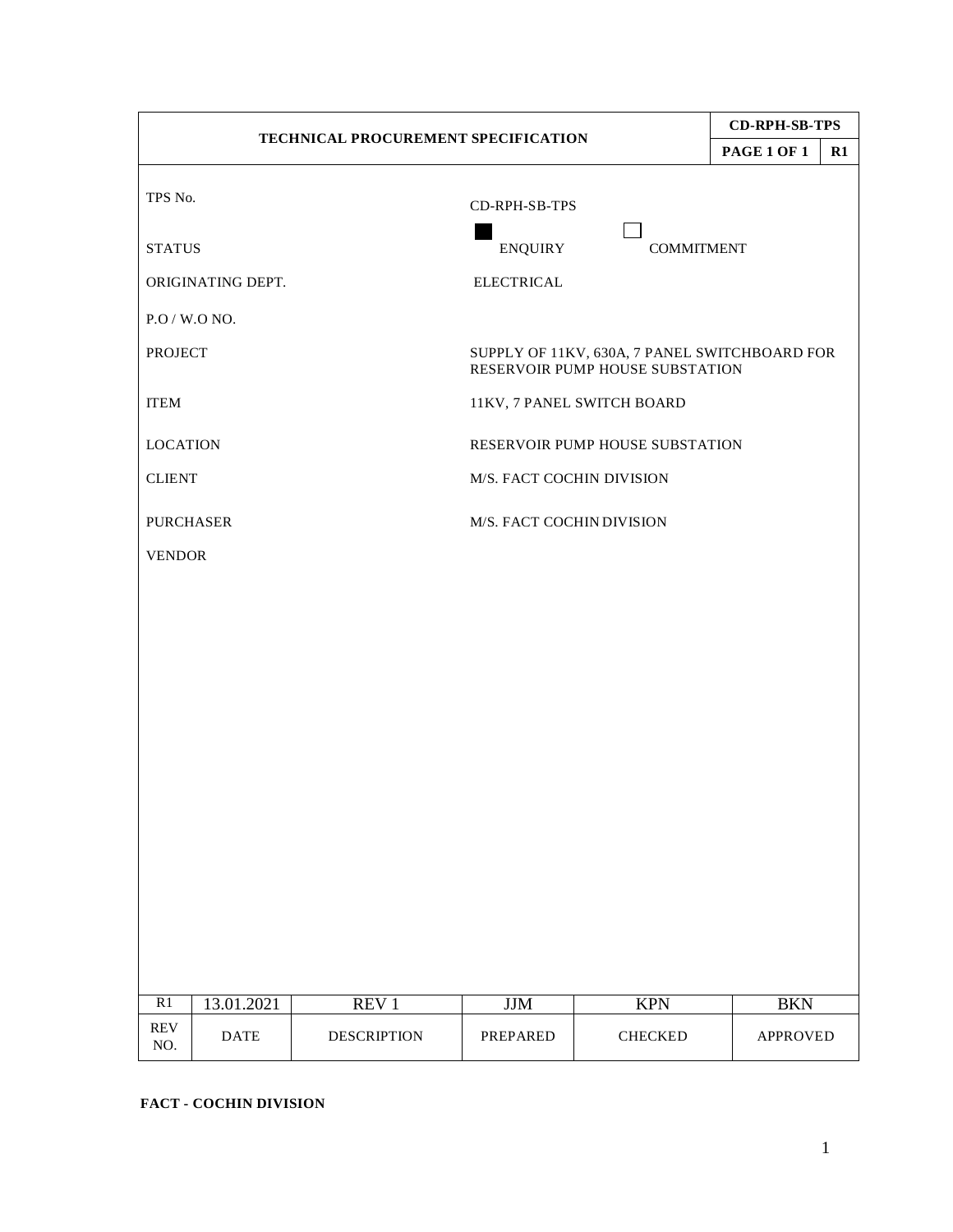## **ATTACHMENTS**

# **CD-RPH-SB-TPS-ATT**

**PAGE 1 OF 1 R1**

# No. of

| Sl. No. | Tag                | Description                        | pages          |
|---------|--------------------|------------------------------------|----------------|
| 1       | CD-RPH-SB-TPS-SW   | Scope of work                      | 1              |
| 2       | CD-RPH-SB-TPS-IS   | Equipment/ items to be supplied    | 1              |
| 3       | CD-RPH-SB-TPS-ES   | Engineering specification          | 25             |
| 4       | CD-RPH-SB-TPS-DS   | Data sheet                         | 6              |
| 5       | CD-RPH-SB-TPS-VDSP | Vendor data submission procedure   | 3              |
| 6       | CD-RPH-SB-TPS-VDR  | Vendor data requirements           | $\overline{2}$ |
| 7       | CD-RPH-SB-TPS-VDI  | Vendor data index                  | 1              |
| 8       | CD-RPH-SB-TPS-TCL  | Technical check list               | 12             |
| 9       | CD-RPH-SB-TPS-PF   | Price format                       | 1              |
| 10      | CD-RPH-SB-TPS-GRE  | General requirements for electrics | 4              |
| 11      | CD-RPH-SB-TPS-TP   | <b>Technical particulars</b>       | 6              |
| 12      | CD-RPH-SB-TPS-SIT  | Scope of inspection and tests      | 2              |
| 13      | CD-RPH-SB-TPS-SL   | Spares list                        | 1              |
| 14      | CD-RPH-SB-TPS-SVL  | Sub vendor list                    | 1              |
| 15      | CD-RPH-SB-TPS-VE   | Vendor's experience                | 1              |
| 16      | CD-RPH-SB-TPS-CS   | Compliance statement               | 1              |
| 17      | CD-RPH-SB-TPS-TL   | Typical layout                     | 1              |

| D <sub>1</sub>    | 01.2021<br>د ا | <b>REV</b>         | JJM             | <b>KPN</b> | BKN      |
|-------------------|----------------|--------------------|-----------------|------------|----------|
| <b>REV</b><br>NO. | DATE           | <b>DESCRIPTION</b> | <b>PREPARED</b> | CHECKED    | APPROVED |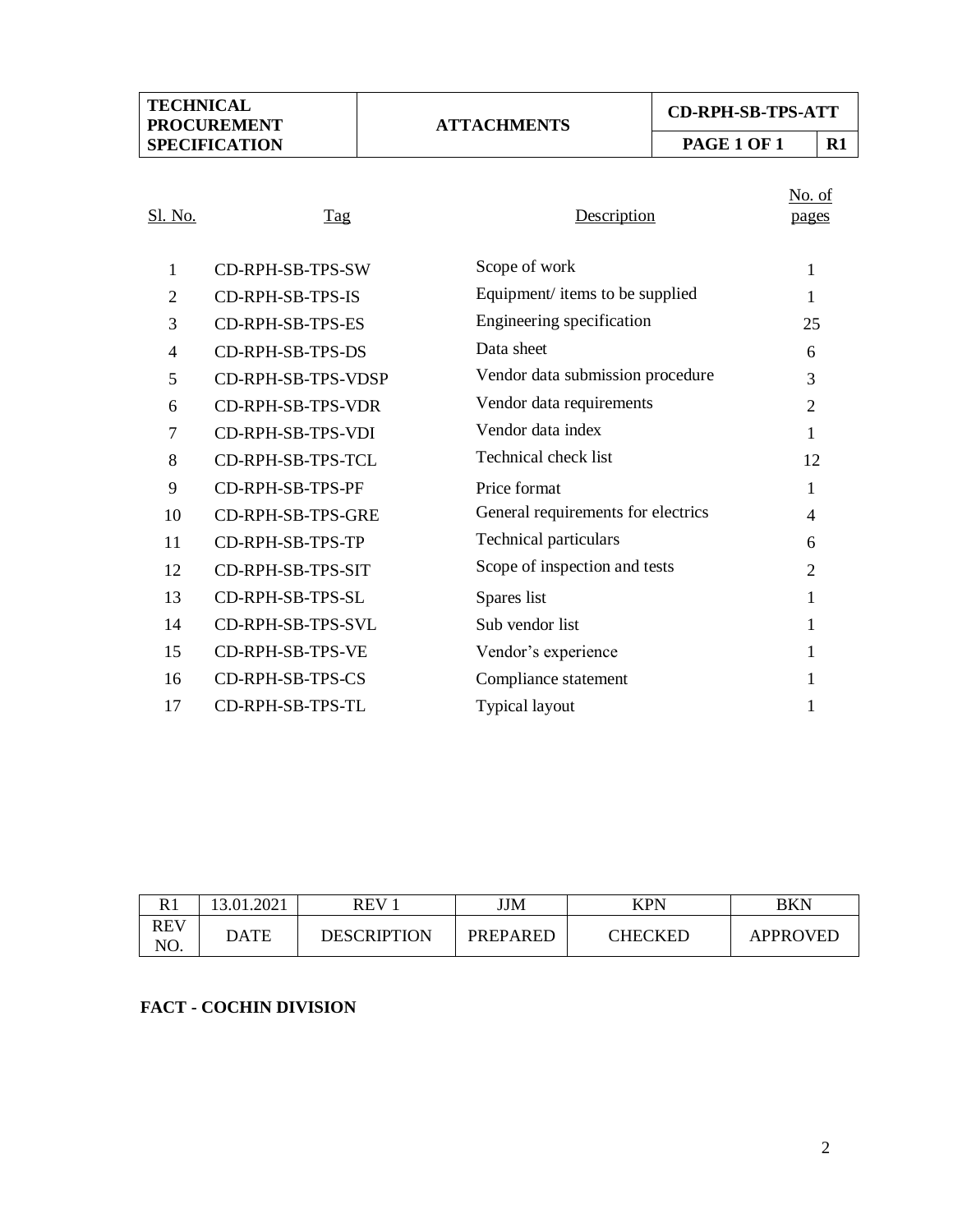**CD-RPH-SB-TPS-SW**

**PAGE 1 OF 1 R1**

|            | TPS NO: CD-RPH-SB-TPS                                                                                                                                                           |     |         |
|------------|---------------------------------------------------------------------------------------------------------------------------------------------------------------------------------|-----|---------|
|            | ITEM: 11KV, 7 PANEL SWITCHBOARD                                                                                                                                                 |     |         |
|            | The Scope of work includes the following                                                                                                                                        |     |         |
| S1.<br>No. | Description<br>Required                                                                                                                                                         |     | Remarks |
| 1.0        | Design, engineering, manufacturing, testing at works and<br>supply of the following medium voltage switchboard fully<br>conforming to the attached specifications and documents |     |         |
| 1.1        | 11kV, 630A, 26.3kA, SF6/ Vacuum circuit breaker, 7 panel<br>switchboard for Reservoir Pump House substation.                                                                    | Yes |         |
| 2.0        | Arranging inspection and tests as per "Scope of Inspection &<br>Tests" attached.                                                                                                | Yes |         |
| 3.0        | Supply of spares as per "Spares List" attached.                                                                                                                                 | Yes |         |
|            |                                                                                                                                                                                 |     |         |
|            |                                                                                                                                                                                 |     |         |
|            |                                                                                                                                                                                 |     |         |
|            |                                                                                                                                                                                 |     |         |
|            |                                                                                                                                                                                 |     |         |
|            |                                                                                                                                                                                 |     |         |
|            |                                                                                                                                                                                 |     |         |
|            |                                                                                                                                                                                 |     |         |
|            |                                                                                                                                                                                 |     |         |
|            |                                                                                                                                                                                 |     |         |
|            |                                                                                                                                                                                 |     |         |

| D 1<br>ГV         | 13.01.2021  | <b>REV</b>         | JJM             | <b>KPN</b> | BKN      |
|-------------------|-------------|--------------------|-----------------|------------|----------|
| <b>REV</b><br>NO. | <b>DATE</b> | <b>DESCRIPTION</b> | <b>PREPARED</b> | CHECKED    | APPROVED |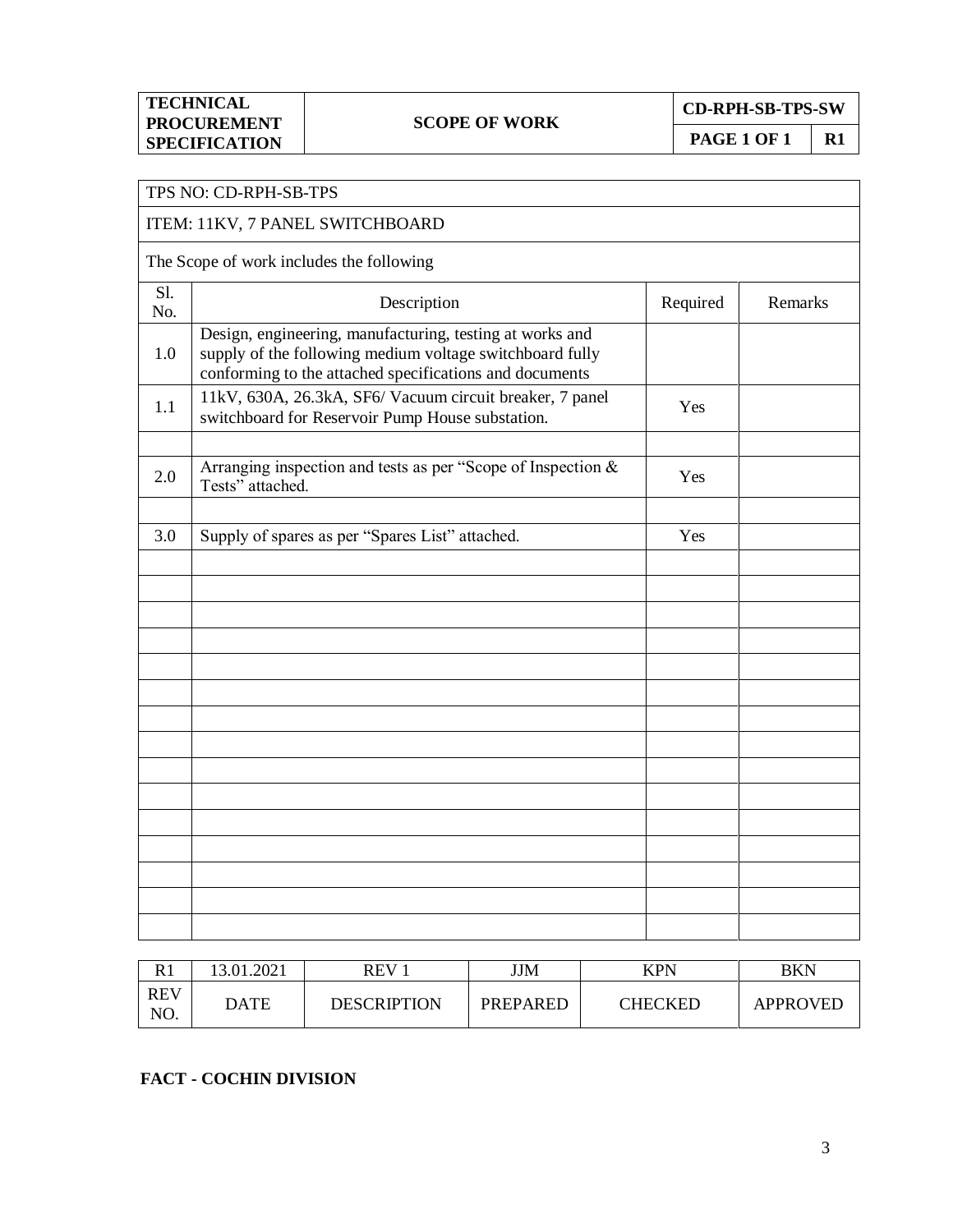## **EQUIPMENT/ITEMS TO BE SUPPLIED**

**CD-RPH-SB-TPS-IS**

**PAGE 1 OF 1** R1

|            | TPS NO: CD-RPH-SB-TPS                                                                                                                                                                                                                      |          |         |  |
|------------|--------------------------------------------------------------------------------------------------------------------------------------------------------------------------------------------------------------------------------------------|----------|---------|--|
| Sl.<br>No. | Description                                                                                                                                                                                                                                | Quantity | Remarks |  |
| 1.0        | Design, engineering, manufacturing, testing at works and<br>supply of 11 kV, 630 A, 26.3 kA SF6/Vacuum<br>circuit<br>breaker, 7 panel switchboard for Reservoir Pump House<br>substation, conforming to attached specifications/documents. | 1 No.    |         |  |
| 2.0        | Supply of spares for items as per spare list                                                                                                                                                                                               | 1 Set    |         |  |
|            |                                                                                                                                                                                                                                            |          |         |  |
|            |                                                                                                                                                                                                                                            |          |         |  |
|            |                                                                                                                                                                                                                                            |          |         |  |
|            |                                                                                                                                                                                                                                            |          |         |  |
|            |                                                                                                                                                                                                                                            |          |         |  |
|            |                                                                                                                                                                                                                                            |          |         |  |
|            |                                                                                                                                                                                                                                            |          |         |  |
|            |                                                                                                                                                                                                                                            |          |         |  |
|            |                                                                                                                                                                                                                                            |          |         |  |
|            |                                                                                                                                                                                                                                            |          |         |  |
|            |                                                                                                                                                                                                                                            |          |         |  |
|            |                                                                                                                                                                                                                                            |          |         |  |
|            |                                                                                                                                                                                                                                            |          |         |  |
|            |                                                                                                                                                                                                                                            |          |         |  |
|            |                                                                                                                                                                                                                                            |          |         |  |
|            |                                                                                                                                                                                                                                            |          |         |  |
|            |                                                                                                                                                                                                                                            |          |         |  |
|            |                                                                                                                                                                                                                                            |          |         |  |
|            |                                                                                                                                                                                                                                            |          |         |  |

| R <sub>1</sub>    | 13.01.2021  | REV <sub>1</sub>   | JJM             | <b>KPN</b>     | <b>BKN</b> |
|-------------------|-------------|--------------------|-----------------|----------------|------------|
| <b>REV</b><br>NO. | <b>DATE</b> | <b>DESCRIPTION</b> | <b>PREPARED</b> | <b>CHECKED</b> | APPROVED   |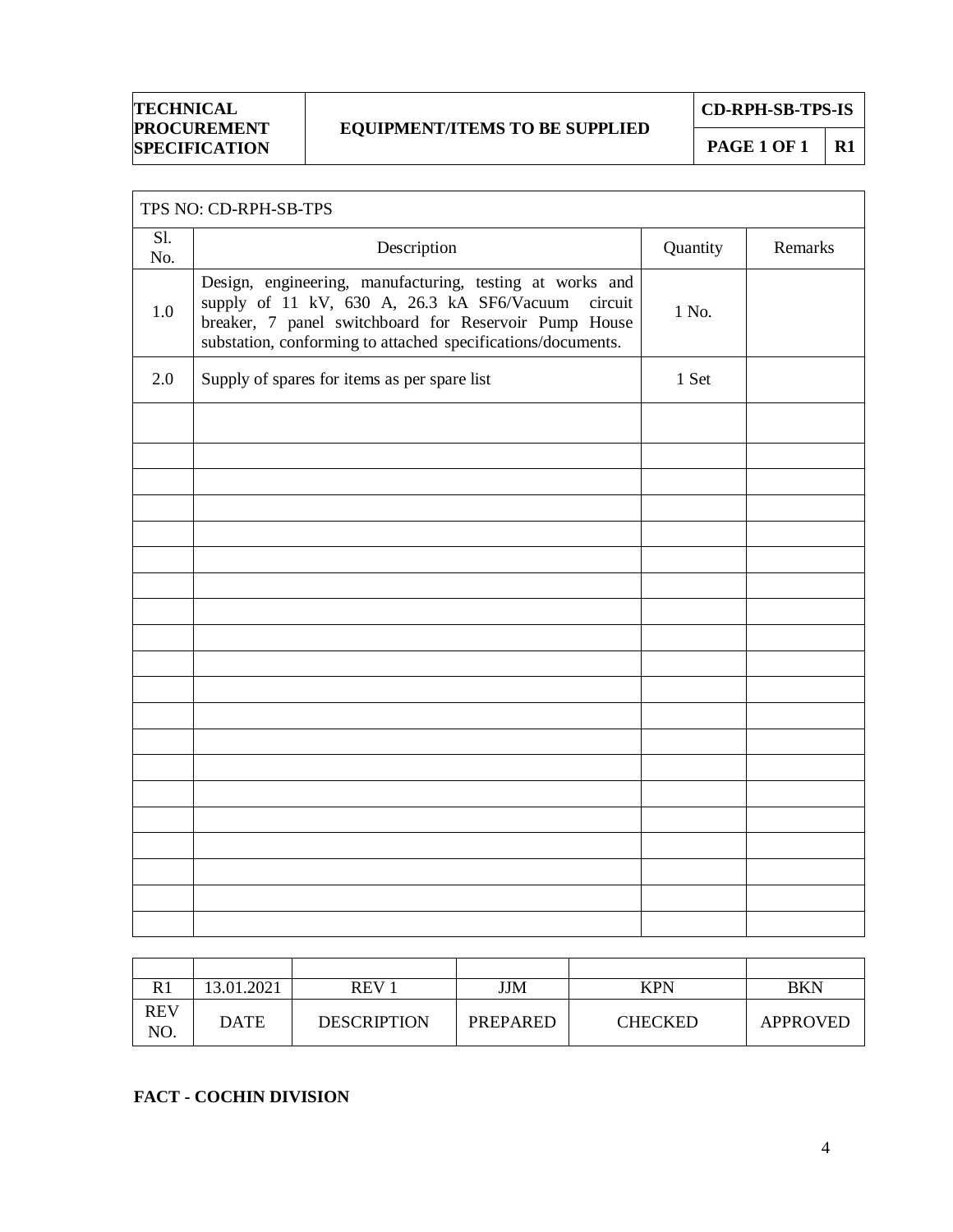#### **1.0.0 SCOPE OF WORK**

- 1.1.0 This specification covers design, manufacture, shop testing, inspection, packing, delivery to site of 11 KV, 630 Amps, 26.3 KA, indoor, 7 panel switchboard with SF6/Vacuum circuit breaker for Reservoir Pump House substation to give reliable and continuous operation at the load rating specified in the data sheet/ single line diagram.
- 1.2.0 The equipment offered shall be complete with all parts necessary for their effective and trouble-free operation. Such parts will be deemed to be within the scope of the supply irrespective of whether they are specifically indicated in the commercial order or not.
- 1.3.0 The design of the switchgear should be exclusive and specific responsibility of supplier and should be comply with current good engineering practice, the relevant codes and recommendation, the project specific requirements.

#### **2.0.0 REFERENCES**

- 2.1.0 The following documents shall be read in conjunction with this specification.
- 2.1.1 Engineering specification of general requirements for electrics (Tag no. CD-RPH-SB-TPS-GRE).
- 2.1.2 Data sheet of 11 KV, 7 panel switchboard (Tag no. CD-RPH-SB-TPS-DS).
- 2.1.3 Technical particulars of 11 KV, 7 panel switchboard (Tag no. CD-RPH-SB-TPS-TP).

## **3.0.0 STANDARDS**

3.1.0 Requirements laid down in the latest revisions of the following Indian Standards and other relevant standards shall be strictly adhered to

| IS:13118 | Circuit breakers                                                                                   |
|----------|----------------------------------------------------------------------------------------------------|
| IS:3427  | Metal enclosed switchgear and control gear for<br>voltages above 1000 V                            |
| IS:5578  | Guide for marking of insulated conductors                                                          |
| IS:10118 | Code of practice for selection, installation<br>and<br>maintenance of switch gear and control gear |
| IS:10601 | Dimensions of terminals of high voltage switchgear<br>and control gear                             |
| IS:11353 | Guide for uniform system of marking<br>and<br>identification of conductors and apparatus terminals |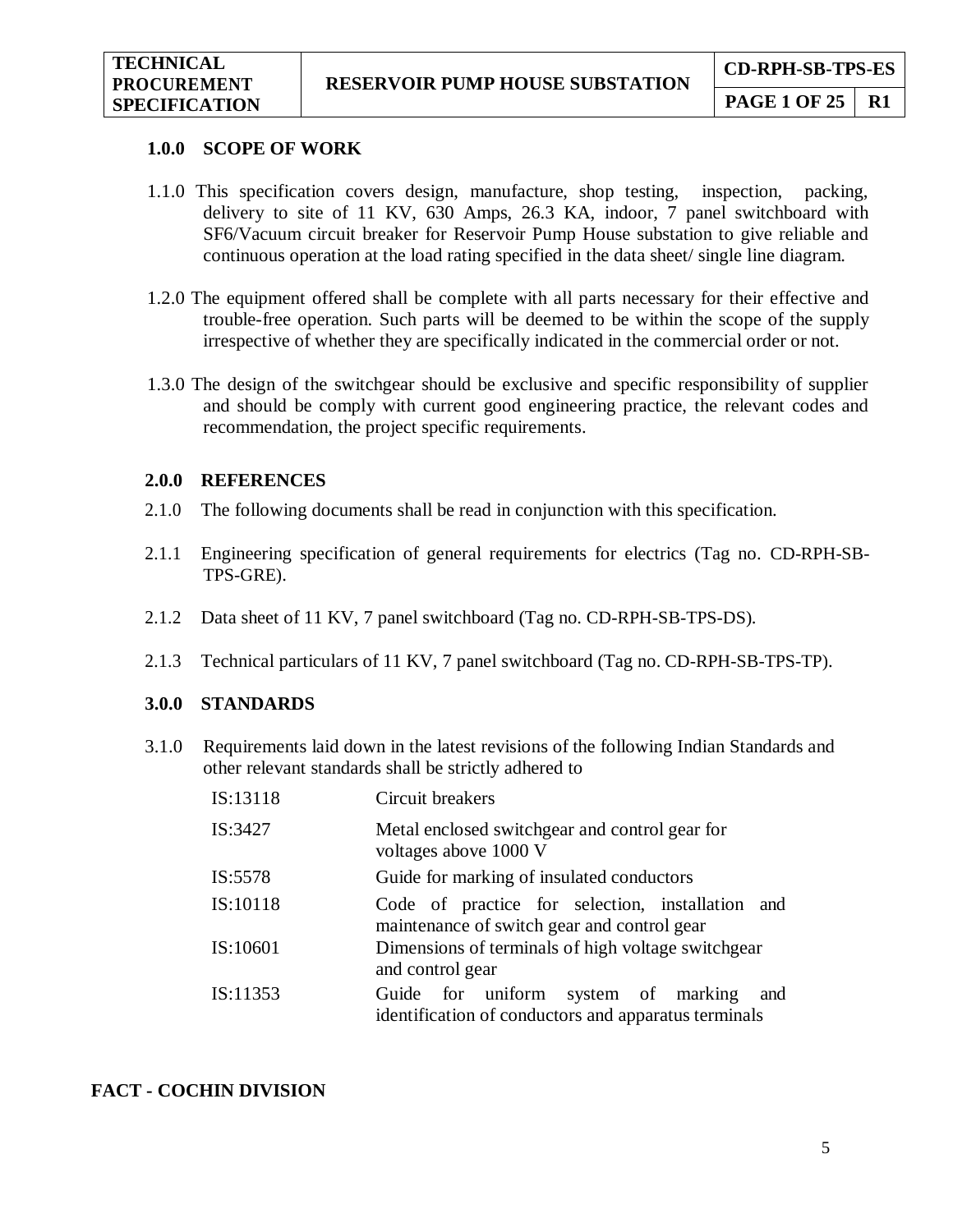**PAGE 2 OF 25** R1

| IS:722    | AC electricity meters                                                                                        |
|-----------|--------------------------------------------------------------------------------------------------------------|
| IS:1901   | Visual indicator lamps                                                                                       |
| IEC 60255 | Measuring relays and protection equipment                                                                    |
| IS:2551   | Danger Notice Plates                                                                                         |
| IS:2705   | <b>Current Transformers</b>                                                                                  |
| IS:3043   | Code of practice for earthing                                                                                |
| IS:3156   | <b>Voltage Transformers</b>                                                                                  |
| IS:3231   | Electrical relays for power systems protection                                                               |
| IS:3842   | Application guide for electrical relays for ac                                                               |
| IS:4146   | systems<br>Application guide for Voltage Transformers                                                        |
| IS:4201   | Application guide for CTs                                                                                    |
| IS:4483   | Flush mounting IDMTL relays                                                                                  |
| IS:6875   | Push buttons and related control switches (for<br>voltages up to and including 1000 Vac and 1200 V<br>$dc$ ) |
| IS 12729  | General Requirements for switchgear and control<br>gear for voltages exceeding 1000 V                        |
| IS 12063  | Degree of protection provided for enclosures for<br>electrical equipment                                     |
| IS 11353  | Guide for Uniform System of Marking and<br>Identification of Conductors<br>and Apparatus<br>Terminals        |

## **4.0.0 SUPPLY CONDITIONS**

4.1.0 The equipment to be supplied shall be designed to operate satisfactorily at rated load under the supply conditions specified in the data sheet.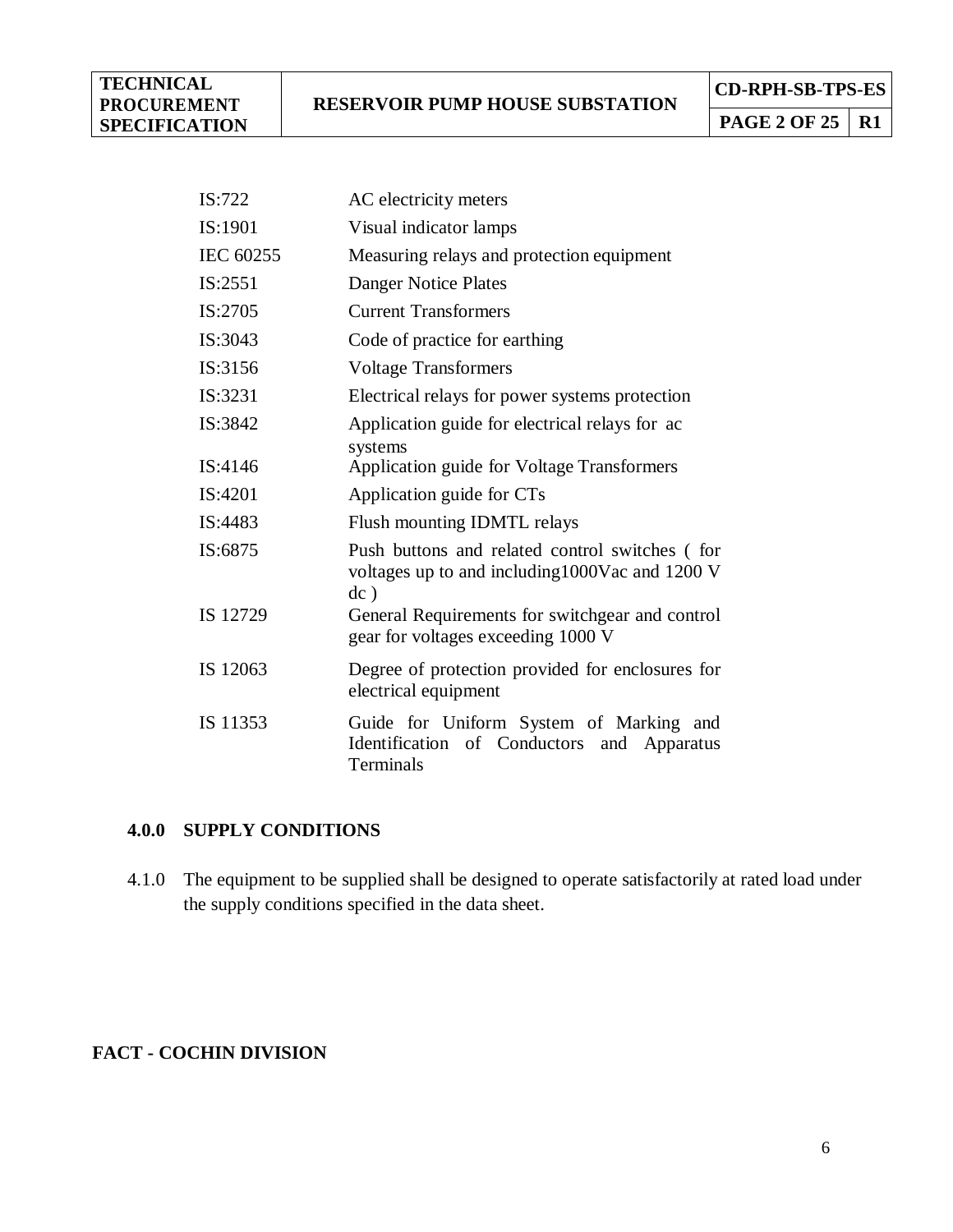#### **5.0.0 CONSTRUCTION**

- 5.1.0 GENERAL
- 5.1.1 The switchboard shall be of min. 2mm. thick folded sheet steel construction, fully enclosed, dust, damp and vermin proof, indoor cubicle type, floor mounted and free standing type, internal arc tested for designed fault current, fitted with floor rolled truck mounted SF6/Vacuum circuit breaker in fully horizontal draw out execution and horizontal isolation type. Vertical units shall be assembled to form a continuous line up of uniform height and front line-up. Entire panel length shall not be more than 5.25 meter.
- 5.1.2 SF6/Vacuum circuit breaker shall be truck mounted so that it directly rolls on to the floor when taken outside without usage of any external breaker handling truck. Cassette type breakers are not acceptable.
- 5.1.3 Rated short time withstand current of the switchboard shall not be less than the system short circuit level specified for 3 seconds. Rated peak withstand current of the switchboard shall not be less than 2.5 times the system short circuit level.
- 5.1.4 Degree of protection shall not be less than IP 4X.
- 5.1.5 The switchboard shall be assembled on suitable base channel of structural steel for proper erection.
- 5.1.6 Seal-off bushings should be provided wherever bus bars pass through metallic partitions.
- 5.1.7 Suitable arc propagation barriers shall be provided between the panels. Explosion vents of suitable design shall be provided on the roof sheet of the busbar /cable /CT's chambers so as to enable discharge of explosive gases from inside during a flashover. However the provision of explosion vent shall not affect the degree of protection/vermin proofing of the panel.
- 5.1.8 The panel board shall have adequate width to ensure ease of maintenance. Each cubicle shall be of compartmentalized construction and shall have following separate compartments.
	- a) Main compartment for housing the draw out trucks.
	- b) HV bus bar compartment.
	- c) Compartment for CT and outgoing cable/bus terminations.
	- d) LV Compartment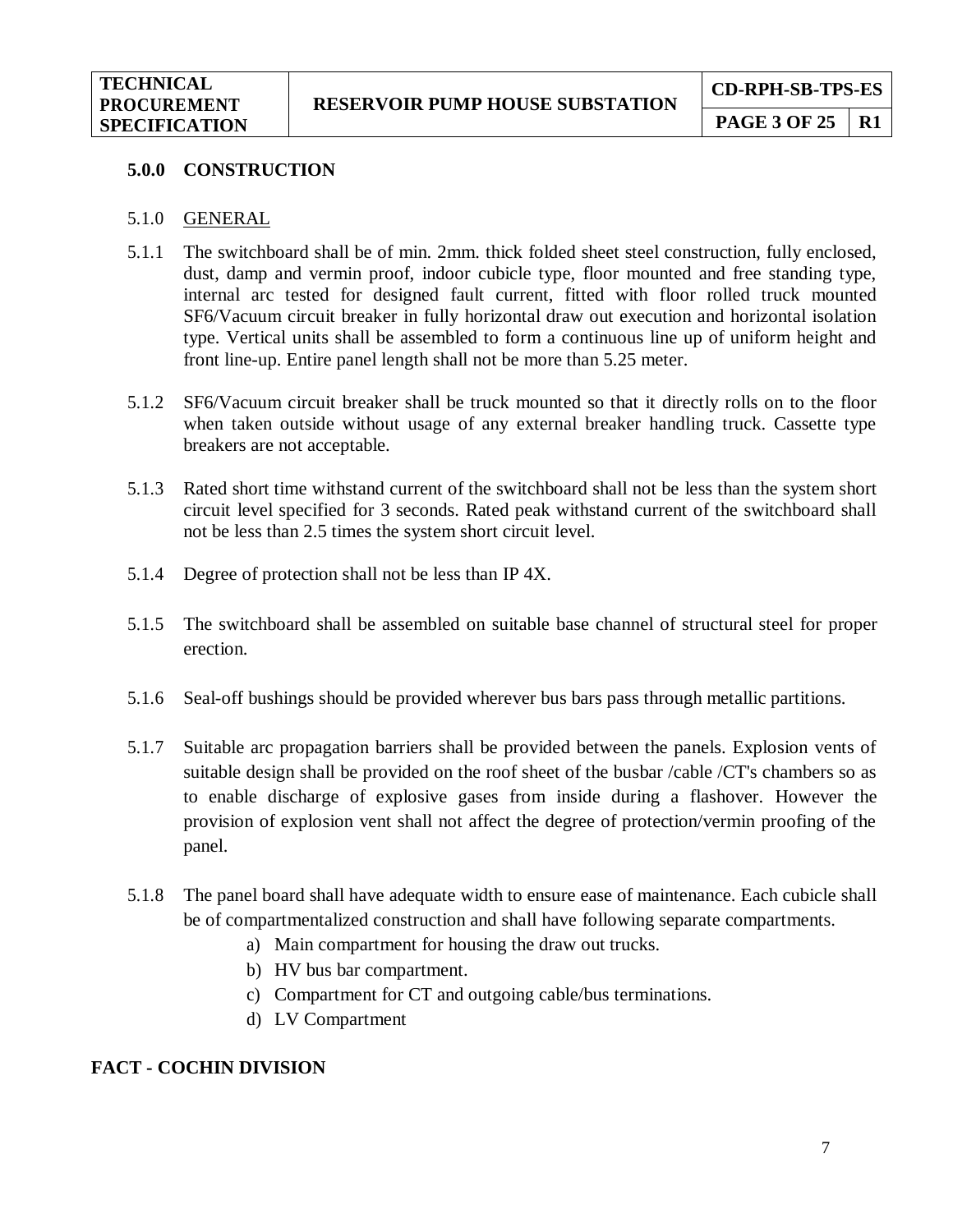- 5.1.9 Front access with hinged doors shall be available to all components in the cubicle, which require adjustment, maintenance or replacement. Front doors shall be hinged at one end and shall be bolted (knob type) on the other end. All hinges shall be of concealed design for elegant appearance.
- 5.1.10 Rear access shall be available to cable box, cable glands etc. with bolted covers. The rear panel cover shall be of bolted split type construction (Preferably of two portions) for the ease of maintenance.
- 5.1.11 All barriers used shall be manufactured from non-inflammable material. All hardware shall be corrosion resistant. Door & openings shall be provided with neoprene gaskets.
- 5.1.12 Switchboard comprising of a number of CB panels, shall be of unit construction to enable the board to be broken down into sections for shipping to site and to be correctly reassembled and erected on prepared foundations without skilled supervision. Inter-panel and inter-compartmental wiring shall preferably be protected by heavy gauge solid metal conduit or trunk.
- 5.1.13 The construction of switchboard shall be reliable, safe, self-contained, compact, interchangeable, accessible, easily extensible at both ends and complete with all positive mechanical interlocks. Adequate lifting facilities shall be provided on each section.

## 5.2.0 MOVABLE SECTION

- 5.2.1 Floor roll out, horizontal draw out horizontal isolation type movable truck of the circuit breaker shall be mounted on suitable rollers and it shall be complete with circuit breaker poles, operating mechanism, plug in connectors, etc.
- 5.2.2 If independent poles are envisaged for the circuit breakers for housing CB contacts and the rupturing chamber, it shall be fixed to the rigid sheet steel chassis on the movable truck.
- 5.2.3 Closing and opening mechanism, interlocks, connecting links, coils for close and trip etc. shall be provided on the movable chassis.
- 5.2.4 An arrangement in which the panel door is integral with the circuit breaker truck is not acceptable. It shall be possible to close the panel door after the circuit breaker is fully drawn out of the panel.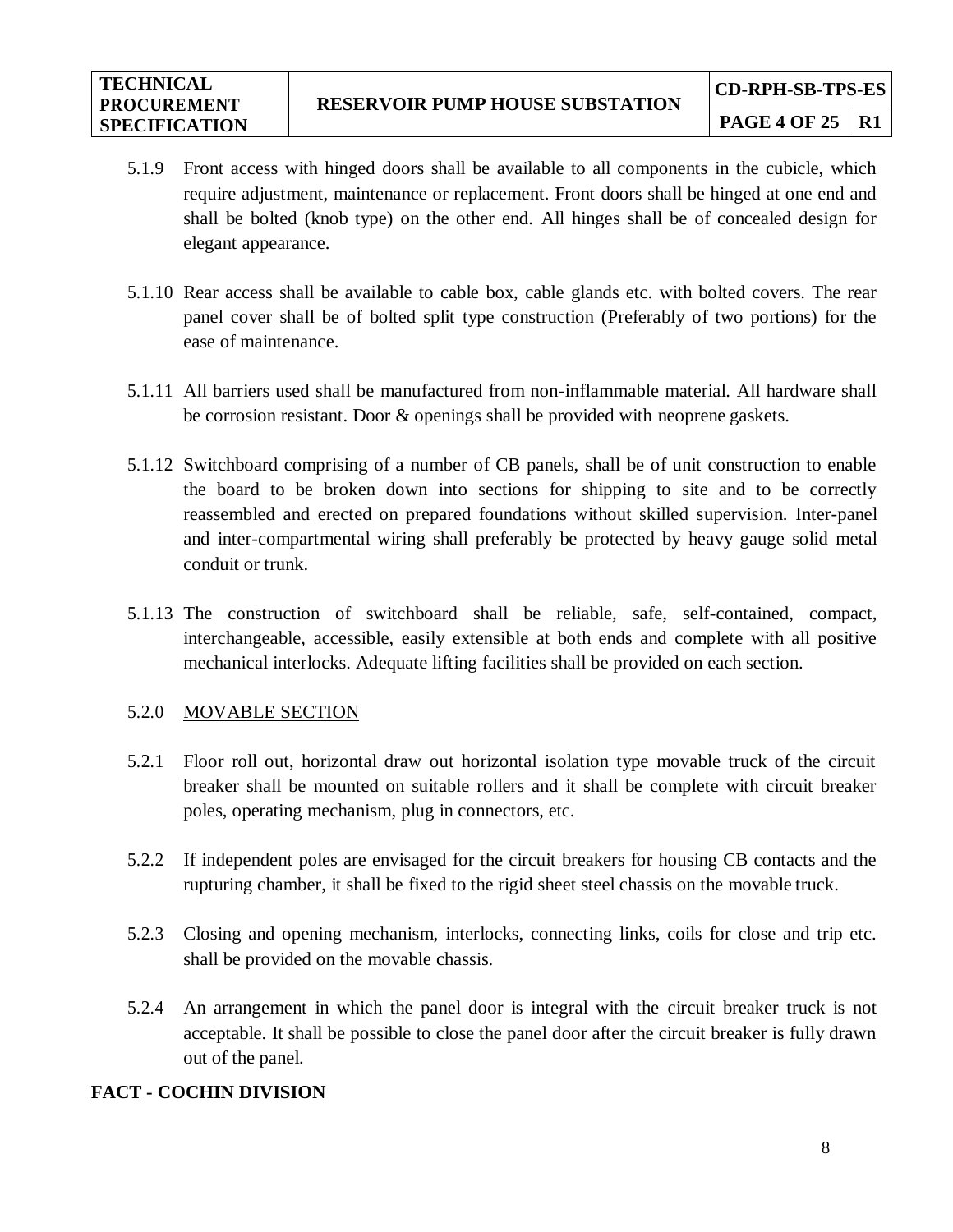## 5.3.0 FRONT COMPARTMENT RECEIVING THE MOVABLE TRUCK

- 5.3.1 This compartment shall include automatically operated shutters for automatically screening the stationary plug-in connections with facility for padlocking the shutters in closed position.
- 5.3.2 The switchgear cubicle shall be provided with a position changing gear arrangement in such a way that by engaging detachable device from outside the front door, it shall be possible to move the breaker truck and change position without opening the cubicle door.
- 5.3.3 Proper guide rails for easy insertion and withdrawal of the circuit breaker shall be provided. Different positions of the CB like service, test and isolated positions shall be clearly marked. Adequate barriers shall permit personnel to work safely within an empty breaker compartment, with the bus bars energized.

#### 5.4.0 CABLE HEAD COMPARTMENT

- 5.4.1 Cable head compartment of the panel board so designed to receive wound or bar primary current transformers in addition to cable incoming/ outgoings.
- 5.4.2 Rear bottom plates of the cable compartment shall be fitted with removable gland plates of adequate size for fixing the cable glands. Clearances as per standard shall be provided for 11 kV cable termination.
- 5.4.4 The cable compartment shall be provided at the rear of the switchgear panels suitable for bottom entry of the cable and shall have sufficient space and support arrangement inside each panel to accommodate HT cable termination kits and sealing kits suitable for 1Rx3Cx 400 sq: mm Al XLPE cable.
- 5.4.5 Cable compartment shall be robust enough & self-supporting. The design shall be such that the weight of the power cable within the compartment shall not cause direct pressure on the C.T studs.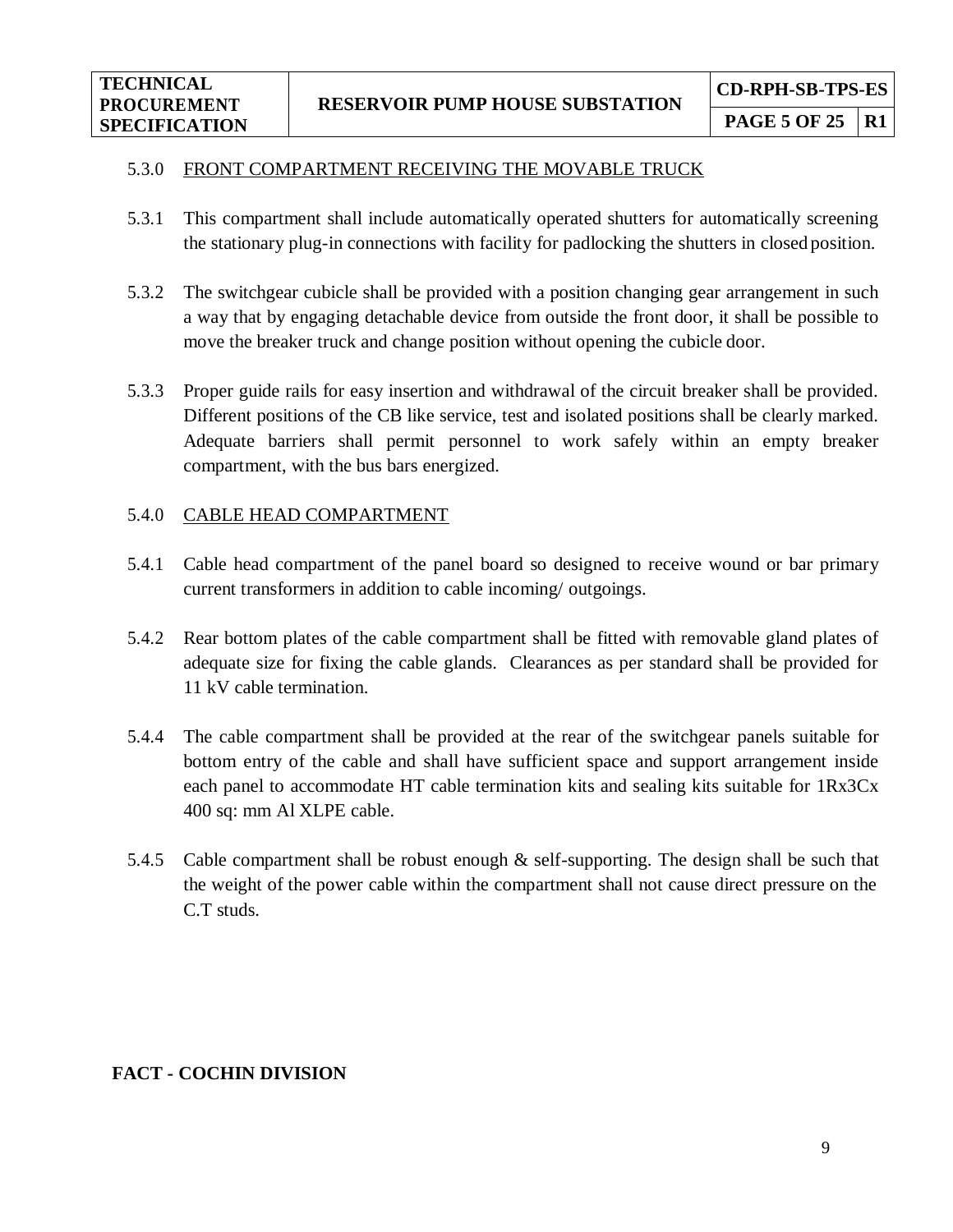#### 5.5.0 BUS BAR COMPARTMENT

- 5.5.1 Bus bars shall be housed on a separate compartment and shall be accessible for inspection only with special tools. In the bus bar compartment of the CB, the triple pole bus bars shall be arranged on supports like araldite epoxy resin, to provide long air insulation distance and creepage path.
- 5.5.2 The bus bar compartment shall be provided with bolted covers. Necessary extra precaution like additional cover, caution signs etc. shall be provided to prevent inadvertent contact with live bus bars.

#### 5.6.0 LOW VOLTAGE COMPARTMENT

- 5.6.1 LV compartments containing metering, protection, and control equipment shall be so designed and constructed, that these shall permit, accessibility for inspection or checking without the need of de-energizing the switchboard. It shall preferably be mounted on top of the front compartment receiving the movable section of the CB.
- 5.6.2 The mounting of the instruments shall be such that vibrations generated by switching operations do not affect them. Mounting of relays & meters on the rear is not acceptable.
- 5.6.3 All relays and meters mounted on this compartment shall be flush type and different items shall be logically laid out on the front of this compartment.
- 5.6.4 Relays that require adjustment, resetting etc. shall be mounted at reasonable operating height from the floor level. Maximum operating height shall be 1900 mm and minimum 500 mm from the floor level.

#### 5.7.0 ACCESSIBILITY

- 5.7.1 Checking and removal of components shall be possible without disturbing adjacent equipment. All auxiliary equipment shall be easily accessible.
- 5.7.2 Access to bus bar chamber, CTs, etc. shall be through rear bolted covers.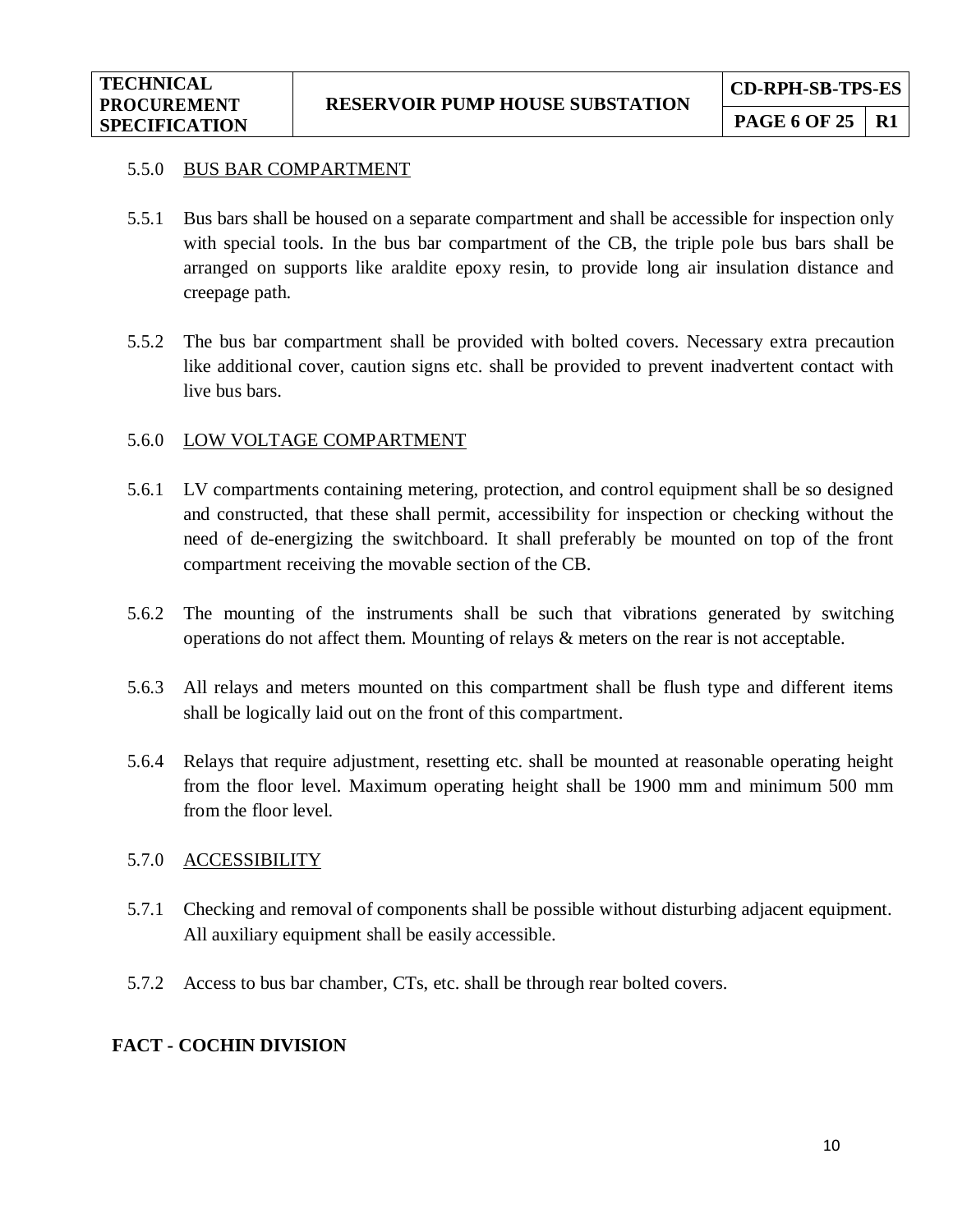#### **6.0.0 CIRCUIT BREAKER**

- 6.1.0 The circuit breaker shall be of suitable type and rating as mentioned the data sheet and suitable for indoor use. The CB shall be of three poles, horizontal draw out, horizontal isolation and floor rollout type unless otherwise specified in the data sheet. The breaker shall be E2, M2 and C2 class type tested. The ratings specified shall be for operating condition inside the panel, at site.
- 6.2.0 Rated operating duty shall normally be O-3sec-CO-3min-CO.
- 6.3.0 Total break time: Less than 75ms.
- 6.4.0 All parts of the CB shall be liberally dimensioned to have high factor safety to withstand electrical and mechanical stresses during the normal operation of the breaker and during short circuits.
- 6.5.0 Breakers of same rating shall be interchangeable. Wiring and termination of plug-in contacts shall be identical in all interchangeable breakers.
- 6.6.0 Non-reset type operation counter shall be provided

#### 6.7.0 CIRCUIT BREAKER CONTACTS

- 6.7.1 The CB contacts shall be adjustable to allow for wear, be easily replaceable and shall have the minimum movable parts and adjustments.
- 6.7.2 The breaker isolating contacts shall be of self-aligning type and shall have ample area and contact pressure for carrying the rated current and short circuit currents such that there is no excessive temperature liable to bring about pitting or welding and it shall not show tendency to "blow off" when carrying rated short circuit currents.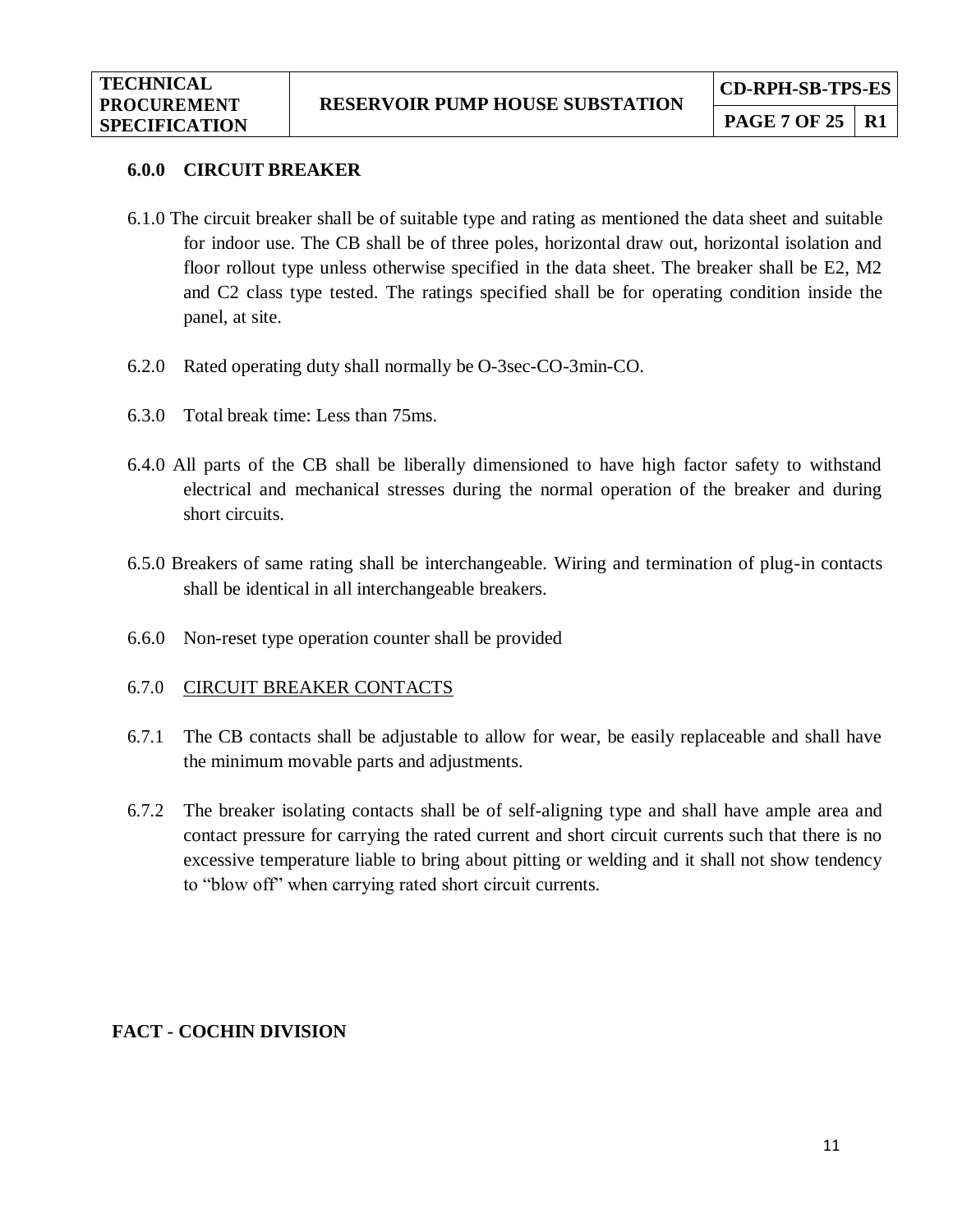- **PAGE 8 OF 25 | R1**
- 6.7.3 A minimum of 4 sets of auxiliary contacts are to be provided on breaker operating mechanism as spare, exclusively for the use of purchaser.
- 6.7.4 Auxiliary contacts shall have continuous rating of 10A at 240V. Multiplication shall be done only mechanically. All auxiliary contacts shall be wired to the terminal block. Auxiliary contacts and limit switches shall be in dust tight enclosures.

#### 6.8.0 OPERATING MECHANISM

- 6.8.1 The operating mechanism of the CB shall be quick make, quick break type and trip-free as per relevant code of protection.
- 6.8.2 Circuit breaker shall be provided with electrically operated motor charged spring closing mechanism with provision for manual charging through handle. Necessary operating handles shall also be supplied. The electrical circuit for spring charging motor shall cut off on initiation of manual charging.
- 6.8.3 In motor charged spring closing mechanism, the charging of the closing spring shall be automatically initiated after every closing operation. It shall be ensured that the closing operation shall be possible only when the springs are fully charged. Suitable protection circuit, limit switches, etc. shall be provided for protection of the spring charging motor and to cut out the motor when the springs are fully charged.
- 6.8.4 The closing solenoids / coils and auxiliary devices shall operate satisfactorily between 85 and 110% of the rated auxiliary supply voltage indicated in the data sheet. Trip coils shall operate satisfactorily at all voltages between 70% and 110% of the rated auxiliary voltage.
- 6.8.5 Irrespective of the mode of operation of the breaker, independent manual closing and tripping arrangements shall also be provided as a standard feature for emergency and testing purposed.
- 6.8.6 A mechanical interlock shall be provided for preventing any inadvertent / undesired operation. For instance, closing the breaker when the springs are being charged, draw out of breaker while breaker is in closed and service position etc.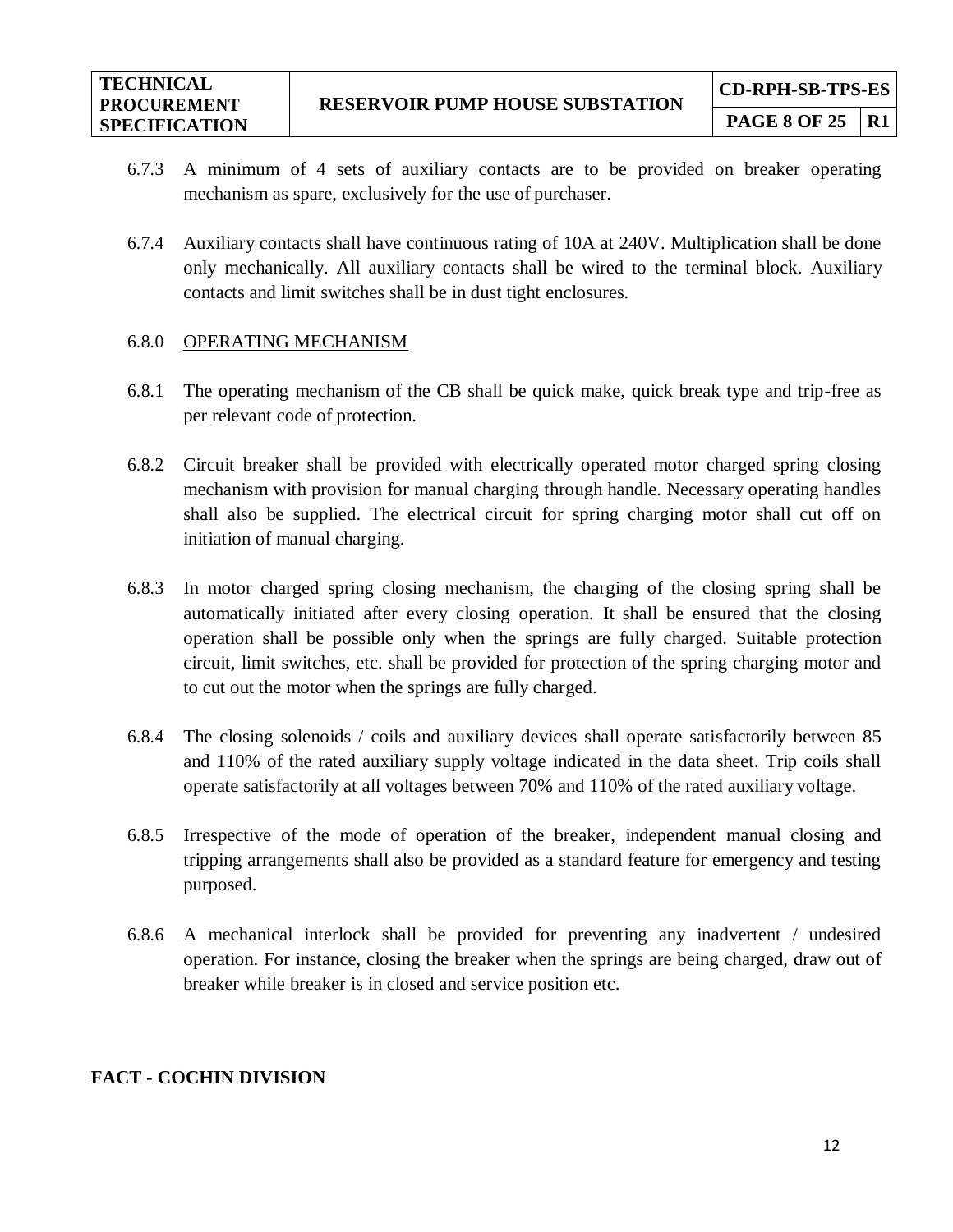- 6.8.7 Anti-pumping relay & circuitry/anti pumping feature shall be provided in the closing circuit of the CB to ensure that it does not re-close automatically after a tripping or in the case of failure to close, even if the closing impulse is maintained.
- 6.8.8 The control circuit shall be suitable for local as well as remote control. Each control circuit tapping shall be provided with fuses.
- 6.8.9 The control and other auxiliary connections from the CB to the cubicle shall be through plugs and sockets, mechanically coded, rated for 10A (minimum) / 650V, located at either ends and connected through flexible jumpers. Provision for locking of control plug to avoid looseness during operation shall be considered.
- 6.8.10 The jumper shall have sufficient number of spare cores to utilize all the spare auxiliary contacts and it shall be long enough to maintain connection in the test position of the truck. The multi-pin plug provided shall have scraping earth terminals.

## 6.9.0 CB POSITIONS AND INDICATION

- 6.9.1 There shall be three distinct positions for circuit breaker, viz. service position, test position and isolated position and these positions shall be clearly marked and provided with mechanical stops at each position. Circuit breaker shall be electrically and mechanically trip free in all positions. The test position shall have locking device. Fully racked in, racked out, and isolated positions shall also be clearly marked.
- 6.9.2 It shall be possible to release the mechanical stop of the truck in the test position in order to draw-out the truck fully after severing the control connections.
- 6.9.3 Shutters shall automatically screen cable and bus bar isolating connections before the CB reaches isolation position.
- 6.9.4 An automatic visual indication shall be provided to indicate spring charged / discharged positions.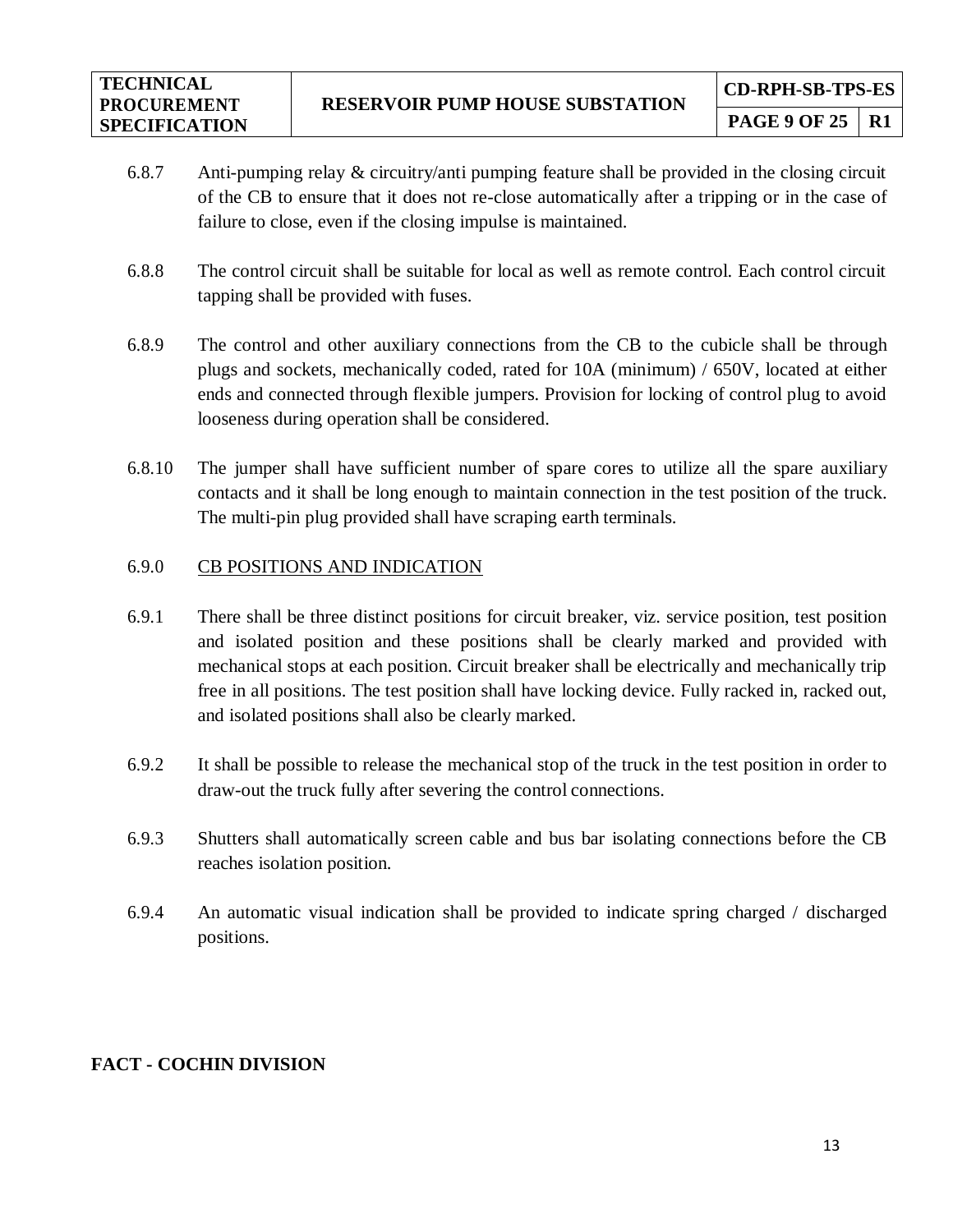6.9.5 All circuit breakers shall have mechanical ON/OFF indicator and spring charge indicator. These shall be visible from the front without opening the panel door. There shall be provision for mechanical (manual) tripping of breaker and manual charging of the springs with suitable handle.

## 6.10.0 POSITIVE INTERLOCKS OF THE CB

- 6.10.1 It shall not be possible to close the circuit breaker unless it is fully plugged in (truck in service position) or fully isolated (truck in the test position) or has been completely removed from the cubicle.
- 6.10.2 It shall not be possible to discharge the closing spring if the CB is in closed position already.
- 6.10.3 It shall not be possible to close the circuit breaker unless the closing spring is fully charged.
- 6.10.4 Interlock shall be provided to prevent pushing in /drawing out of the breaker truck from any of the three positions to another when the breaker is in the closed position.
- 6.10.5 Truck cannot be racked into service position with door open and control connection disengaged. Insertion of breaker into `Service' position shall not be possible if safety shutters are not free. Door interlock shall have defeat feature.
- 6.10.6 Control connections cannot be disengaged with the truck in `Service'.
- 6.10.7 Remote closing of breaker not permitted with door open.
- 6.10.8 Padlocking facility in test  $&$  service position to be made available.
- 6.10.9 Safety shutters shall be spring loaded, positively operated by the travel of the draw out truck.
- 6.10.10 Mechanical and electrical interlocks shall be provided for Incomers and bus coupler Circuit Breakers for preventing parallel operation of the incomers. Three locks and two keys system shall be employed. Keys shall be trapped in circuit breaker "CLOSED" condition and free in circuit breaker "OPEN" condition.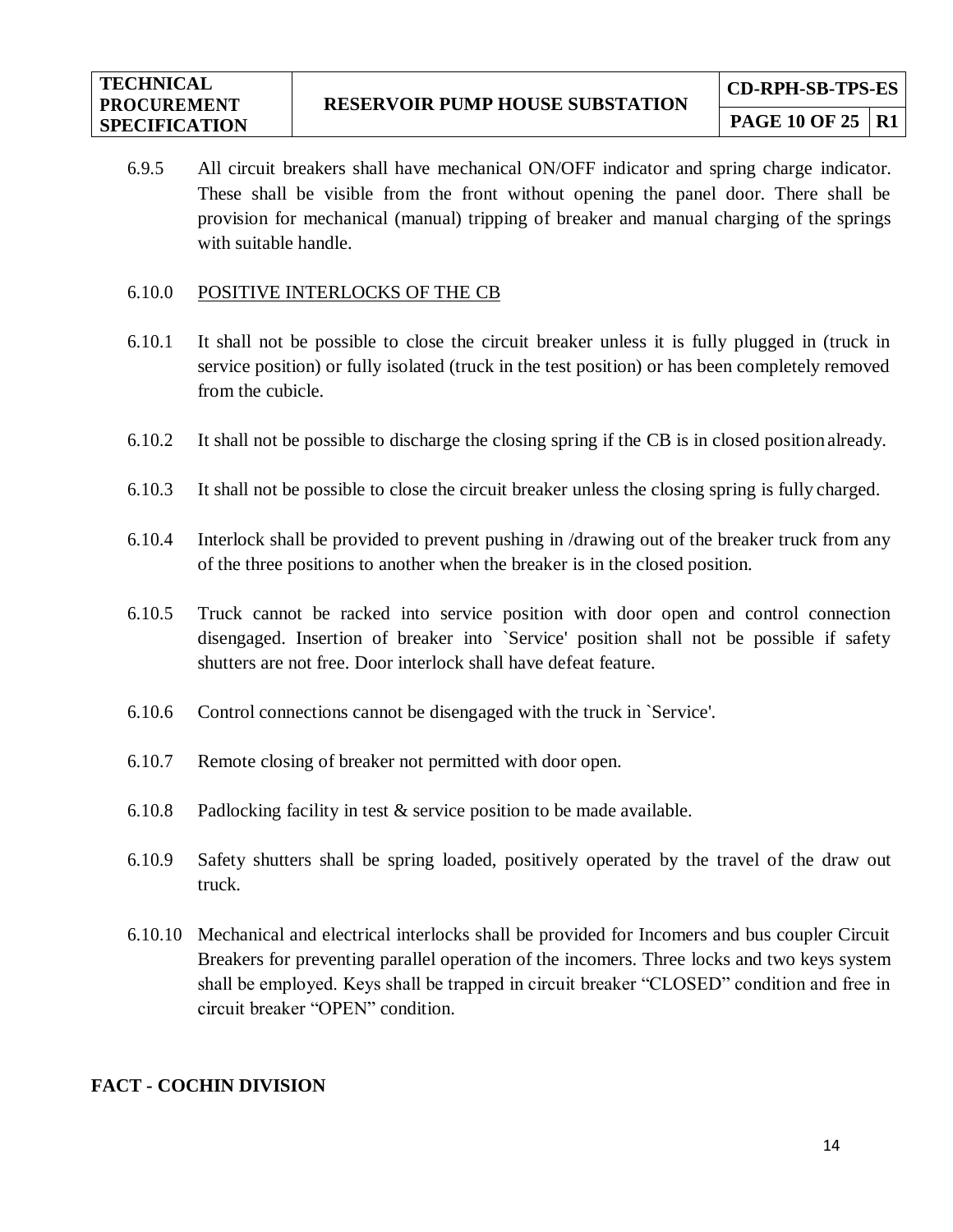- 6.10.11 Safety shutters shall be of metallic having locking facility in the closed position. Independent operating mechanism for bus side and cable side shutters shall be provided. Busbar/ cable marking on safety shutters shall be provided.
- 6.10.12 The above positive mechanical interlocks are the minimum requirements. Manufacturers can include any other safety interlocks, which may be necessitated by the particular design feature of the CB.

#### **7.0.0 BUSBARS**

- 7.1.0 The arrangement of bus bars shall be as per relevant standards. All phase bus bars shall be of uniform cross section throughout the switchboard.
- 7.2.0 Bus bars shall be of high conductivity aluminium / copper as specified in the data sheet. Bus bars shall be continuously rated for the rated current and service conditions specified.
- 7.3.0 Bus bars shall be provided with heat shrinkable, non-tracking, low absorption type PVC insulated sleeves with full voltage insulation of the switchboard.
- 7.4.0 Busbar joints and tap-offs shall be shrouded with removable shrouds of full voltage insulation.
- 7.5.0 Maximum allowable current density for bus bars shall be 1.25A/mm<sup>2</sup> for copper conductor and 0.78A/mm<sup>2</sup> for aluminium conductor.
- 7.6.0 The horizontal and vertical bus bars shall be rated for the same fault level specified in the data sheet.
- 7.7.0 Rigid insulating barriers/ protection guards, wire meshes shall be provided between the group of line bus bars and other parts, so as to eliminate danger to personnel due to accidental contact.
- 7.8.0 Thermal design of the bus bars shall be based on installation of the switchgear in poorly ventilated conditions. The cooling air volume shall take into account only the bus enclosure.
- 7.9.0 The busbar supports shall be non-hygroscopic glass reinforced plastic material with anti tracking features to prevent flashovers. These shall have high tracking index and be mechanically strong. Hylam is not acceptable.
- 7.10.0 These insulators shall be of solid core porcelain or epoxy resin cast, with suitable petticoat design.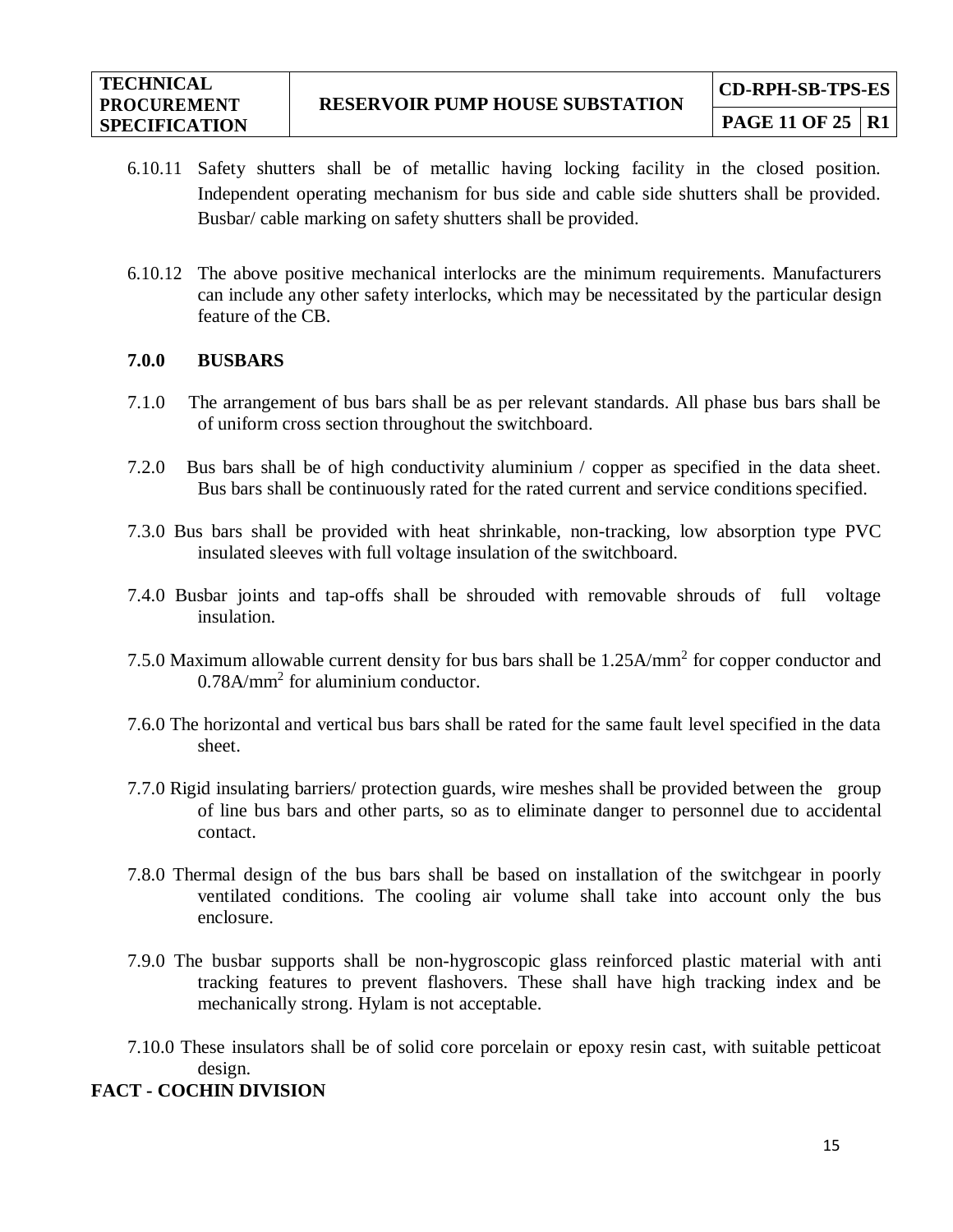- 7.11.0 The bus bars and bus supports shall withstand the dynamic, thermal and magnetic stresses and strains due to the maximum short circuit current corresponding to the fault level indicated in the data sheet, without any deformation, deterioration or damage.
- 7.12.0 Suitable provisions shall be made for the expansion and contraction of the bus caused by temperature variation and due consideration shall be given for reactance, proximity and skin effects also, while choosing the sizes and spacing of bus bars.
- 7.13.0 It shall be possible to extend the bus bars on either side without any further fabrication / modification on the existing bus bars. Removable end covers with fixed nut and bolting arrangement shall be provided on either end and the ends of the bus bars shall be suitably drilled.
- 7.14.0 Appropriate identification marking / labels shall be provided on the bus bars and tapings for distinguishing the various phases.
- 7.15.0 Due allowance shall be given in the sizing of the bus bars in case of insulated bus bars.

## **8.0.0 INSTRUMENT TRANSFORMERS**

#### 8.1.0 CURRENT TRANSFORMER

- 8.1.1 CTs shall conform to relevant Indian / International Standards and shall be cast resin insulated. They shall be mounted on switchgear stationary part.
- 8.1.2 CTs shall withstand the maximum short circuit current for a minimum of one second and it shall be designed to withstand stresses resulting from the maximum short circuit currents.
- 8.1.3 CTs for metering and protection shall be selected suitably to meet the individual requirements of meters and relays specified in the data sheet. Low reactance CTs shall be used for protection.
- 8.1.4 CTs for metering purposes shall have adequate capacity to cater for 130% of full load conditions. Instrument security factor for metering CTs shall not be more than 5 and shall have an accuracy class of 1, unless otherwise specified.
- 8.1.5 CTs for protection purposes shall have sufficient accuracy, burden and accuracy limit factor for necessary coordination / discrimination for clearing the faults. Accuracy limit factor for protection shall not be less than 10 and accuracy class shall be 5P.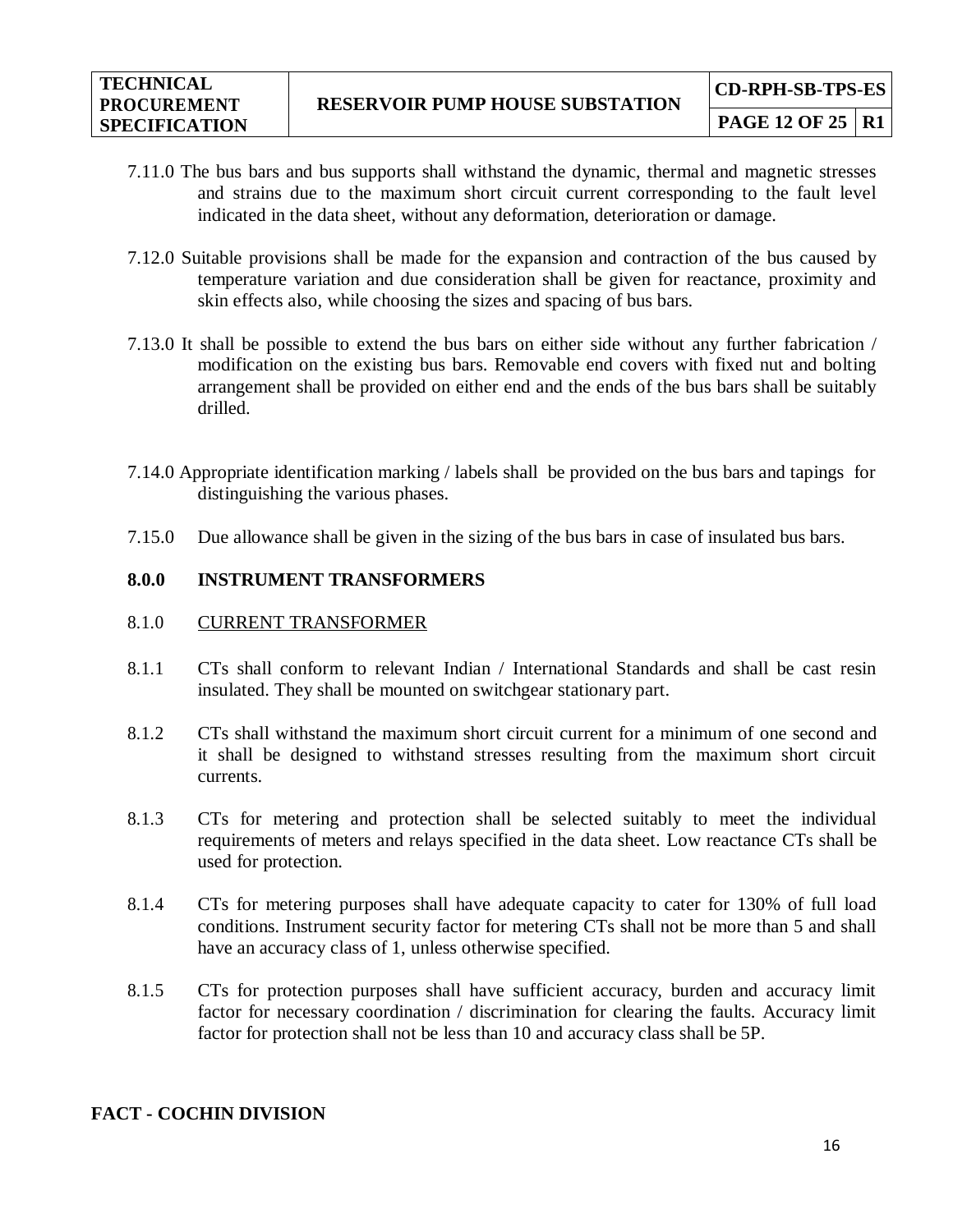- 8.1.6 The burden of the CTs shall meet the requirements of relays, instruments and leads associated with the particular CT including 20% spare capacity.
- 8.1.7 Separate CTs / cores shall be used for metering and protection. Dual purposes CTs are not acceptable.
- 8.1.8 CTs shall be of class E insulation unless otherwise specified.
- 8.1.9 CTs shall be provided with polarity markings adjacent to terminals, both for primary and secondary. These shall be legible even after years of service.
- 8.1.10 Unused CT terminals must be short-circuited.
- 8.1.11 CTs shall have solidly earthed system.
- 8.1.12 The CT terminals that have been used shall be provided with links to facilitate shorting as and when required (when load / burden on CT is disconnected).
- 8.1.13 All live terminals shall be shrouded to prevent accidental contact.
- 8.2.0 POTENTIAL TRANSFORMER
- 8.2.1 PTs shall conform to relevant Indian / International Standards and shall be cast resin insulated.
- 8.2.2 PTs shall have suitable accuracy and capacity for the satisfactory operation of the protection, instrumentation and metering specified in the data sheet / drawings enclosed. The class of accuracy and the burden on PTs selected shall be adequate for the destined different purposes.
- 8.2.3 Potential transformer shall be of 'fully drew out' type and shall be provided with HRC fuses on both HV and LV sides. The draw out mechanism shall disconnect the bus bars and shall earth the PT primary and secondary terminals. The primary connection shall be disconnected before the PT or its primary fuses become accessible.
- 8.2.4 Withdawable type, line potential transformer shall be mounted on top of cable chamber. PT mounted inside cable chamber is not acceptable.
- 8.2.5 The primary rated voltage shall be equal to the rated voltage of the system and unless otherwise specified, secondary voltage shall be 110V.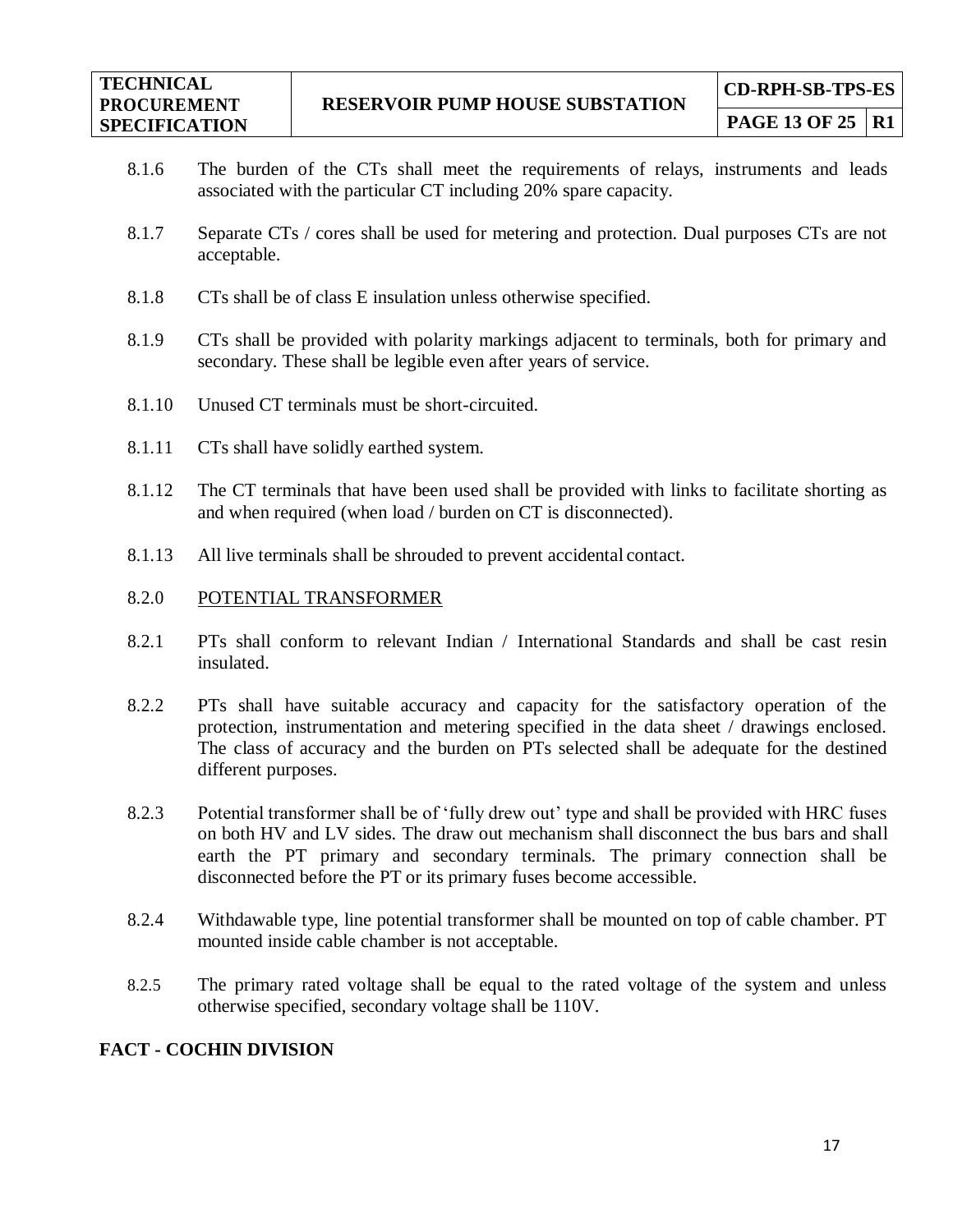- 8.2.6 PTs shall have solidly earthed system.
- 8.2.7 PT shall be of class E insulation unless otherwise specified.

#### **9.0.0 PT SELECTION SCHEME**

- 9.1.0 PT selection scheme shall be provided in the bus coupler panel. PT voltage supply to the bus sections shall be fed from the respective incomer's PT secondary in normal conditions.
- 9.2.0 When entire panel is charged using only one incomer through bus coupler, PT supply to the entire panel shall be from PT secondary of incomer in charged condition.
- 9.3.0 It shall be possible to parallel the incomer-1 PT secondary and incomer-2 PT secondary when both incomers are in parallel condition.

#### **10.0.0 PROTECTION RELAYS**

- 10.1.0 GENERAL
- 10.1.1 Relays shall conform to relevant Indian / International standards.
- 10.1.2 Numerical relay shall have control, measurement and supervision.
- 10.1.3 It shall be back connected, draw out / plug-in type, flush mounted and fitted with dust tight covers.
- 10.1.4 Relays shall have a type and make approved by the buyer. List of acceptable makes is indicated in the data sheet.
- 10.1.5 Relay shall be compatible with protection CT secondary current of 1A / 5A.
- 10.1.6 Relays shall be suitable for auxiliary (control) power supply of 110V DC with 70-110% variation.
- 10.1.7 Relays voltage input (PT input) shall be 110 volt A.C. supply, obtained from PT selection scheme.
- 10.1.8 Relays shall conform to the latest edition of IS: 3231/IEC 60255.
- 10.1.9 Relays shall not operate at a current equal to or less than the setting. The minimum operating current shall not exceed 110% of the setting.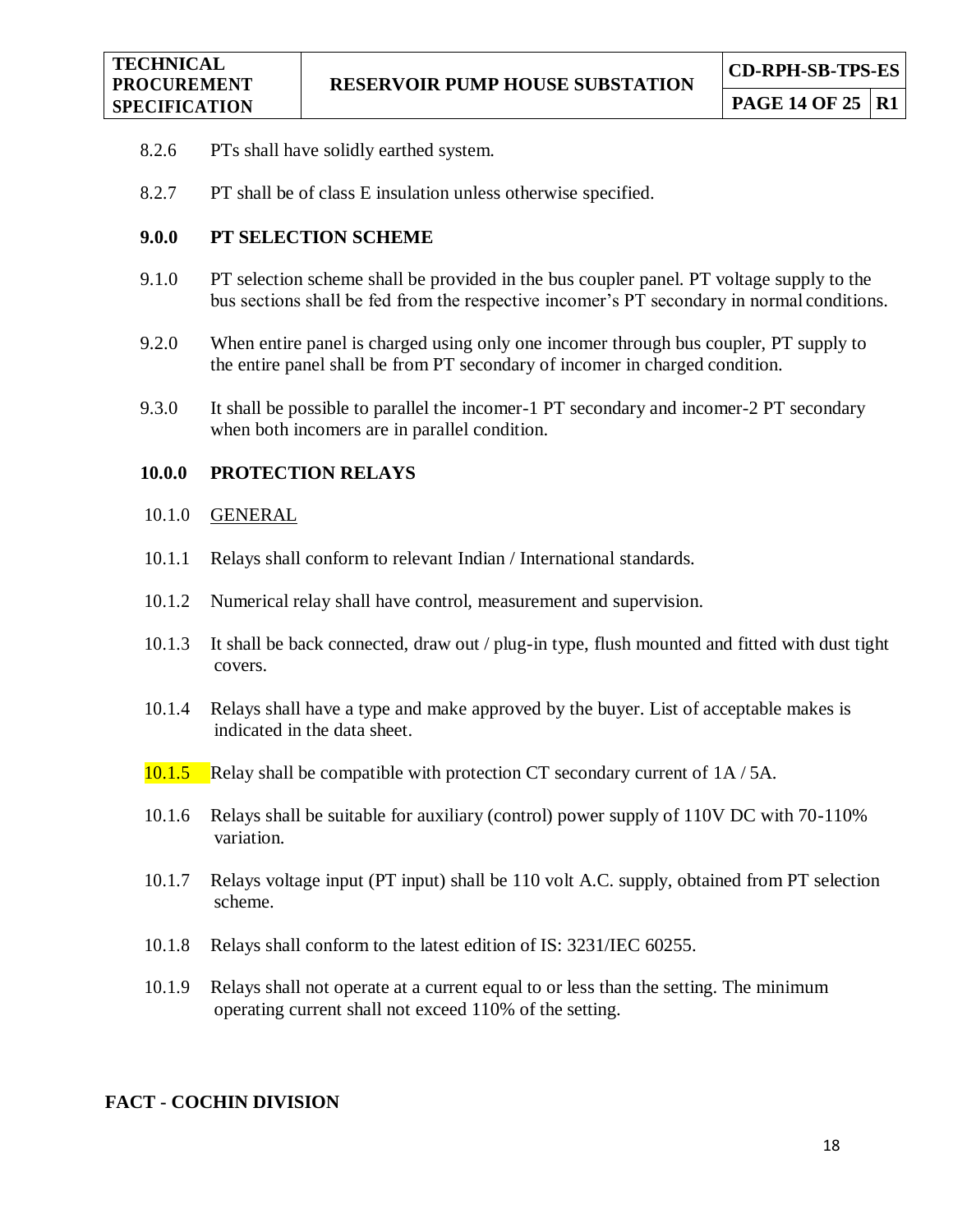- 10.1.10 The IDMT characteristic of the relay shall be in complying with IEC curves.
- 10.1.11 It shall be ensured, by checking with the relay manufacturer, that with the accuracy limit factor indicate/ chosen, the thermal withstand capability of the relays will not be exceeded for the fault levels specified.
- 10.1.12 Relays shall have self monitoring facility and it shall have relay healthy/relay in operation indication on fascia.
- 10.1.13 Trip circuits shall automatically break and CT circuit shorted when a relay is withdrawn.
- 10.1.14 Relay shall have minimum of 8 numbers of programmable binary inputs and programmable binary outputs.
- 10.1.15 Relay shall support both the parallel redundancy protocol (PRP) and the high-availability seamless redundancy (HSR) protocol together with the DNP3, IEC 60870-5-103, Ethernet IEC-61850 and Modbus protocols.
- 10.1.16 Relay shall have RS 485 serial communication port and RJ 45 Ethernet communication port.
- 10.1.17 Relay shall have LCD/LED display unit, keypads, LED indicators and communication port for parameter setting, monitoring and controlling the protection relay. Adequate push buttons shall be provided on the fascia to display and edit the relay settings, to display and activate the control segment of the relay, to display the relays instrumentation and fault data and to reset the output relays and LED's.
- 10.1.18 The IEC 61850 communication implementation shall support all monitoring and control functions. Additionally, parameter settings, Programmable LEDs and event lists, Measurement display, Disturbance records, Fault records, Importing/Exporting parameters, Report summary etc. can be accessed using the IEC 61850 protocol.
- 10.1.19 Relay shall have minimum of 8 numbers of programmable LED indications on the front side.
- 10.1.20 The vendor shall supply relay software compatible with MS Windows (Win7- 32bit or Win10-64bit) and provide configuration support during the erection and commissioning of the switchboard. Relay technical catalogue, operation manuals, brochures etc. shall be supplied in both hard and soft copies.
- 10.1.21 All relay terminals shall bring together and wired to separate terminal block.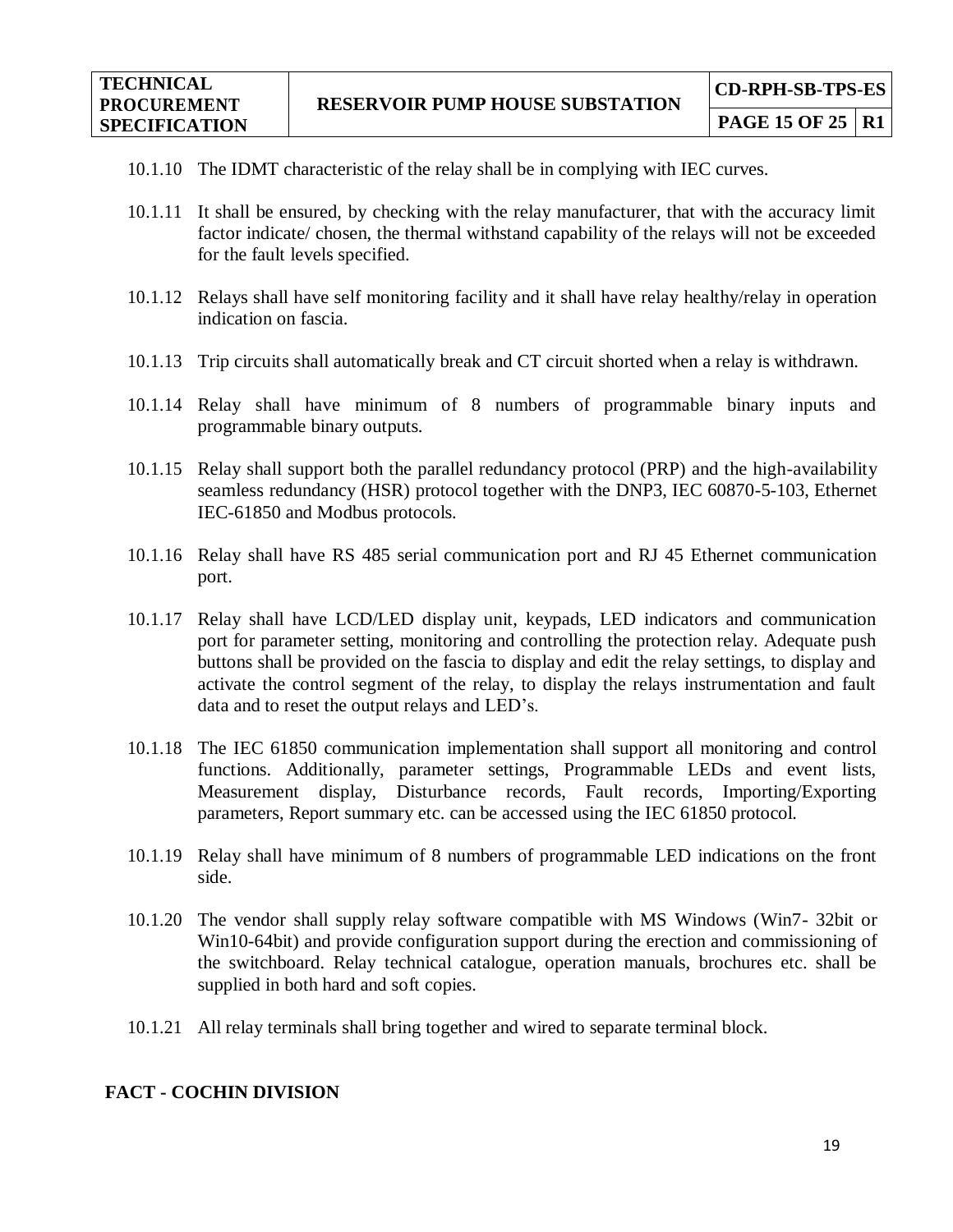- 
- 10.1.22 Labeling of relay terminals such as Control supply to relay, Voltage input, Relay input terminals, Relay output terminals etc. shall be done.

#### 10.2.0 FEEDER PROTECTION RELAY

- 10.2.1 Incomers and township feeders shall have dedicated numerical feeder protection and control relay designed for the protection, control, measurement and supervision of utility substations and industrial power systems.
- 10.2.2 The relay shall provide main protection for underground cable feeders in distribution networks. Relay shall be compatible for solidly grounded networks.
- 10.2.3 The protective relay shall be multifunction type with protection features such as Phase overcurrents, Neutral overcurrents, Ground overcurrents, Negative sequence overcurrents, Thermal overload, Phase discontinuity, Circuit breaker failure, Trip circuit supervision, Self-monitoring / relay healthy, Disturbance record, Fault record, Event record , Threephase current measurement, THD measurement, master trip etc.

## 10.3.0 TRANSFORMER PROTECTION RELAY

- 10.3.1 Transformer feeders shall have dedicated numerical transformer protection and control relay for power transformer.
- 10.3.2 Relay shall have Transformer protection and measurements, and low-impedance restricted earth-fault protection on secondary side.
- 10.3.3 Potential free contact of inter tripping relay shall wired to digital relay for Secondary to Primary inter trip. Provision for wiring Secondary side breaker status to the relay shall be provided.
- 10.3.4 The protective relay shall be multifunction type with protection features such as Phase overcurrents, Neutral overcurrents, Negative sequence overcurrents, Three-phase thermal overload protection, Circuit breaker failure, low-impedance restricted earth-fault protection, Trip circuit supervision, Self-monitoring/relay healthy, Disturbance record, Fault record, Event record , Three-phase current measurement, THD measurement, master trip etc.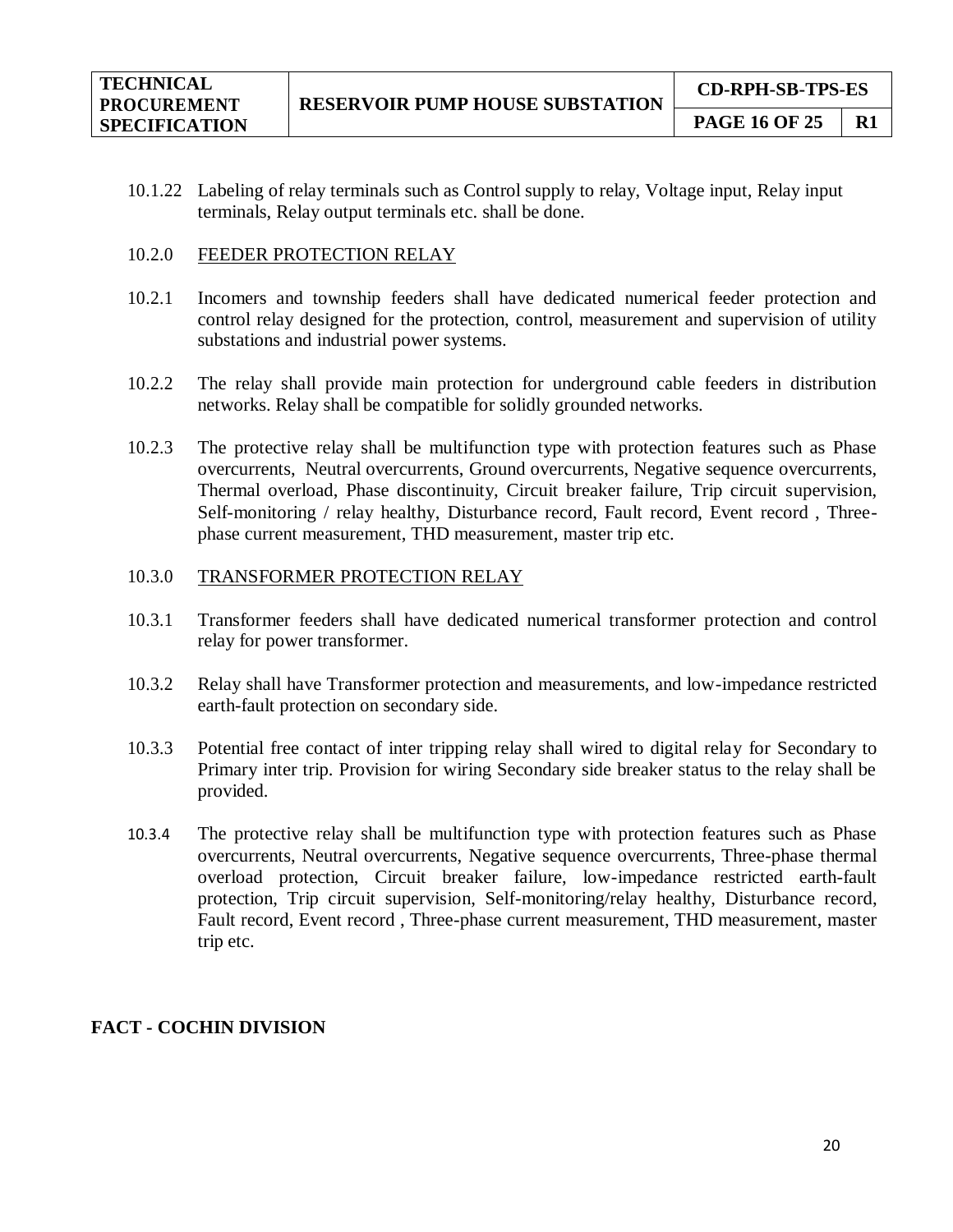#### 10.4.0 AUXILIARY RELAYS

- 10.4.1 Auxiliary relay for buchholz trip, buchholz alarm, oil temperature trip, oil temperature alarm, Secondary to primary inter trip etc. shall be connected in transformer feeders. Potential free contacts of auxiliary relays shall be wired to the protection relay and alarm scheme.
- 10.4.2 All auxiliary relays shall have minimum 2 potential free contacts as spare.

## **11.0.0 MULTI FUNCTION METER**

- 11.1.0 Meters shall be flush mounted and of a type and make approved by the buyer.
- 11.2.0 Meters shall be of reputed make and shall conform to relevant Indian standards.
- 11.3.0 Microprocessor based Electronic Multi-Function Meter (MFM) with load survey facility and RS 485 communication port with necessary software / hardware for connectivity to PLC/DCS/SCADA through the use of Modbus RTU communications (Parameters A, V, KW, KWH, KVA, KVAR, PF, %THD of voltage & current) shall be supplied as specified in data sheet.
- 11.4.0 The front panel shall have 3 rows of 4 digits / characters each LED display. MFM meters shall have Three-Phase Electrical Instrumentation and load management facilities in a compact and rugged construction. The displayed readings shall be updated in every second.
- 11.5.0 Meter shall be configurable for 5 A or 1 A secondary CTs.
- 11.6.0 The meter shall have accuracy class 1.
- 11.7.0 MFM meters shall be configurable & programmable through the front panel.
- 11.8.0 All meters shall be square type of size 96 mm x96 mm. unless otherwise specified.
- 11.9.0 All meters shall be magnetically screened and temperature compensated.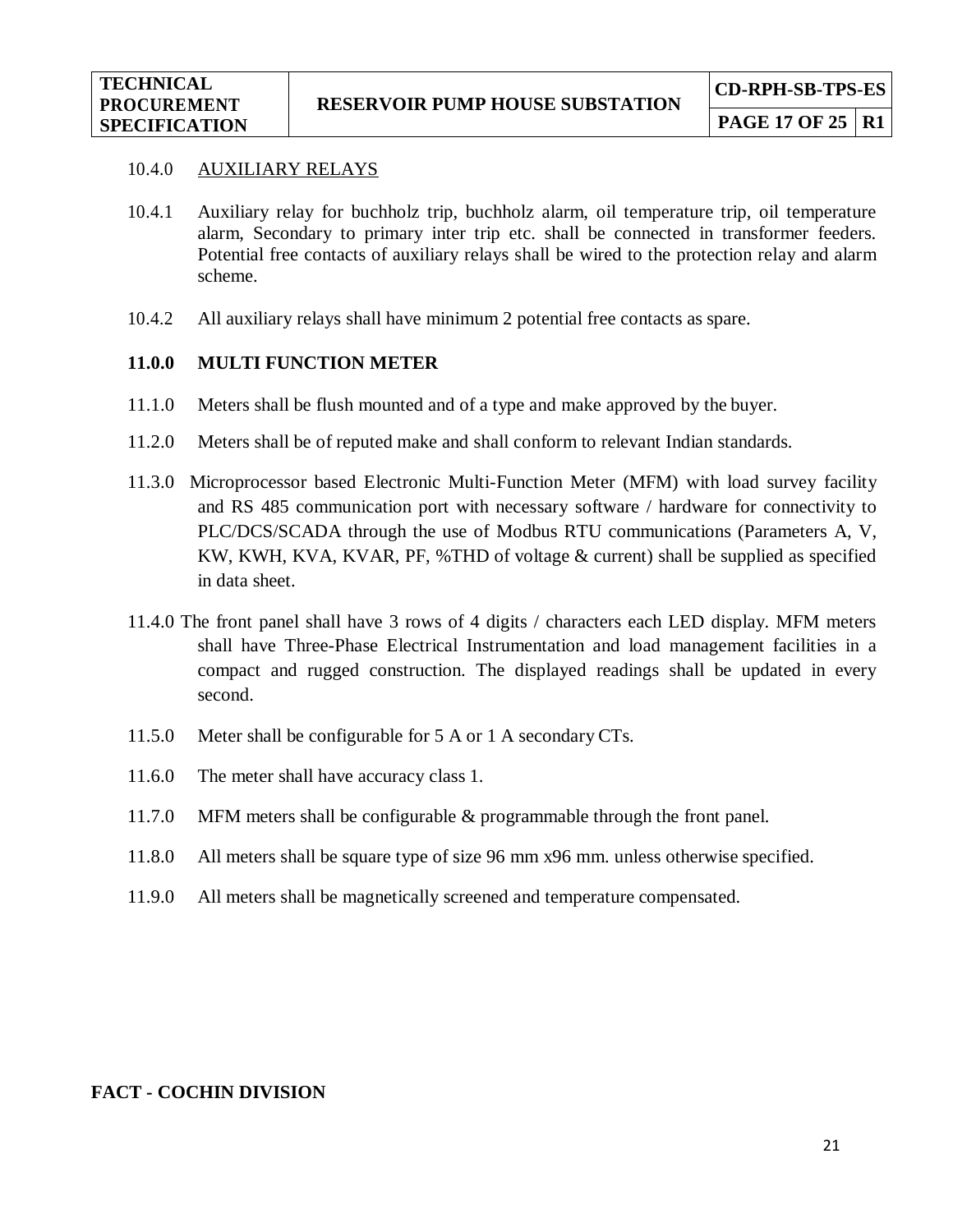#### **12.0.0 ANNUNCIATION SCHEMES**

- 12.1.0 Separate visual and audible annunciation scheme shall be available for
	- a) Automatic tripping on fault and Non-trip alarm conditions
	- b) D.C. failure condition
- 12.2.0 DC failure relay, Alarm accept/reset relay, flasher relay, hooter, buzzer, push buttons, etc for the alarm scheme shall be mounted on the bus coupler panel.
- 12.3.0 Accept, Reset and Test Push Buttons for both annunciation schemes shall be provided at bus coupler panel and labeled clearly.

#### 12.4.0 AUTOMATIC TRIPPING ON FAULT AND NON-TRIP ALARM CONDITIONS

- 12.4.1 Each protection relays trip and alarm contacts shall be wired to the scheme.
- 12.4.2 A 15 window annunciation panel shall be provided on the bus coupler panel. Following details shall be displayed in the windows
	- a) Incomer-1 Trip
	- b) Incomer-2 Trip
	- c) RPH TR-1 Auto Trip
	- d) RPH TR-2 Auto Trip
	- e) RPH TR-1 Inter Trip
	- f) RPH TR-2 Inter Trip
	- g) Lakeview-RPH S/S link feeder Trip
	- h) Type III S/S feeder Trip
	- i) RPH TR-1 Oil/winding temp high alarm
	- j) RPH TR-2 Oil/winding temp high alarm
	- k) 5 Windows- Spare
- 12.4.3 In the event of a fault/alarm, respective protection relay shall initiate Trip and Non-Trip alarm annunciation scheme in bus coupler panel. The respective window in the 15 point / channel alarm fascia shall start flashing on the flasher bus (derived from flasher relay) and the hooter start sounding. When the alarms accept PB is pressed the hooter shall stop and the fascia window shall glow steady. After resetting the flags and contacts on the protective relay which initiated the alarm, the alarm scheme can be reset by pressing the reset. Now the window, which was glowing steady till then, shall go off.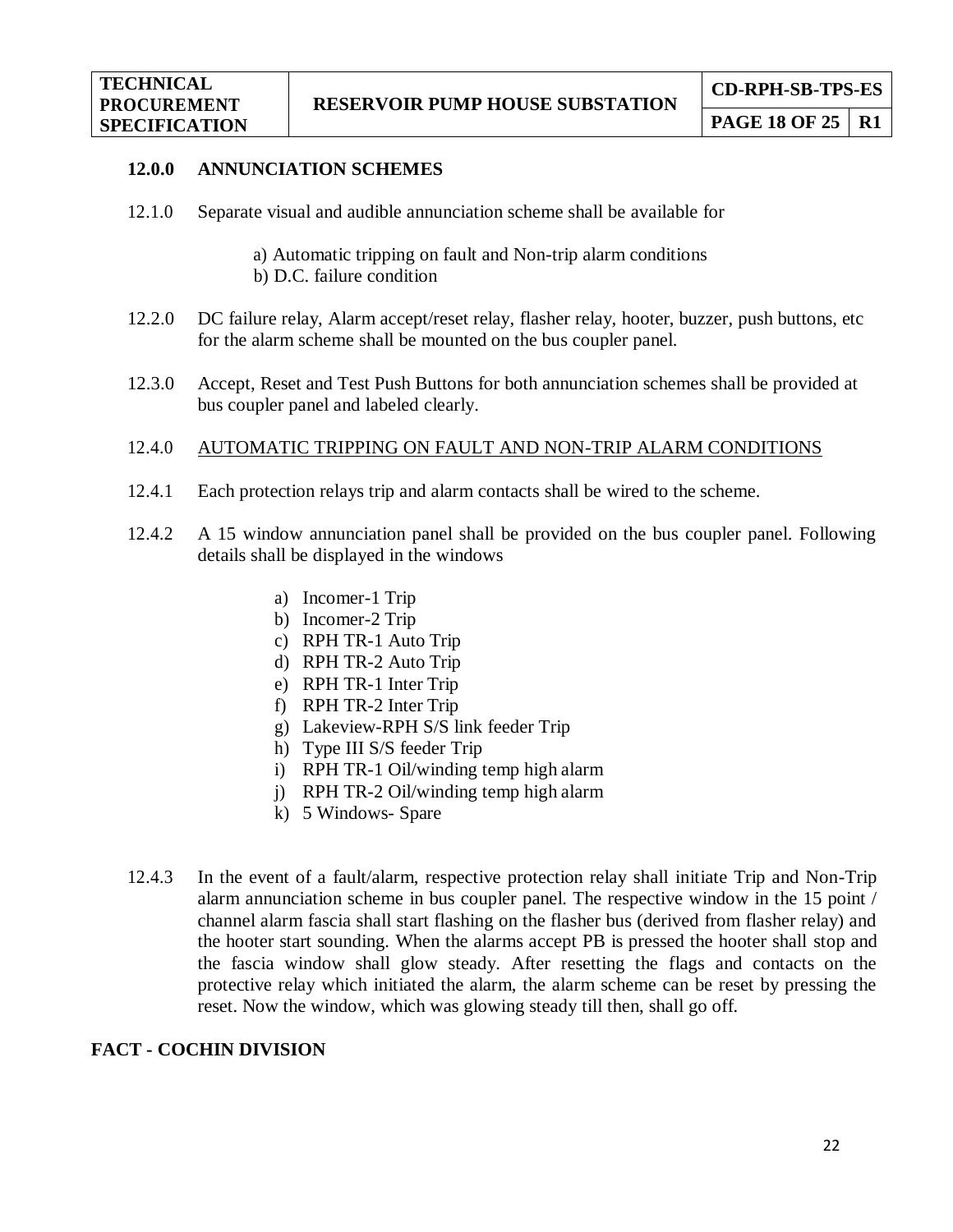- 12.4.4 The Trip and Non-Trip alarm annunciation scheme shall be rated for 110 V D.C. auxiliary supply.
- 12.4.5 The annunciation scheme shall be repetitive and shall be ready to receive and initiate systematically a second or third fault, irrespective of whether the alarm due to first or second fault in other panels is in 'initiated' or 'accepted' or 'relay reset' condition prior to fully resetting of the annunciation scheme.
- 12.4.6 It shall be possible to check the healthiness of fascia windows by pressing the lamp test PB.

#### 12.5.0 D.C. FAILURE CONDITION

- 12.5.1 Instantaneously operated DC under voltage relay shall be connected to the DC input to the panel. In case of DC failure, the relay shall initiate D.C. failure annunciation scheme. The indicating lamp comes ON and the buzzer is initiated. On pressing the 'accept' PB, the buzzer shall stop. When DC is restored, the relay and annunciation scheme shall get automatically reset.
- 12.5.2 The D.C. failure annunciation scheme shall be rated for 230 V A.C. auxiliary supply obtained from PT selection scheme.
- 12.5.3 The DC failure sensing relay shall have hand reset flag indication
- 12.5.4 It shall be possible to test the whole DC failure scheme. A push button shall be provided in the sensing relay circuit to simulate DC failure and test the scheme.

#### **13.0.0 PUSH BUTTON**

- 13.1.0 Colour of push button knobs shall be as per relevant Indian Standard.
- 13.2.0 All push buttons shall be provided with legend plates to identify the function or operation.
- 13.3.0 Push button shall have contacts rating of 6A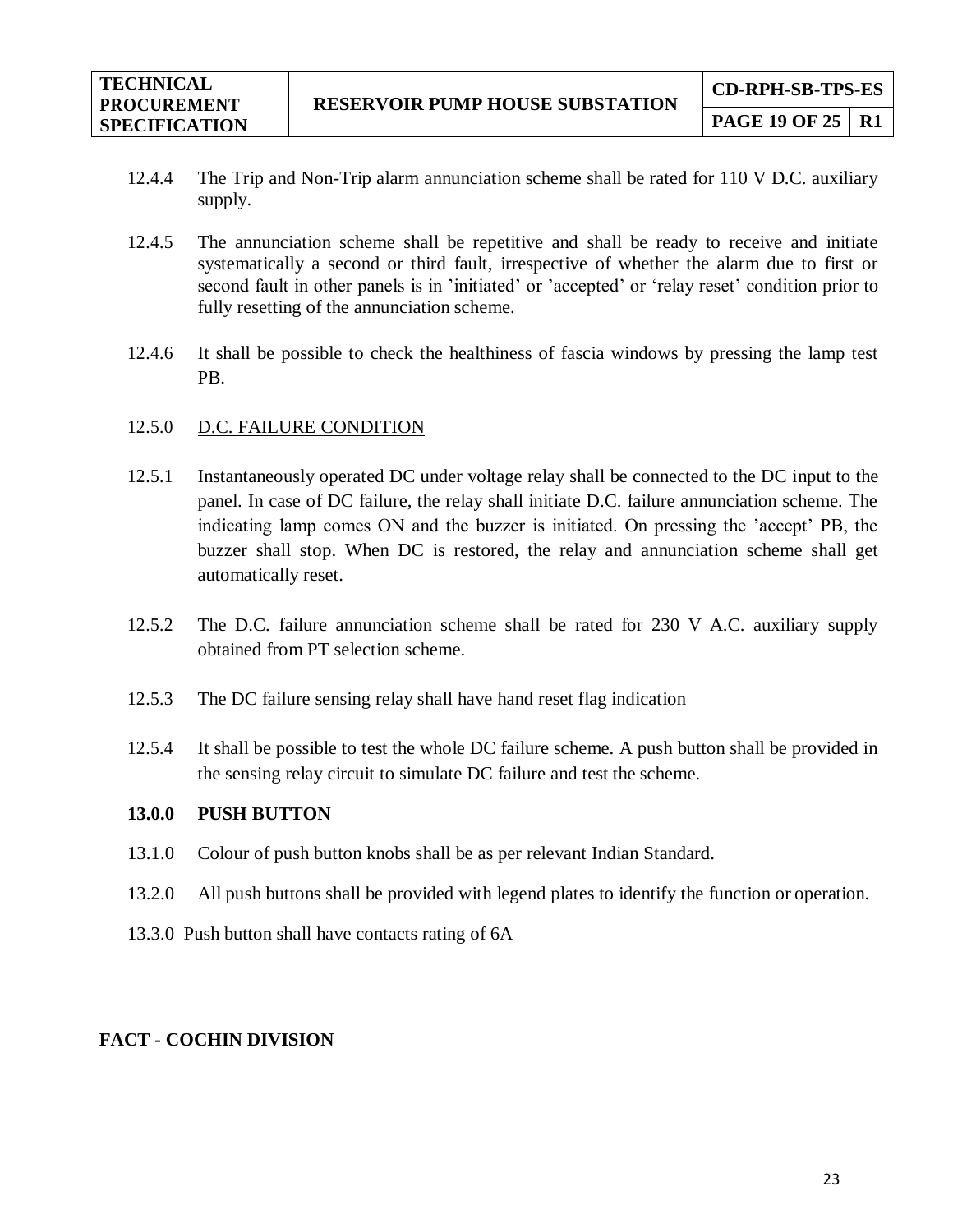## **14.0.0 INDICATING LAMPS**

- 14.1.0 Indication circuit shall be through separate contacts only.
- 14.2.0 Indicating lamps shall be of cluster LED type.
- 14.3.0 All lamps shall be indigenously available and rated for 7 watts maximum. All signaling lamps must have clarity of colour.
- 14.4.0 Lens for signaling lamps shall be so designed to prevent glare from the bulb and it shall be of dome shape to permit visibility from all directions. The material of lens should be such that it neither gets destroyed nor changes the colour due to heat from the bulb.
- 14.5.0 Necessary protective fuses shall be provided for the lamp circuit.

## **15.0.0 ANTICONDENSATION HEATER**

- 15.1.0 Three nos. of space heaters with thermostat control shall be provided. One each for the breaker chamber, bus bar chamber and the CT/cable chamber along with a common MCB mounted inside LT control wiring.
- 15.2.0 Heater shall be provided inside the panel in easily accessible position for removal / replacement.
- 15.3.0 Wiring of space heater shall be isolated or separately bundled from other internal wiring.

## **16.0.0 CABLE TERMINATION & WIRING**

#### 16.1.0 CONTROL CABLE TERMINATION

- 16.1.1 Termination of wiring for external connection shall be done using terminals of reputed make and of proven design for long trouble free life.
- 16.1.2 Terminals shall be compact and shall have very high dielectric strength so as to prevent flashover and have thermal strength to prevent deterioration.
- 16.1.3 The moulding material of the terminal body shall preferably be melamine formaldehyde having high anti-tracking properties.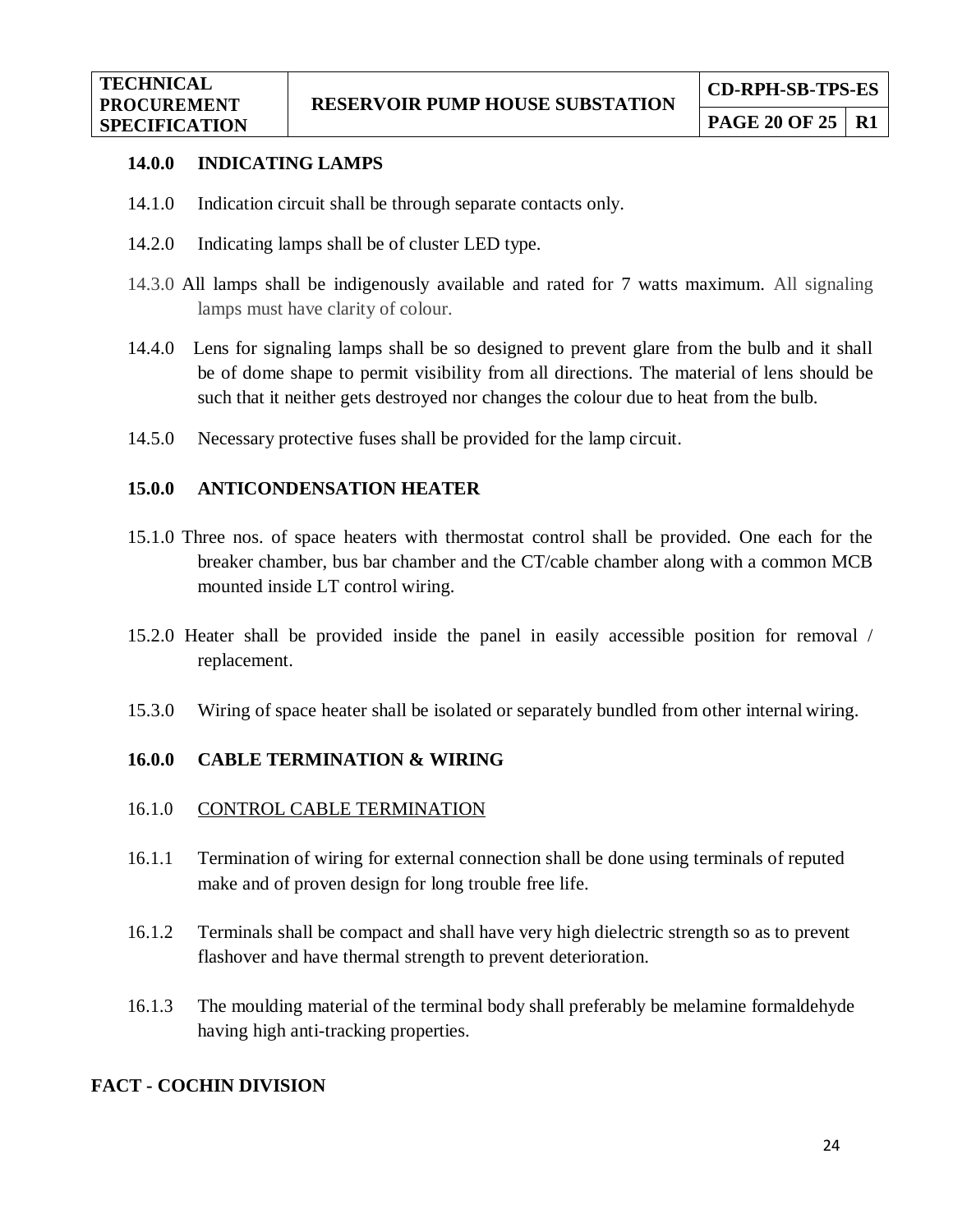- **PAGE 21 OF 25 R1**
- 16.1.4 Identification/ numbering/ lettering shall be provided for each terminal. Such marks shall be legible even after years of service.
- 16.1.5 Minimum 20% spare terminals shall be provided on each terminal block.
- 16.1.6 Facilities shall be available for temporary or permanent short-circuiting of terminals for earthing and testing.
- 16.1.7 Shorting links shall be provided for all CT terminals.
- 16.1.8 Conductors shall be terminated with adequately sized compression type tinned copper lugs for connection to equipment terminals and strips. Stranded conductors shall be soldered at the ends before connection are made to the terminals.
- 16.1.9 All auxiliary equipment terminals shall be made with pressure type terminals.
- 16.1.10 Terminal strips shall be preferably separated from power circuits by metal barriers or enclosures.
- 16.1.11 All terminals shall be shrouded with plastic covers to prevent accidental contact.
- 16.1.12 Sufficient clearance shall be available between terminals where terminal lugs are fitted to them.
- 16.1.13 Terminals shall be designed to avoid bimetallic corrosion and breaking of strands due to excess pressure.
- 16.1.14 Terminal strip for outgoing control cable connections shall be accessible to facilitate working and testing with breaker in test / service condition and while the switchboard is energized.
- 16.1.15 Control terminals for external termination shall be located in the relay compartment only. All terminals going out of the switchboard shall be brought to a separate terminal board marked "External Termination". These will be easily accessible.
- 16.1.16 Complete control wiring shall be done with round lugs only.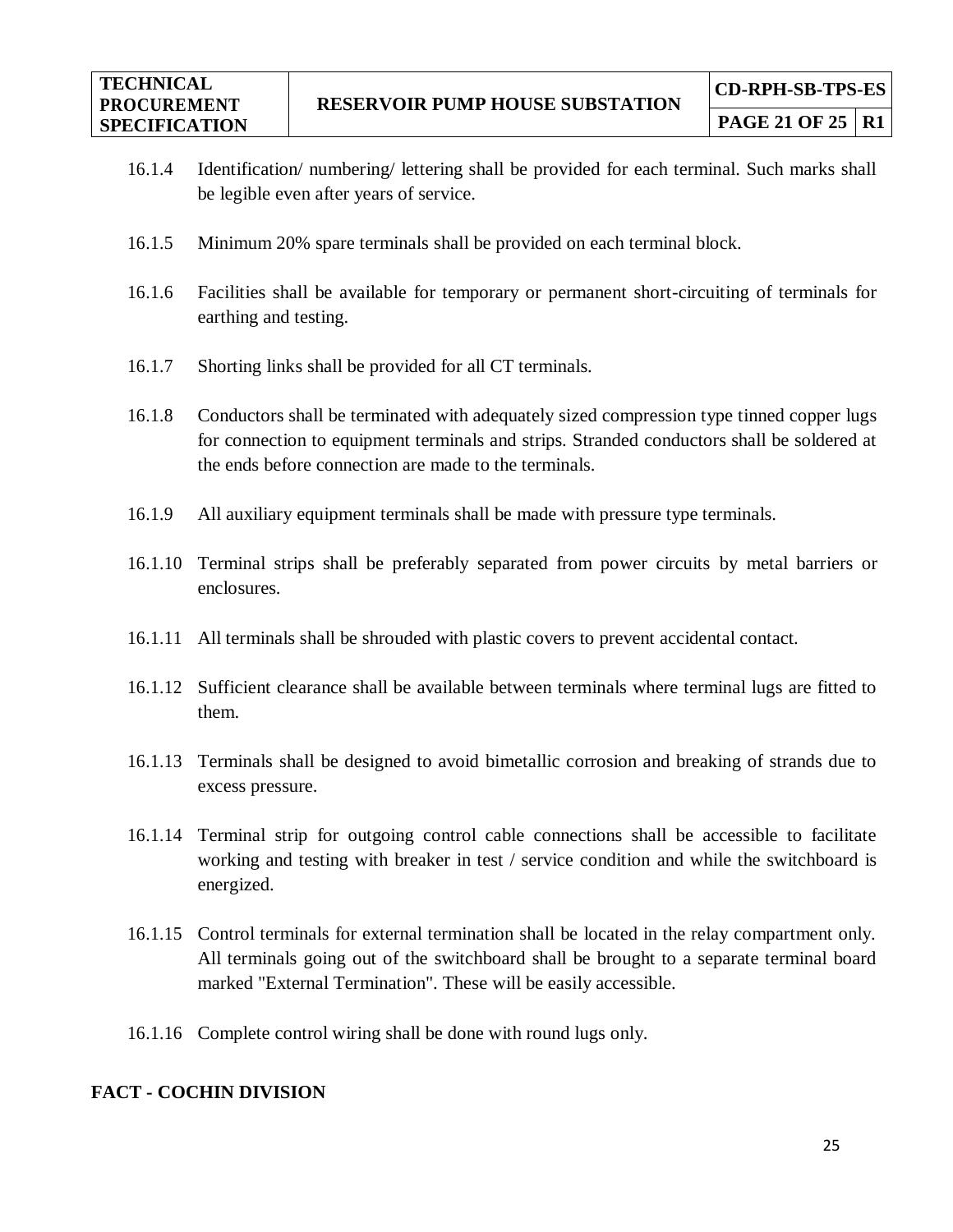#### 16.2.0 WIRING

- 16.2.1 Control and power wiring shall be kept separate.
- 16.2.2 All CT wiring shall be carried out with copper conductor of size not less than 2.5mm<sup>2</sup>.
- 16.2.3 Wiring shall be terminated in easily accessible terminal blocks.
- 16.2.4 The wires shall be arranged neatly and the two ends of each wire and the terminal blocks shall bear the circuit number by using unbreakable ferrules for identification purposes.
- 16.2.5 Control wiring wherever terminated shall be in single layer formation.
- 16.2.6 All inter panel control wiring shall be taken through PVC sleeves and this shall be done by the switchgear manufacturer with proper identification of wires and terminals for interconnection.
- 16.2.7 Whenever a PT is mounted in the breaker carriage, all auxiliary wiring shall be done in conduits.
- 16.2.8 All spare contacts of aux. relays, timers, etc. shall be wired up to the terminal block.

#### **17.0.0 INSULATION**

- 17.1.0 The insulation between phases and between phases & ground for power or control conductors shall be made of suitable insulating material resistant to heat, dust and dampness. It shall be non-hygroscopic, mould proof and treated with suitable varnishes.
- 17.2.0 Minimum clearance between phases, or between connections of same phases separated electrically from each other, or between phases and ground, shall be as per relevant standards.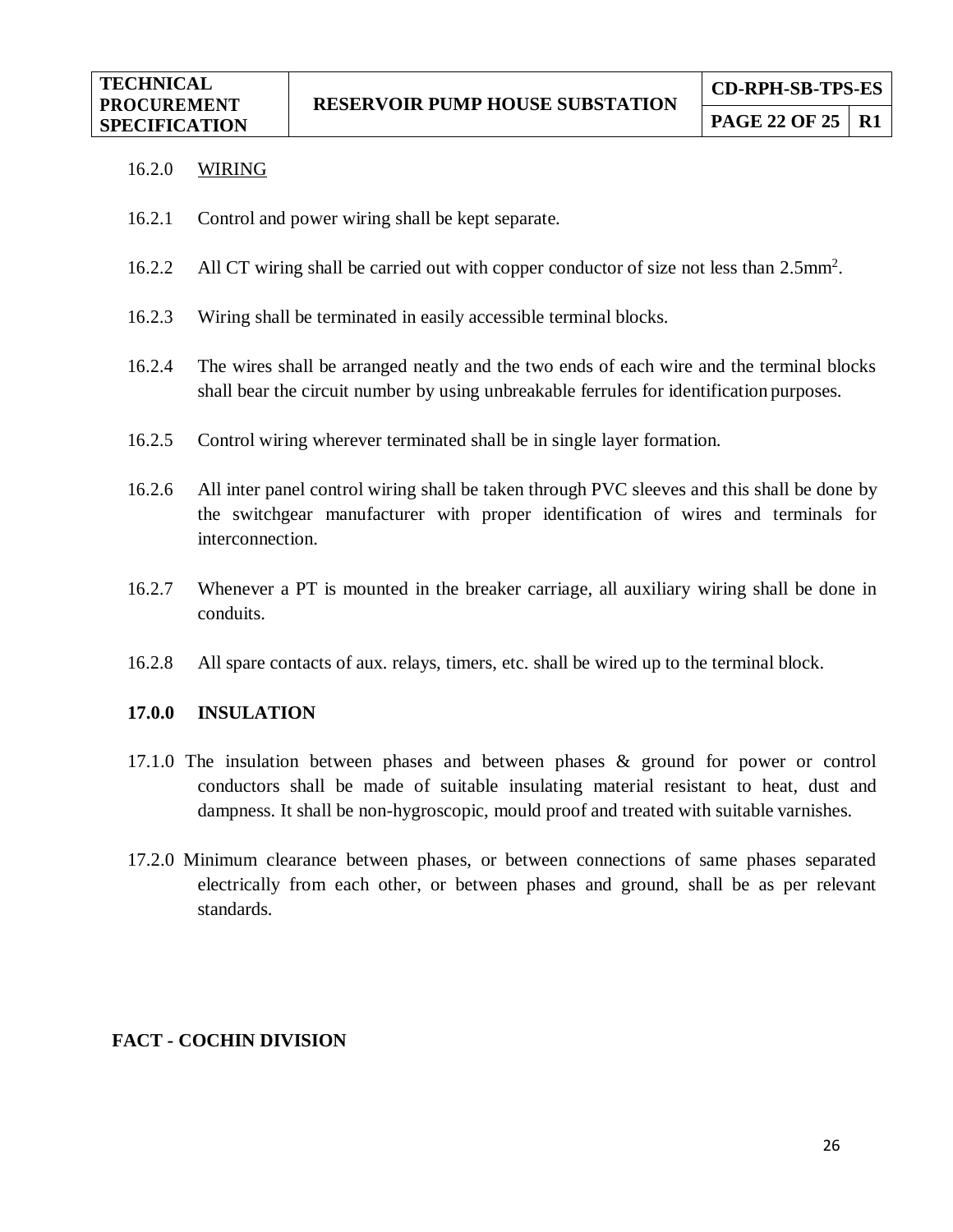#### **18.0.0 EARTHING**

- 18.1.0 Earthing arrangement shall be in accordance with relevant Indian standards.
- 18.2.0 Continuous earthing strips of material and size specified in the data sheet, designed to carry the peak short circuit and short time fault current as specified shall be provided for the complete length of the switchboard. Strips shall be connected to the body of the switchboard by means of integral bolts, spring washers and nuts.
- 18.3.0 Earthing terminals shall be provided on the CB trucks to earth the body of the truck; when pushed into the cubicle.
- 18.4.0 A minimum of 2 terminals shall be provided on the strip for external connections to earth grid.
- 18.5.0 One of the secondary terminals of the CTs shall be earthed.
- 18.6.0 All doors and movable parts shall be connected to earth bus with flexible copper connection.
- 18.7.0 All non-current carrying metal work (including metallic cases of instruments and other panel mounted components) of the equipment shall be earthed.
- 18.8.0 Earth bus shall be extended up to each cable compartment and earthing bolts shall be provided to ground cable armours.
- 18.9.0 Looping of earth connection resulting in loss of earth connection to other devices when the loop is broken not permitted.
- 18.10.0 Withdrawable units provided with self-aligning, spring loaded, silver plated copper scrapping earth contacts of make before/break after type ensuring earth continuity from service to the test position.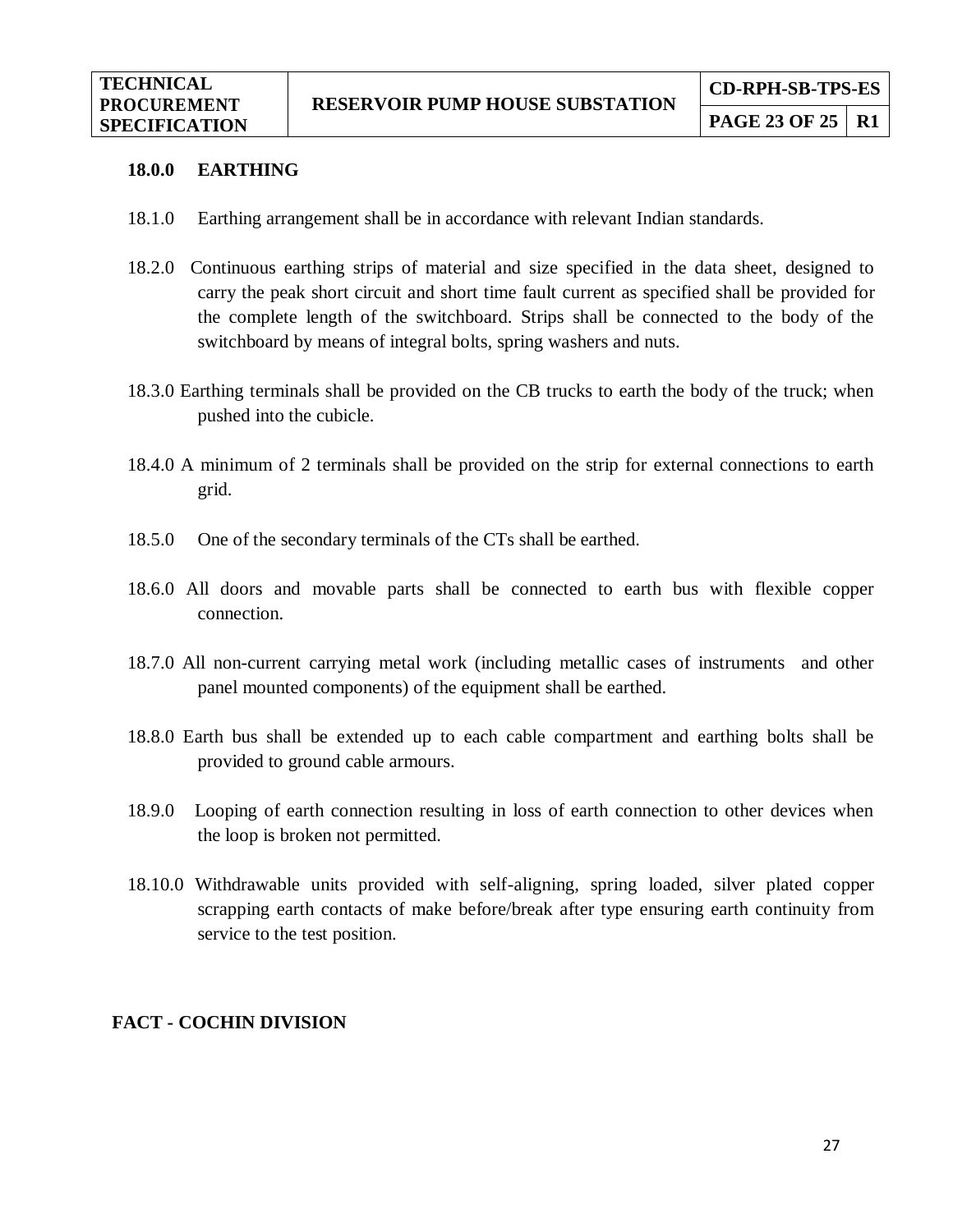#### **19.0.0 PAINTING AND LABELING**

- 19.1.0 All metal parts of the panel to undergo surface treatment that includes derusting, cleaning chemically, degreasing, pickling in acid, cold rinsing, phosphating and passivating followed by spraying with two coats of zinc oxide primer and baking in oven or sheet shall be Aluzinc.
- 19.2.0 The sheet steel housing and all the metal surfaces shall be properly cleaned and coated with two coats of anticorrosive paint over two coats of suitable primer. A final coat in gloss finish with a colour indicated shall also be given to the switchboard.
- 19.3.0 All panels shall have, on the front and the rear sides, nameplates in large sized letters, giving feeder details.
- 19.4.0 Painted mimic diagram shall be provided on all the panels of the switchboard, unless otherwise specified in the data sheet.
- 19.5.0 Nameplates shall be fastened by screws and not by adhesives.
- 19.6.0 Special warning plates shall be provided on all removable covers or doors giving access to high voltage cables/ bus bars and inside the switchboard also wherever considered necessary.
- 19.7.0 Nameplates shall be of white Perspex acrylic sheet with letters engraved in black.
- 19.8.0 A nameplate with the switchgear designation shall be fixed at the top of the central panel.
- 19.9.0 Bus side and cable side shutters shall be labeled for identification.
- 19.10.0 Nameplates shall be provided for all Door/front mounted devices such as lamps, PBs, switches, relays, aux. contactors etc., directly below them, giving the nomenclature and purpose of the device.
- 19.11.0 Labels shall be made of non-rusting metal with engraved inscriptions of white letters on black background.
- 19.12.0 The size of the letters giving switchboards designation shall be 25 mm that for feeder details 20mm and for components 6mm, unless otherwise specified in the data sheet.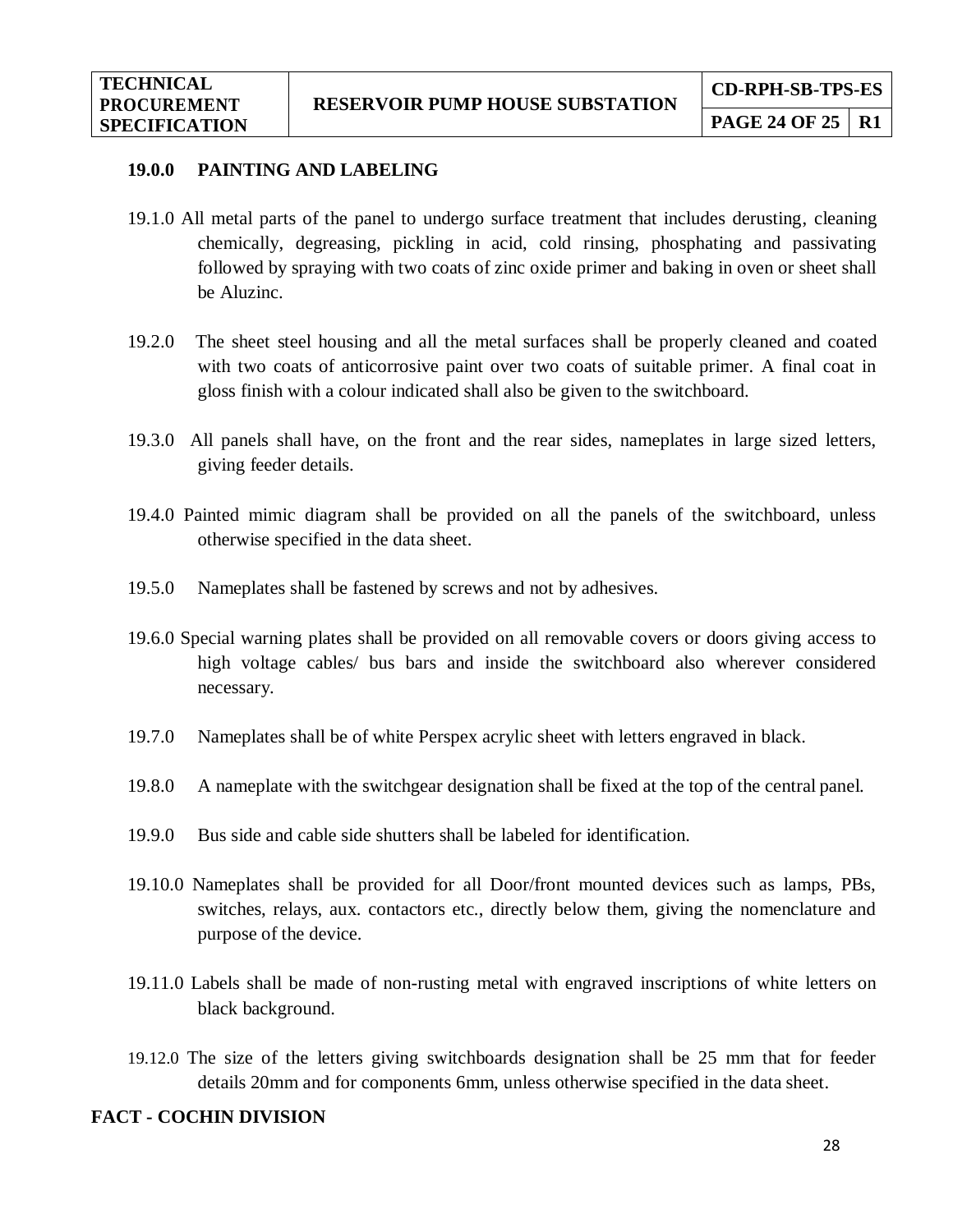19.13.0 Label designation and size of lettering subject to approval.

## **20.0.0 FOUNDATION BOLTS**

20.1.0 Necessary foundation channels (if not integral), bolts and nuts shall be supplied along with the equipment.

## **21.0.0 TEST CORDS AND TESTING PLUGS**

- 21.1.0 Flexible test cord 2m long with plug and socket for testing the breakers in the withdrawn position shall be supplied in a separate case. Alternatively flexible cord used for test position shall have sufficient extra length to test the breaker in the withdrawn position also.
- 21.2.0 Earthing and testing plugs for cables and busbars shall be supplied in a separate box.

## **22.0.0 SPARES AND SPECIAL TOOLS**

22.1.0 Spare parts and special tools recommended for keeping stock for trouble free operation of CB panel for a minimum period of 2 years shall be supplied. List and catalogue numbers of these spare parts shall also be furnished.

## **23.0.0 DRAWINGS**

23.1.0 All drawings and documents as per Vendor Data Requirement shall be furnished. The control circuits shall be prepared by the manufacturer and the drawings shall be neat, legible and incorporating all requirements. The rating of all components such as voltage, ampere and wattage/VA shall be clearly indicated in component list.

## **24.0.0 DEVIATION FROM SPECIFICATION**

24.1.0 Should the tender wish to deviate from the provisions of the specifications, either on account of manufacturing practice or any other reasons, he shall draw attention to the proposed point of deviation in the tender and submit such full information, drawing and specification so that merits of his proposal may be fully understood. The specification shall be held binding unless the deviations have been fully accepted as requested.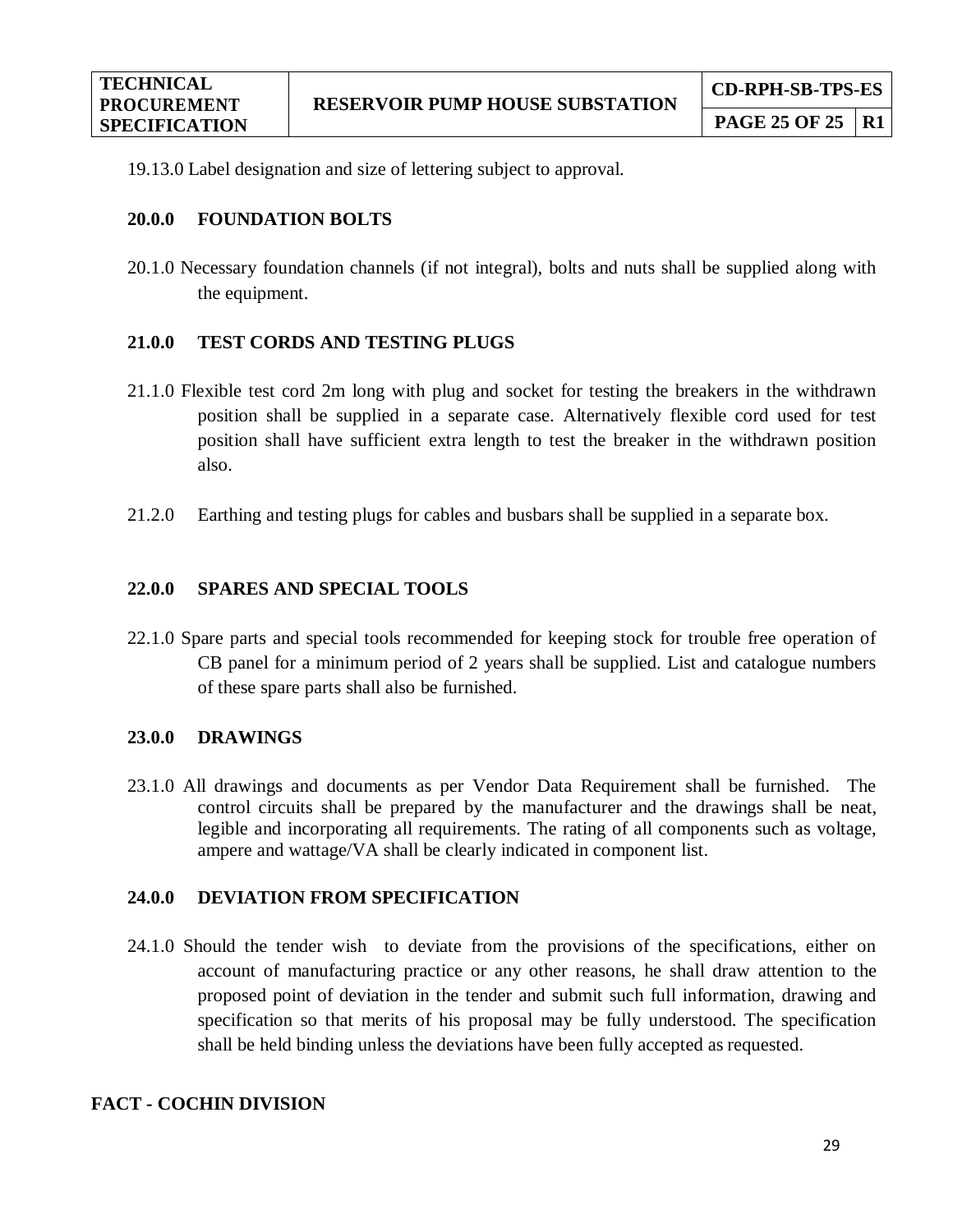**PAGE 1 OF 6** R1

Project : Supply of 11KV, 630A, 7 panel switchboard for Reservoir Pump House substation. Owner : FACT-CD Location : Ambalamedu, Kochi

| 1.0 | 11KV, 7 PANEL SWITCHBOARD                          |                                                                                                                                         |
|-----|----------------------------------------------------|-----------------------------------------------------------------------------------------------------------------------------------------|
| 1.1 | Service conditions                                 |                                                                                                                                         |
|     | a) Altitude                                        | $<$ 1000m above mean sea level                                                                                                          |
|     | b)<br>Humidity                                     | Min 64%                                                                                                                                 |
|     | Humidity<br>C)                                     | Max. 93%                                                                                                                                |
|     | Humidity design<br>d)                              | 100% at 40 degree C                                                                                                                     |
|     | Ambient temperature 0 C-Min.<br>e)                 | 19.2                                                                                                                                    |
|     | f<br>Ambient temperature 0 C-Max.                  | 35                                                                                                                                      |
|     | Ambient temperature 0 C-Design<br>g)               | 50                                                                                                                                      |
|     | Rain fall - Max. Record in an hour<br>h)           | 40 <sub>mm</sub>                                                                                                                        |
|     | Rain – fall Max record in 24 Hours<br>$\mathbf{i}$ | 169.5mm                                                                                                                                 |
|     | Environment<br>$\mathbf{i}$                        | Highly corrosive industrial area, Presence of<br>SO2 and other corrosive gases and chemical<br>dusts, which can form conductive tracks. |
|     | $\bf k$<br>Wind velocity for structural design     | $124$ km/h                                                                                                                              |
|     | $\bf{D}$<br>Seismic factor for design              | Within seismic Zone 3 as per IS 1893                                                                                                    |
| 1.2 | Rating details                                     |                                                                                                                                         |
|     | Voltage<br>a)                                      | $11KV +/- 10%$                                                                                                                          |
|     | No. of phases/wires<br>b)                          | 3 phase, 3 wire                                                                                                                         |
|     | Frequency<br>C)                                    | 50 Hz $+/-5\%$                                                                                                                          |
|     | d)<br>Fault level (sym.)                           | 500 MVA at 11KV                                                                                                                         |
|     | Neutral earthing<br>e)                             | Solid                                                                                                                                   |
|     | f)<br>Continuous rated current                     | 630A                                                                                                                                    |

|            |             |            |            |            | <b>PROJECT</b>  | SUPPLY OF 11KV, 630A,<br><b>SWITCHBOARD</b><br><b>FOR</b><br><b>RESERVOIR PUMP HOUSE</b><br><b>SUBSTATION</b> |
|------------|-------------|------------|------------|------------|-----------------|---------------------------------------------------------------------------------------------------------------|
|            |             |            |            |            | <b>P.O. NO.</b> |                                                                                                               |
| R1         | 13.01.2021  | <b>JJM</b> | <b>KPN</b> | <b>BKN</b> |                 |                                                                                                               |
| <b>REV</b> | <b>DATE</b> | PRPD.      | CHKD.      | APPRD.     | <b>VENDOR</b>   |                                                                                                               |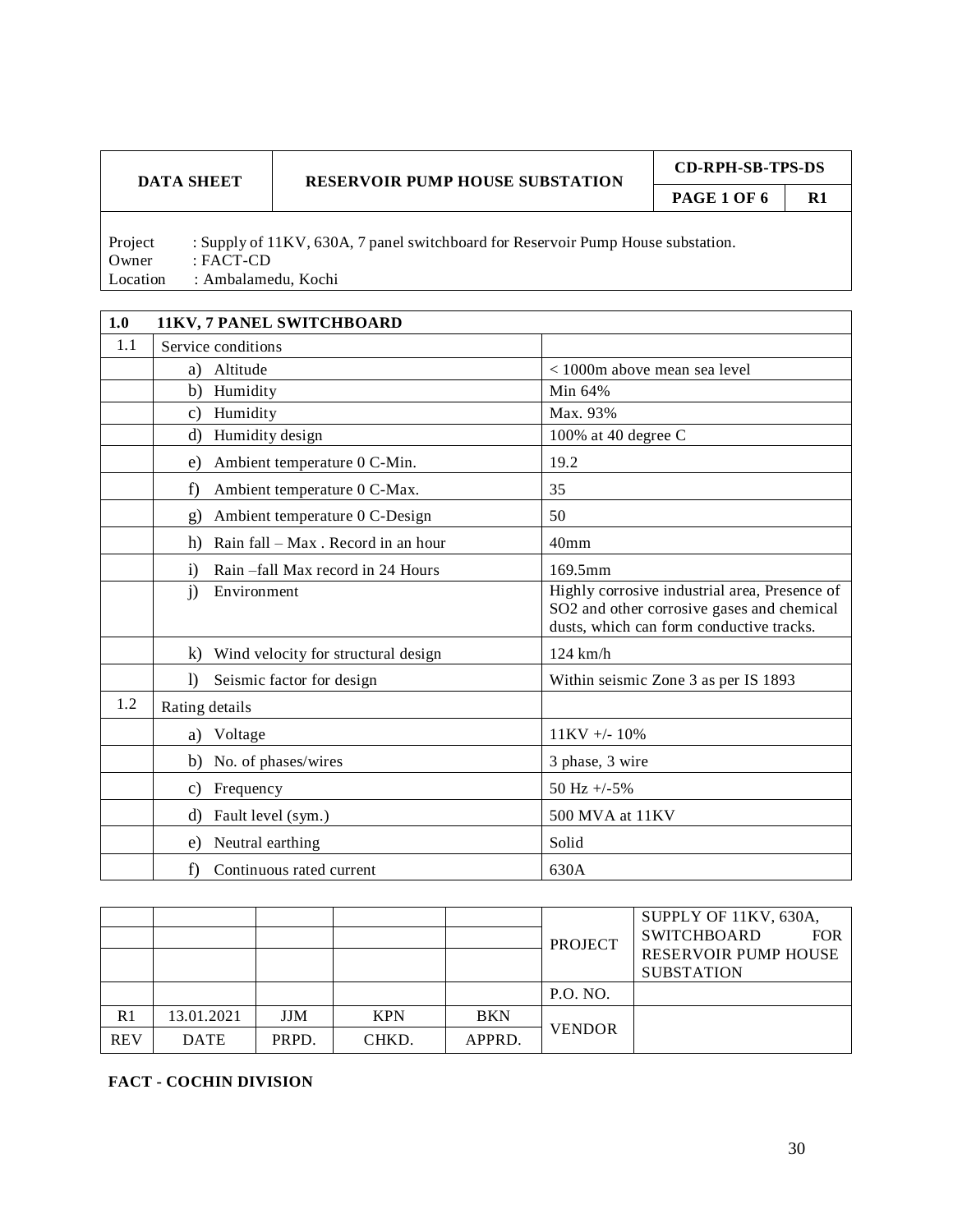**CD-RPH-SB-TPS-DS**

**PAGE 2 OF 6 R1** 

|     | Short time current, KA/sec                                                                                                                    |                                 |
|-----|-----------------------------------------------------------------------------------------------------------------------------------------------|---------------------------------|
|     | Power bus                                                                                                                                     | 26.3 KA/1sec                    |
|     | Ground bus                                                                                                                                    | 26.3 KA for 3 sec               |
|     | <b>CT</b>                                                                                                                                     | 26.3 KA/1sec                    |
|     | h) Electrically exposed / Non exposed                                                                                                         | Non exposed                     |
| 1.3 | Control supply                                                                                                                                |                                 |
|     | a) DC auxiliary supply voltage (For shunt trip coil,<br>closing coil, indication lamps, Trip and Non-Trip<br>alarm annunciation scheme, etc.) | 110 V DC                        |
|     | b) AC auxiliary supply voltage for panel anti-<br>condensation heater, spring charging motor and<br>DC failure annunciation scheme.           | 230 V AC                        |
| 1.4 | Panel board                                                                                                                                   |                                 |
|     | Location (Indoor or Outdoor) Indoor<br>a)                                                                                                     | Indoor                          |
|     | b) Enclosure                                                                                                                                  | IP <sub>4</sub> X               |
|     | Bus bars- material(Insulated aluminium/Insulated<br>C)<br>copper)                                                                             | Insulated aluminium             |
|     | Earth bus size & material<br>d)                                                                                                               | As per IS: 3043, Bare aluminium |
|     | Mimic diagram<br>e)                                                                                                                           | Required                        |
|     | Cable entry<br>f)                                                                                                                             | bottom                          |
| 1.5 | Circuit breaker                                                                                                                               |                                 |
|     | a) Nominal System Voltage                                                                                                                     | 11 KV                           |
|     | b) Highest System Voltage                                                                                                                     | 12 KV                           |
|     | One minute power frequency withstand test<br>C)<br>voltage                                                                                    | 28 KV (rms)                     |
|     | d)<br>Impulse withstand test voltage                                                                                                          | 75 KV (peak)                    |
|     | Type of breaker<br>e)                                                                                                                         | SF6/Vacuum                      |
|     | No of poles<br>f)                                                                                                                             | 3                               |
|     | Type of movable truck (Floor roll out/cassette<br>$g$ )<br>type)                                                                              | Floor roll out                  |
|     | h) Application                                                                                                                                | Utility distribution network    |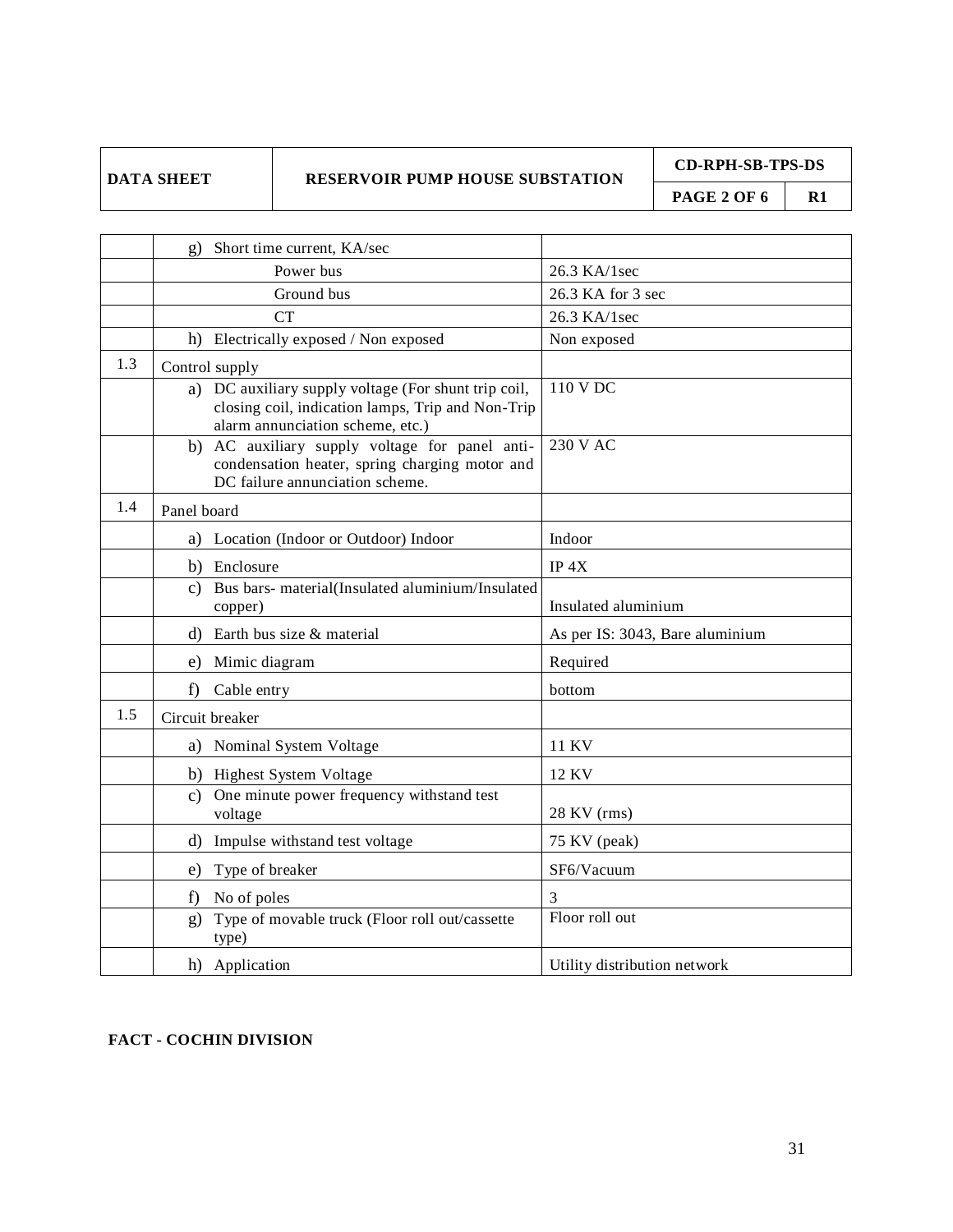| DATA SHEET |
|------------|
|            |

**CD-RPH-SB-TPS-DS**

**PAGE 3 OF 6 R1** 

|     | Breaker closing (Motor charged spring<br>$\mathbf{i}$<br>closing/solenoid closing) | Motor charged spring closing |
|-----|------------------------------------------------------------------------------------|------------------------------|
|     | j) DC auxiliary supply voltage (For shunt trip coil,<br>closing coil, etc.)        | $110V$ DC                    |
|     | k) AC auxiliary supply voltage (For spring charging<br>motor)                      | <b>230V AC</b>               |
|     | $\left  \right\rangle$<br>Anti pumping relay                                       | Required                     |
|     | m) Positive inter locks                                                            | Required                     |
|     | n) Capacitance current switching class                                             | Class <sub>C2</sub>          |
|     | o) Mechanical and electrical endurance                                             | $M2-E2$                      |
|     | p) Total break time                                                                | Less than 75ms               |
|     | q) Test & Service position limit switches                                          | Required                     |
| 1.6 | <b>Instrument transformers</b>                                                     |                              |
|     | a) PT secondary voltage                                                            | <b>110V AC</b>               |
|     | b) PT insulation class                                                             | Class E                      |
|     | c) PT accuracy class                                                               | Class 1                      |
|     | d) Current Transformers                                                            |                              |
|     | Metering CT                                                                        |                              |
|     | Accuracy                                                                           | Class 1                      |
|     | <b>Instrument Security Factor</b>                                                  | 5                            |
|     | Protection CT                                                                      |                              |
|     | Accuracy                                                                           | 5P                           |
|     | <b>Accuracy Limit Factor</b>                                                       | 10                           |
|     | e) CT Insulation Class                                                             | E                            |
| 1.7 | Meters                                                                             |                              |
|     | a) Make of MFM meter                                                               | As per sub vendor list       |
|     | b) MFM meter - accuracy class                                                      | Class 1                      |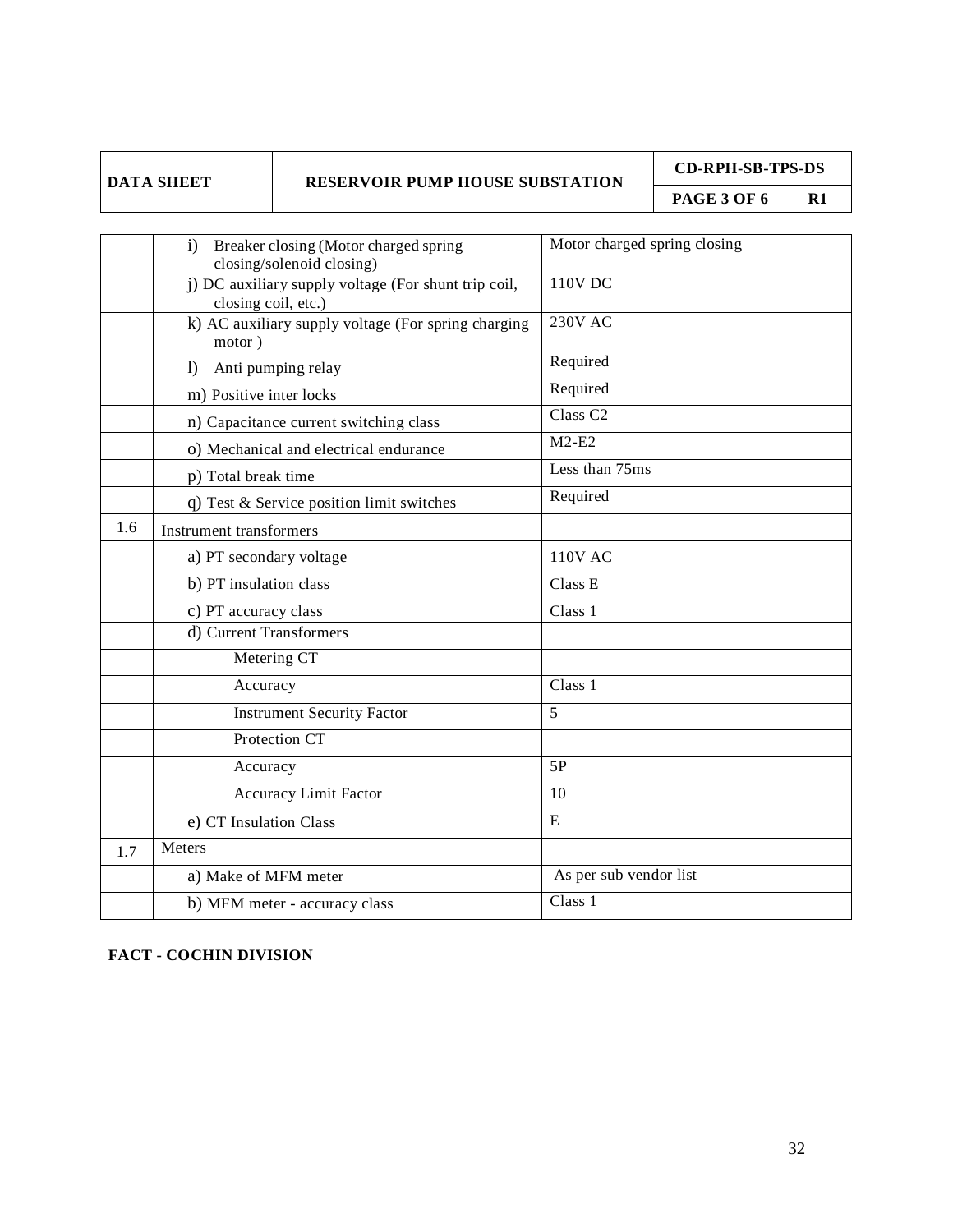**CD-RPH-SB-TPS-DS**

**PAGE 4 OF 6** | R1

| 1.8  | <b>Push Button</b>                       |                                                                              |
|------|------------------------------------------|------------------------------------------------------------------------------|
|      | a) No of contacts                        | 1 NQ/1NC                                                                     |
|      | b) Current rating                        | 10A                                                                          |
| 1.9  | <b>Protection Relay</b>                  |                                                                              |
|      | a) Make of relay                         | As per sub vendor list                                                       |
|      | b) Type                                  | Flush mounted Numerical relay                                                |
|      | c) Application                           | For feeder and transformer protection                                        |
|      | d) IDMT characteristic                   | Following IEC curves                                                         |
|      | e) Relay operation and fault indications | Required                                                                     |
| 1.10 | Painting                                 | Anticorrosive epoxy based powder coating As<br>per Engineering Specification |
|      | a) Final colour                          | Dark admiralty grey                                                          |
|      | b) Mimic diagram                         | Required                                                                     |
|      |                                          |                                                                              |
|      |                                          |                                                                              |
|      |                                          |                                                                              |
|      |                                          |                                                                              |
|      |                                          |                                                                              |
|      |                                          |                                                                              |
|      |                                          |                                                                              |
|      |                                          |                                                                              |
|      |                                          |                                                                              |
|      |                                          |                                                                              |
|      |                                          |                                                                              |
|      |                                          |                                                                              |
|      |                                          |                                                                              |
|      |                                          |                                                                              |
|      |                                          |                                                                              |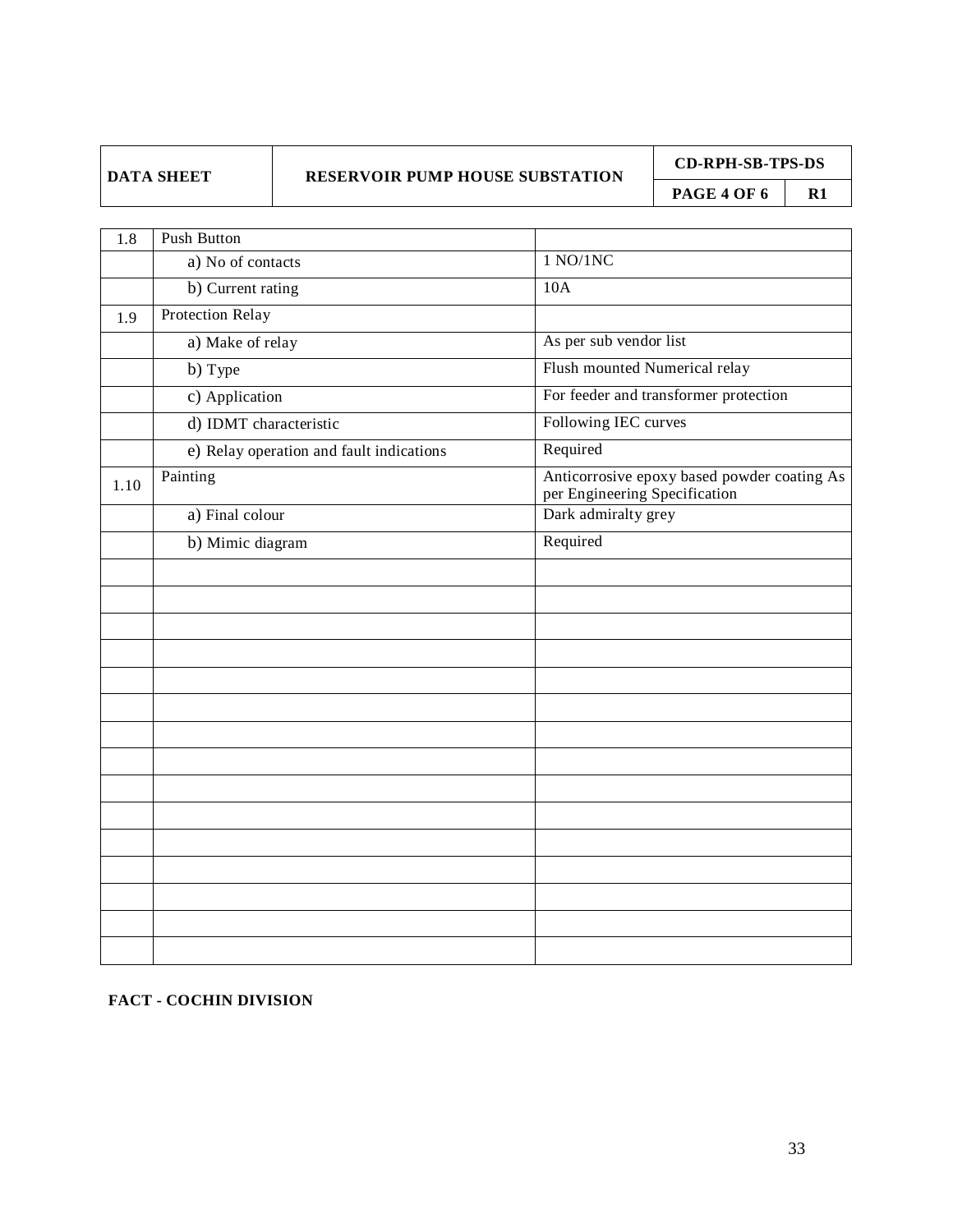**CD-RPH-SB-TPS-DS PAGE 5 OF 6 R1** 

|     | 2.0<br><b>COMPONENT DETAILS - FEEDER WISE</b>                                       |                          |                          |                                         |                |              |
|-----|-------------------------------------------------------------------------------------|--------------------------|--------------------------|-----------------------------------------|----------------|--------------|
|     | Type of feeder                                                                      | <b>Incomer</b><br>/ Tie  | <b>Bus</b><br>coupler    | <b>Type</b><br><b>III S/S</b><br>feeder | TR<br>feeder   | <b>Spare</b> |
| 2.1 | Number of feeders                                                                   | $\overline{2}$           | $\mathbf{1}$             | $\mathbf{1}$                            | $\overline{2}$ | $\mathbf{1}$ |
| 2.2 | <b>Current Transformers</b>                                                         |                          |                          |                                         |                |              |
|     | a) For metering - 3 nos.                                                            | 400/1                    | $\Box$                   | 200/1                                   | 150/1          | 200/1        |
|     | b) For O/C and E/F protection - 3 nos.                                              | 400/1                    | $\frac{1}{2}$            | 200/1                                   | 150/1          | 200/1        |
| 2.3 | <b>Potential Transformers</b>                                                       |                          |                          |                                         |                |              |
|     | a) On cable side (Draw out dry cast Line PT)<br>$(11000/\sqrt{3})/(110/\sqrt{3})$   | Reqd.                    | $\overline{\phantom{a}}$ | $\frac{1}{2}$                           | $\frac{1}{2}$  | ÷,           |
| 2.4 | Lamps                                                                               |                          |                          |                                         |                |              |
|     | a) Breaker ON (red), OFF (green)                                                    | Reqd.                    | Reqd.                    | Reqd.                                   | Reqd.          | Reqd.        |
|     | b) Breaker auto trip (Amber)                                                        | Reqd.                    | Reqd.                    | Reqd.                                   | Reqd.          | Reqd.        |
|     | c) Low gas (SF6) pressure (yellow)( If SF6 breaker<br>supplied)                     | Reqd.                    | Reqd.                    | Reqd.                                   | Reqd.          | Reqd.        |
|     | d) Breaker ready for ON                                                             | Reqd.                    | Reqd.                    | Reqd.                                   | Reqd.          | Reqd.        |
|     | e) 15 Window annunciation panel                                                     |                          | Reqd.                    |                                         |                |              |
|     | f) DC failure                                                                       |                          | Reqd.                    |                                         |                |              |
| 2.5 | Meters                                                                              |                          |                          |                                         |                |              |
|     | a) MFM meter                                                                        | Reqd.                    | $\frac{1}{2}$            | Reqd.                                   | Reqd.          | Reqd.        |
| 2.6 | Primary protection relays                                                           |                          |                          |                                         |                |              |
|     | a) Numerical feeder protection and control relay as<br>per Engg. specification      | Reqd.                    | $\frac{1}{2}$            | Reqd.                                   | $\frac{1}{2}$  | Reqd.        |
|     | b) Numerical transformer protection and control<br>relay as per Engg. specification |                          |                          |                                         | Reqd.          |              |
| 2.7 | Auxiliary relay                                                                     |                          |                          |                                         |                |              |
|     | a) Anti pumping relay                                                               | Reqd.                    | Reqd.                    | Reqd.                                   | Reqd.          | Reqd.        |
|     | b) Gas pressure low relay(If SF6 breaker supplied)                                  | Reqd.                    | Reqd.                    | Reqd.                                   | Reqd.          | Reqd.        |
|     | c) Inter trip (HV/LV)                                                               | $\overline{\phantom{a}}$ |                          |                                         | Reqd.          |              |
|     | d) DC failure relay                                                                 |                          | Reqd.                    |                                         |                |              |
|     | e) Trip and Non-Trip alarm Annunciation scheme                                      |                          | Reqd.                    |                                         |                |              |
|     | f) DC failure Annunciation scheme                                                   |                          | Reqd.                    |                                         |                |              |
|     |                                                                                     |                          |                          |                                         |                |              |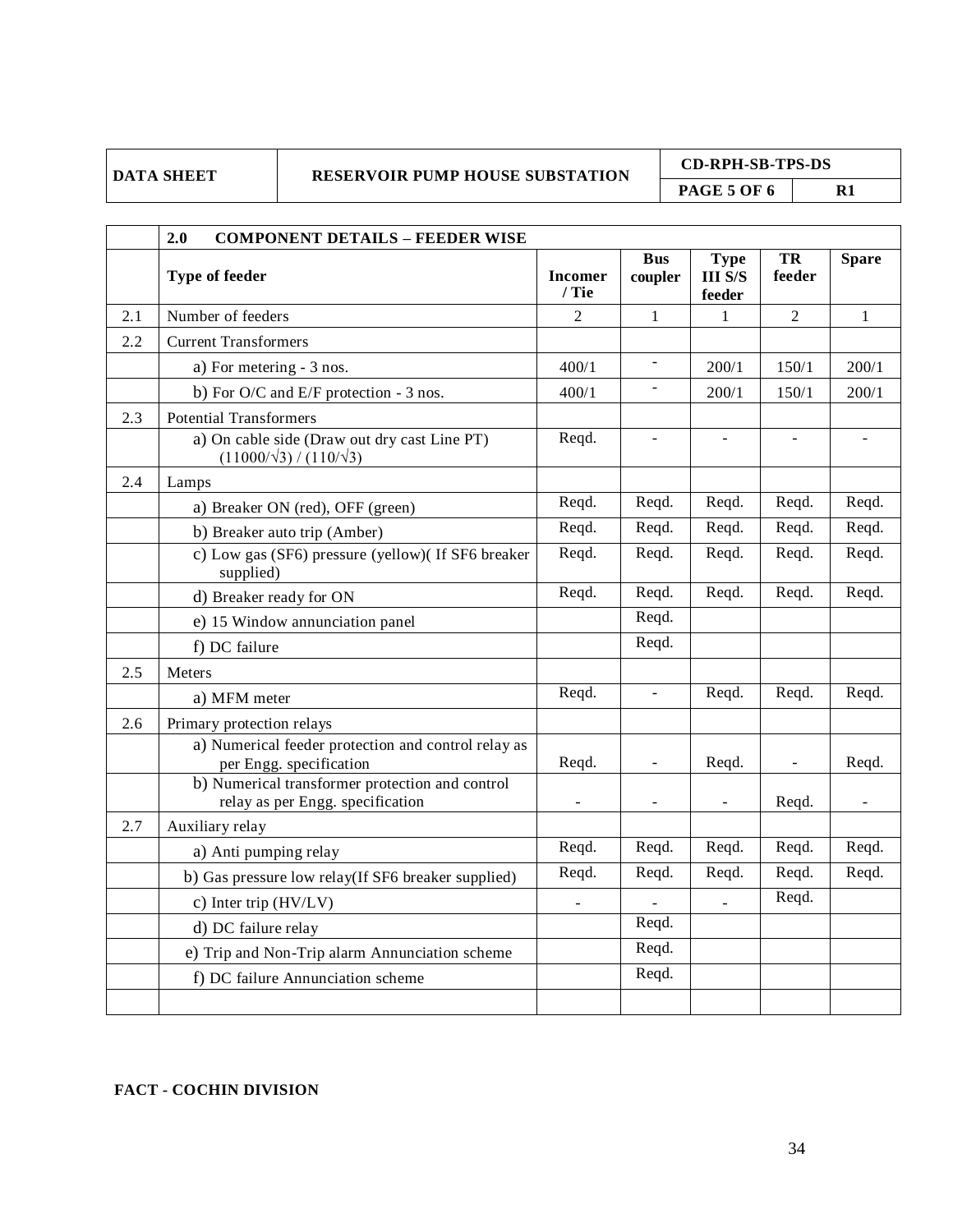**CD-RPH-SB-TPS-DS PAGE 6 OF 6** R1

|     | Type of feeder                                                                                                                                                                                         | <b>Incomer</b><br>/ Tie | <b>Bus</b><br>coupler | T/S<br>feeder | <b>RPH</b><br>TR<br>feeder | <b>Spare</b> |
|-----|--------------------------------------------------------------------------------------------------------------------------------------------------------------------------------------------------------|-------------------------|-----------------------|---------------|----------------------------|--------------|
| 2.8 | <b>Control Switches and Push Buttons</b>                                                                                                                                                               |                         |                       |               |                            |              |
|     | a) Breaker Trip-Neutral-Close switch "ODC"                                                                                                                                                             | Reqd.                   | Reqd.                 | Reqd.         | Reqd.                      | Reqd.        |
|     | b) Control switch fuse / MCB for AC aux.<br>supply                                                                                                                                                     | Reqd.                   | Reqd.                 | Reqd.         | Reqd.                      | Reqd.        |
|     | c) Control switch fuse / MCB for DC aux.<br>supply                                                                                                                                                     | Reqd.                   | Reqd.                 | Reqd.         | Reqd.                      | Reqd.        |
|     | d) Control switch fuse /MCB & Thermostat for<br>panel anti-condensation heaters                                                                                                                        | Reqd.                   | Reqd.                 | Reqd.         | Reqd.                      | Reqd.        |
|     | e) Control switch fuse/MCB for Spring<br>Charging Motor                                                                                                                                                | Reqd.                   | Reqd.                 | Reqd.         | Reqd.                      | Reqd.        |
|     | f) Accept, Reset and Test Push Buttons for Trip<br>and Non-Trip alarm Annunciation scheme                                                                                                              |                         | Reqd                  |               |                            |              |
|     | g) Accept, Reset and Test Push Buttons for DC<br>failure Annunciation scheme                                                                                                                           |                         | Reqd.                 |               |                            |              |
|     | h) PB for simulate DC failure scheme                                                                                                                                                                   |                         | Reqd.                 |               |                            |              |
| 2.9 | Other Items                                                                                                                                                                                            |                         |                       |               |                            |              |
|     | a) Breaker operation counter                                                                                                                                                                           | Reqd.                   | Reqd.                 | Reqd.         | Reqd.                      | Reqd.        |
|     | b) Panel anti-condensation heater (strip type)                                                                                                                                                         | Reqd.                   | Reqd.                 | Reqd.         | Reqd.                      | Reqd.        |
|     | c) Low Voltage compartment panel light and<br>3 pin socket with switch                                                                                                                                 | Reqd.                   | Reqd.                 | Reqd.         | Reqd.                      | Reqd.        |
|     | d) Low gas (SF6) pressure switch and protection<br>circuit (If SF6 breaker supplied)                                                                                                                   | Reqd.                   | Reqd.                 | Reqd.         | Reqd.                      | Reqd.        |
|     | e) Test and service position limit switches                                                                                                                                                            | Reqd.                   | Reqd.                 | Reqd.         | Reqd.                      | Reqd.        |
| 3.0 | <b>OTHER REQUIREMENTS</b>                                                                                                                                                                              |                         |                       |               |                            |              |
|     | The breakers shall be fully withdrawable truck type. Cassette type breakers are not acceptable.                                                                                                        |                         |                       |               |                            |              |
|     | The cable compartment shall have ample space for termination kits suitable for XLPE cables of sizes specified<br>in the engineering specification and shall have facilities for support of the cables. |                         |                       |               |                            |              |
|     | Wiring terminations inside the panels shall be by crimping type lugs only.                                                                                                                             |                         |                       |               |                            |              |
|     | The connection to breaker from main busbars shall be rated for breaker/main busbar rating irrespective of CT<br>rating of outgoing feeders.                                                            |                         |                       |               |                            |              |
|     | Indicating lamps shall be of Clustered LED type                                                                                                                                                        |                         |                       |               |                            |              |
|     | The vendor shall provide all software and hardware required for programming numerical relays.                                                                                                          |                         |                       |               |                            |              |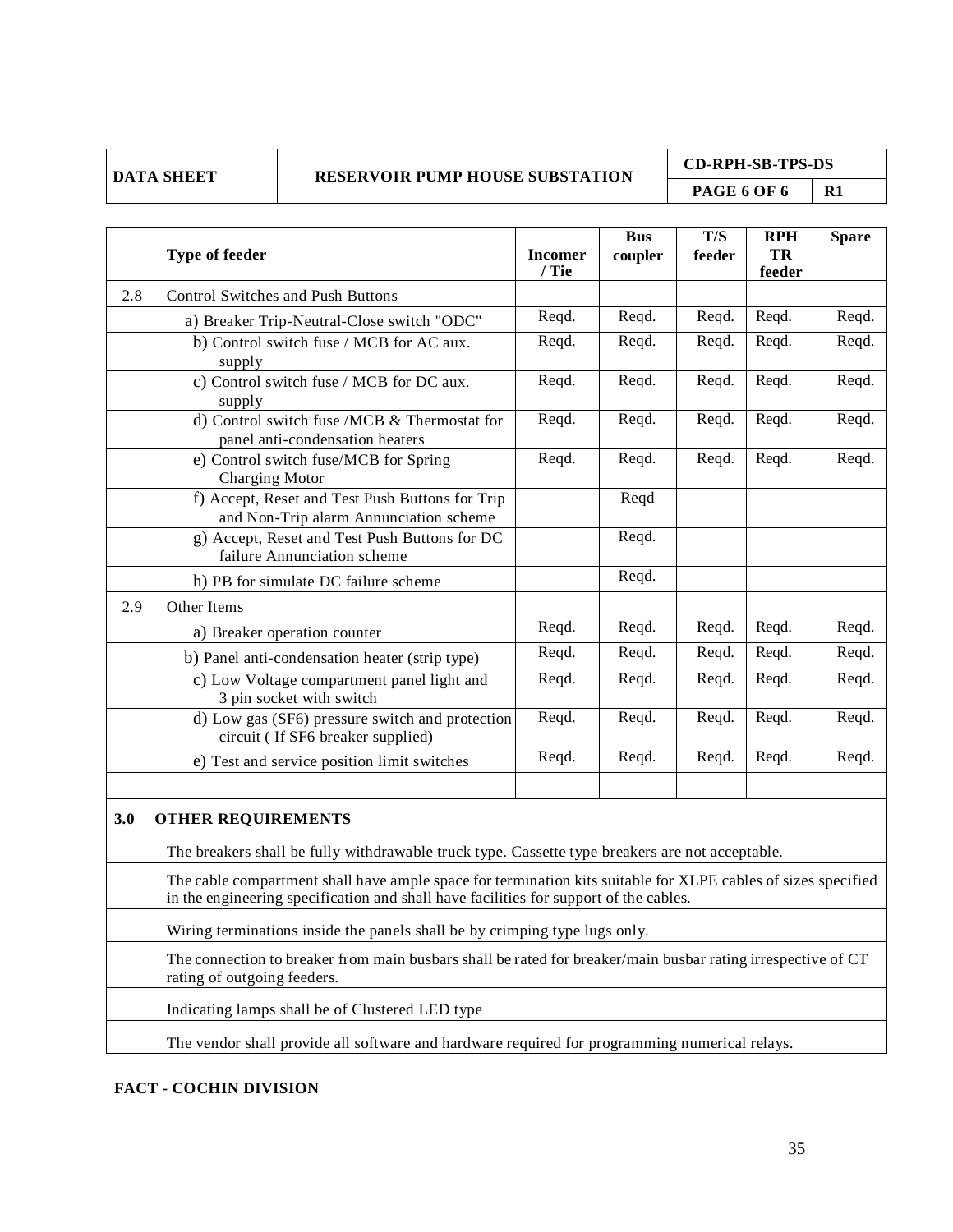#### **1.0.0 SCOPE**

- 1.1.0 This document together with "VENDOR DATA REQUIREMENTS (VDR)" defines FACT's requirements for vendor drawing and data for any enquiry, work order or purchase order.
- 1.2.0 Bidders unable to comply with these requirements must detail all exceptions in their proposal. The timely delivery of quality drawings and data is as crucial as delivery of the equipment itself and hence the same shall be strictly adhered to after commitment.
- 1.3.0 Failure to provide adequate preliminary data / drawing may render a proposal non-responsive and hence may be rejected. After commitment failure to provide documents as per purchase order may delay progressive payments and adversely affect future invitation to bids.

#### **2.0.0 VENDOR DATA REQUIREMENTS (VDR)**

- 2.1.0 FACT will provide a partially completed VDR form along with each enquiry. This form explains group code of the document, quantity of each document required and leads time for submission. Columns are available for the vendor to fill in his deviations, if any, from FACT's requirements.
- 2.2.0 The vendor shall forward a filled-in VDR form along with his offer, if he has got any deviation from FACT's requirements. In the absence of a filled-in VDR form along with the offer, it will be presumed that the vendor is accepting FACT's requirements specified in the VDR.

#### **3.0.0 CLASSIFICATION OF DOUCMENTS**

- 3.1.0 Documents are classified based on their status and nature of content.
- 3.1.1 Status of documents
	- 1. Preliminary documents required along with the offer.
	- 2. Documents to be submitted after commitment.
	- 3. Final documents.
- 3.2.0 The documents are further classified into Groups A,B and C, depending on the nature of the documents as explained below.
- 3.2.1 Group A requirements

These documents are urgent in nature and contain information that are required for proceeding with the detailed engineering of surrounding/down stream equipments in the plant and hence are to be submitted on priority basis.

3.2.2 Group B requirements

These documents are to be reviewed by FACT for compliance with the purchase order / work order specifications but are not essential for other engineering activities of FACT.

3.2.3 Group C requirements

Documents in this group contains data / information / records which are final in nature and that are required for the equipment user and need not be reviewed by FACT.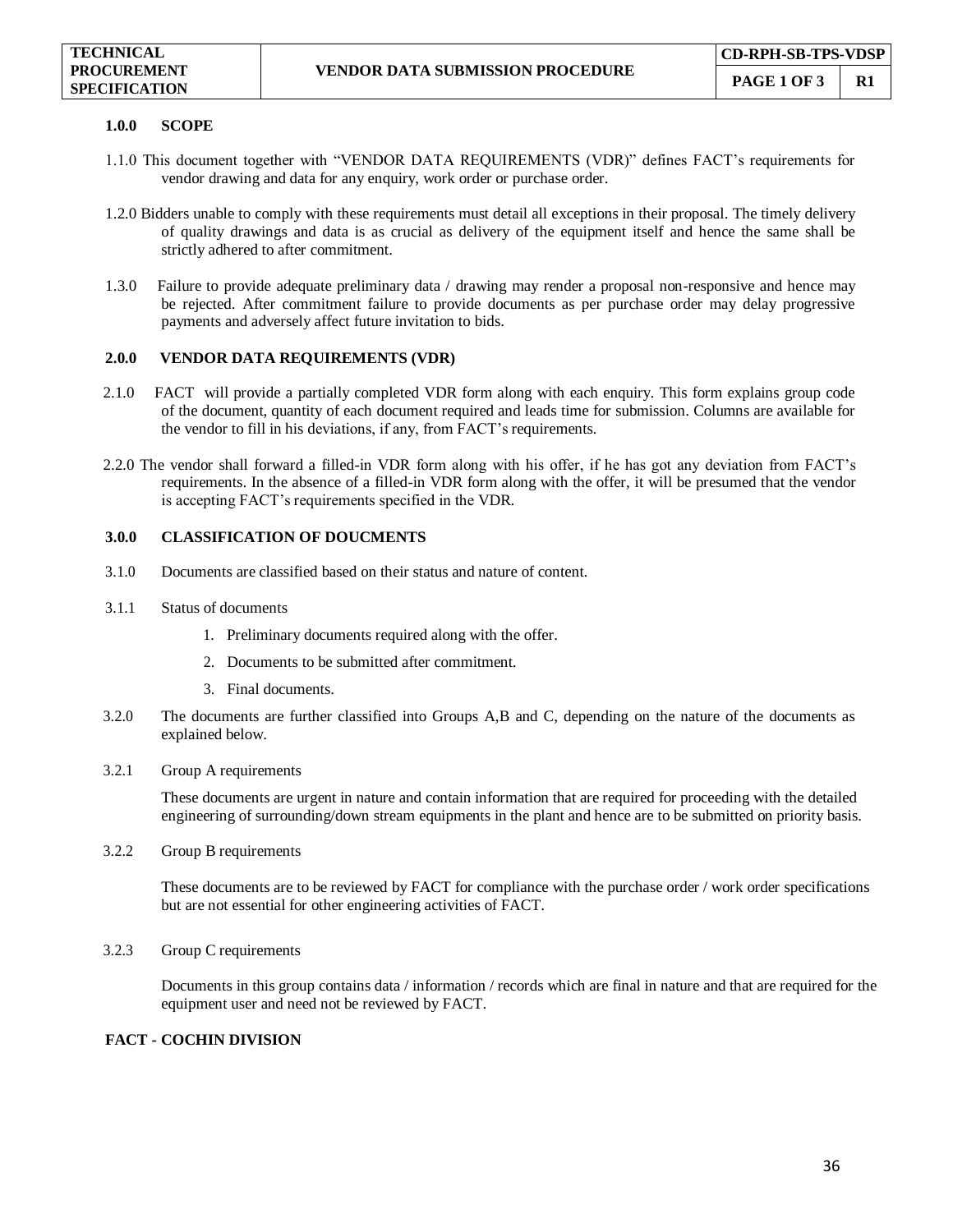#### **4.0.0 VENDOR DATA INDEX (VDI)**

3.1.0 Vendor shall forward a filled up and updated VDI along with each vendor data transmittal. VDI shall list out all documents that are being prepared for the particular order, their current revision status and indicate the documents included in the present transmittal. A blank VDI is attached along with this document which shall be used for this purpose.

#### **5.0.0 QUALITY OF VENDOR DRAWINGS**

- 5.1.0 Vendor drawing and data shall be supplied in full size drawings, reproducibles as specified in the VDR.
- 5.2.0 All drawings / documents shall be clear, legible, right reading and made out of originals prepared in black ink. English language and metric units shall be used for the preparation of all documents.
- 5.3.0 The documents shall be prepared in any of the following standard sizes.
	- a) A1: 594 mm x 840 mm
	- b) A2: 420 mm x 594 mm
	- c) A3: 297 mm x 420 mm
	- d) A4; 210 mm x 297 mm
- 5.4.0 All documents submitted to FACT shall be folded into A4 size (210 x 297 mm) except originals/ reproducibles which may be rolled. All reproducibles shall be in high quality polyester films. Soft copies shall be furnished in CD for final drawings/documents.
- 5.5.0 Each drawing / document shall have a title block at the right hand bottom corner with the following information.
	- a) Name of Vendor.
	- b) Name of Project, Owner and location
	- c) FACT Purchase Order Number.
	- d) Equipment name and number.
	- e) Drawing title.
	- f) Drawing number, revision and page number.
- 5.6.0 All drawings shall be drawn to some standard scales only and the same shall be indicated in the drawing.
- 5.7.0 The status of the document like "PRELIMINARY, FINAL, FOR REVIEW" etc. shall be stamped on all copies forwarded to FACT.
- 5.8.0 All documents shall have a block of 100 mm x 100 mm space left vacant for FACT to put their stamp after review.
- 5.9.0 All drawing/document shall have a revision block explaining revision number, revision description, data of revision, revision authorization etc. When the revised drawings are submitted all currently revised area shall be clearly demarcated by clouding. Any revisions made on other parts of the documenting will not be reviewed by FACT.
- 5.10.0 When drawings are received back from FACT with comments, vendor shall incorporate all the comments and resubmit the same. If the vendor is not in a position to incorporate certain comment made by FACT, then the reason for such deviation shall be highlighted in the forwarding letter to FACT.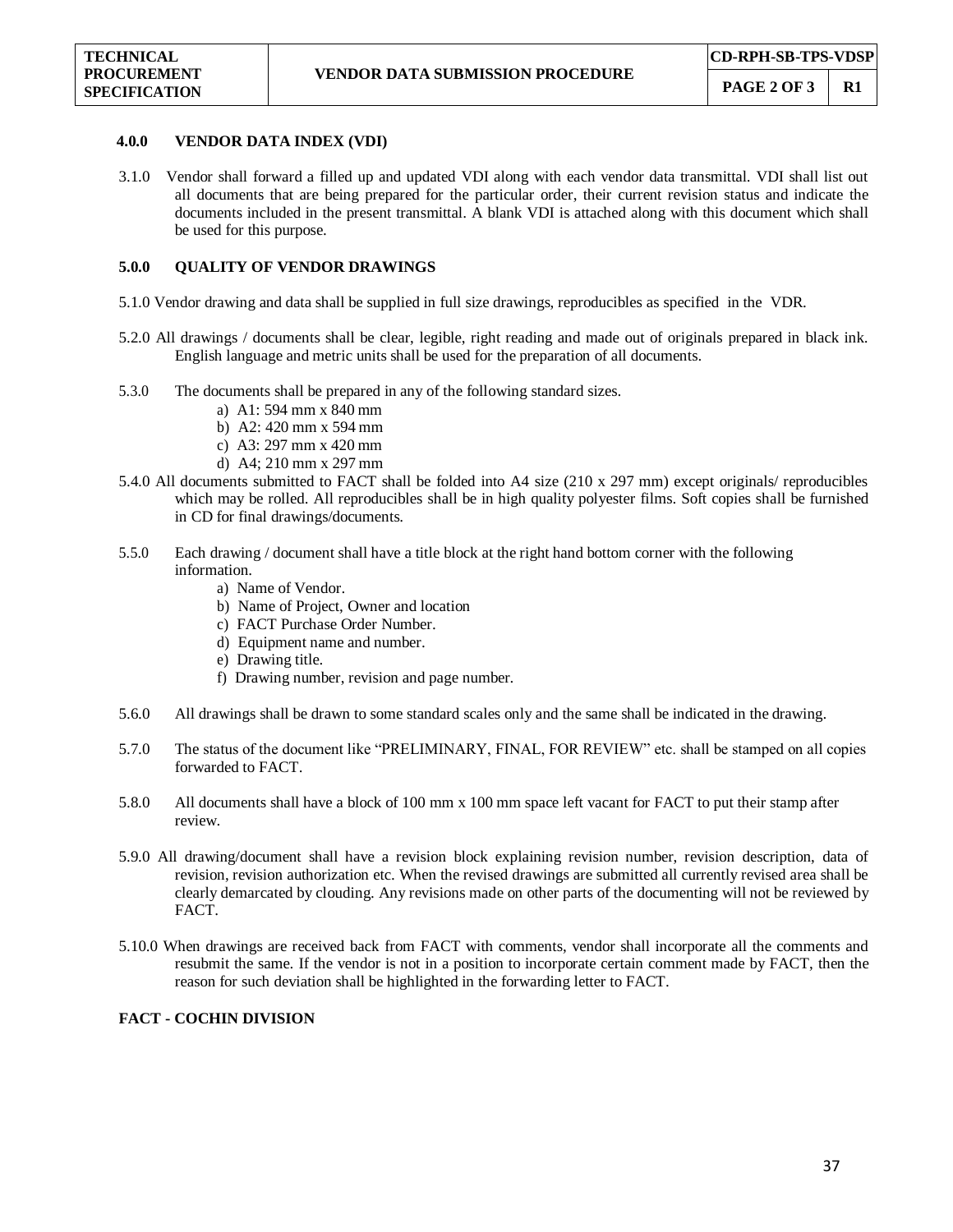5.11.0 The respective engineering specification and other purchase order spec. will explain the minimum data / details required in various drawings. In the absence of any such information in the purchase order documents, vendor shall follow the standard good engineering practices in detailing the drawing.

#### **6.0.0 CONDITIONS OF FACT REVIEW**

- 6.1.0 FACT reserves the right to review the vendor documents. FACT's REVIEW WITH OR WITHOUT COMMENTS OF THE VENDOR DOCUMENTS SHALL NOT RELIEVE THE VENDOR OF RESPONSIBILITY TO COMPLY WITH ALL PURCHASE ORDER TERMS AND CONDITIONS, including all implied requirements relating to fitness for service and good engineering practices. Approval or acceptance does not imply or infer any determination relating to compliance by the vendor with its full responsibilities under the purchase order.
- 6.2.0 FACT's comments are limited to identifying requirements within the scope of the purchase order or failure by the vendor to comply with the requirements of purchase order, as revealed by the limited review. Oversights in the above limited review cannot be taken as approval for the vendor to deviate from the purchase order conditions. FACT reserves the right to point out any such deviations at any stage of the order execution. The vendor shall comply with all such requirements without any price / delivery implications.
- 6.3.0 FACT review will be authorized by an official stamp as given below, properly filled and signed by the concerned. Comments if any will be indicated in red ink or clouded in the case of copies of commented drawings.
- 6.4.0 Appropriate comment in the 'comments' column and 'status of review' column will be marked.
- 6.5.0 Comment Status of Review

| Comment                         | <b>Status of Review</b>                   |
|---------------------------------|-------------------------------------------|
| As noted                        | revise and resubmit for review            |
| No comments                     | Proceed as noted and submit revised docs. |
|                                 | For records                               |
| Not reviewed                    | No further review required                |
| Forward final docs. as per P.O. | Final docs. as per P.O.                   |

- 6.6.0 All documents received in FACT shall be dispatched after review within 15 days from the date of receipt. Vendor shall notify FACT of non receipt of reviewed documents in time immediately, to take corrective actions.
- 6.7.0 The delivery of the equipment shall in no case be linked with the review of the vendor drawings and data by FACT. It is the sole responsibility of the vendor to execute the job as per the purchase order conditions. If required the vendor shall depute his technical personnel to FACT after submission of documents for timely finalisation of documents.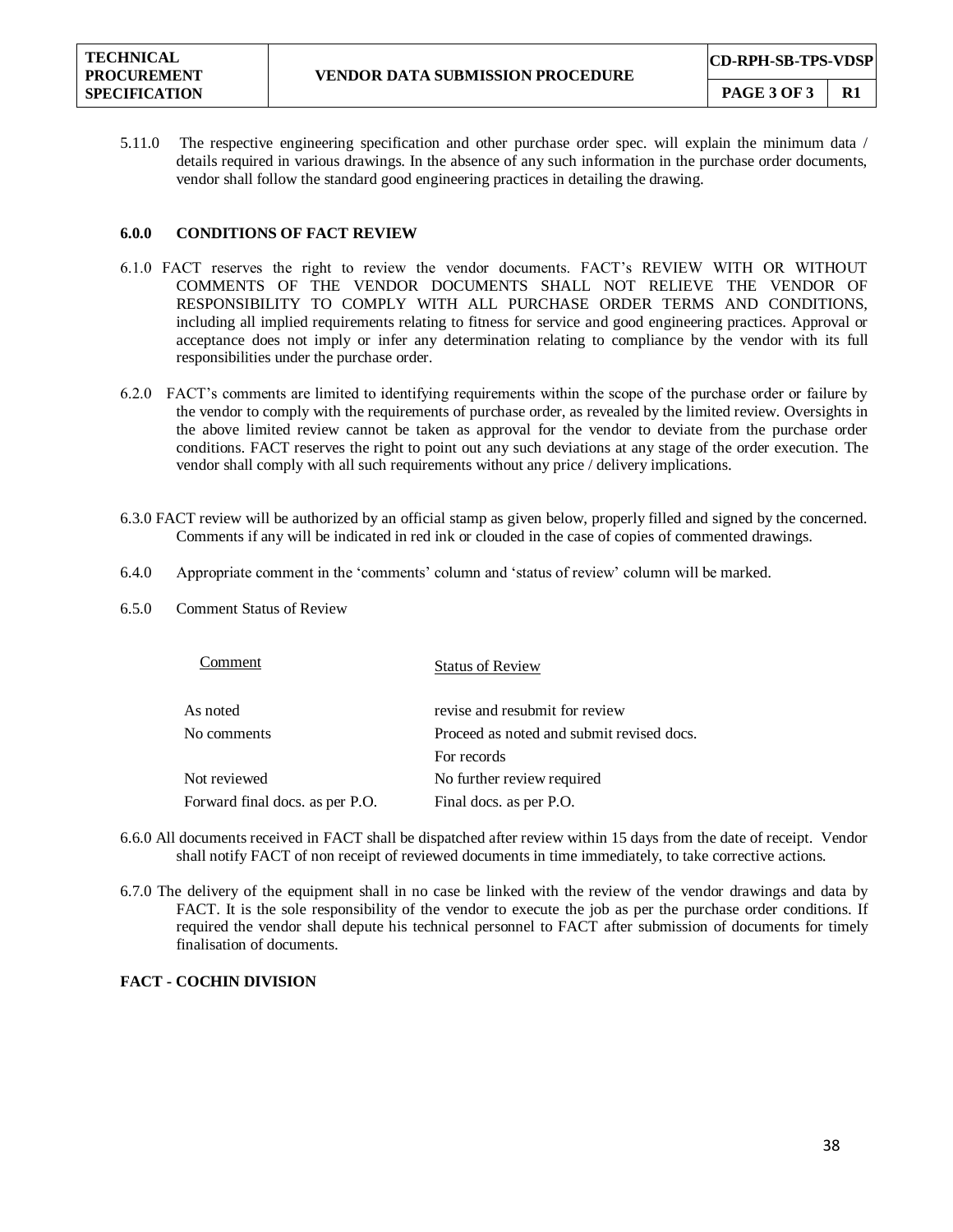|                                                                                                                                                                                                                                   |               | PROJECT: SUPPLY OF 11KV, 630A, 7 PANEL<br><b>SWITCHBOARD FOR RESERVOIR PUMP</b><br><b>HOUSE SUBSTATION</b>                                                                                    | TPS. NO: CD-RPH-SB-TPS |               |                          | ITEM: 11KV, 7 PANEL SWITCHBOARD |      |                  |
|-----------------------------------------------------------------------------------------------------------------------------------------------------------------------------------------------------------------------------------|---------------|-----------------------------------------------------------------------------------------------------------------------------------------------------------------------------------------------|------------------------|---------------|--------------------------|---------------------------------|------|------------------|
|                                                                                                                                                                                                                                   |               | <b>STATUS: ENQUIRY</b><br><b>COMMITMENT</b>                                                                                                                                                   | P.O. NO.:              |               |                          |                                 |      |                  |
|                                                                                                                                                                                                                                   |               |                                                                                                                                                                                               | Offer                  |               |                          | After commitment                |      | $@$ $@$<br>Final |
| Sl.<br>No.                                                                                                                                                                                                                        | Grp.<br>code  | Description                                                                                                                                                                                   |                        |               |                          | Lead time in weeks              |      |                  |
|                                                                                                                                                                                                                                   |               |                                                                                                                                                                                               | Qty.                   | Qty.          | Reqd                     | @ Propd                         | Agrd | Qty.             |
| 1.0                                                                                                                                                                                                                               | $\, {\bf B}$  | Duly filled in Technical particulars of 11 KV,7<br>PANEL SWITCHBOARD as per Pro forma<br>enclosed                                                                                             | 1S                     | 2P            | $\overline{4}$           |                                 |      | 4P               |
| 2.0                                                                                                                                                                                                                               | A             | Dimensioned general arrangement drawings -<br>internal & external, including busbar disposition                                                                                               | 1S                     | 2P            | $\overline{4}$           |                                 |      | 4P               |
| 3.0                                                                                                                                                                                                                               | A             | Sectional views showing the general constructional<br>features of the circuit breaker including operating<br>mechanism, arcing chambers, contacts with lifting<br>dimensions for maintenance. |                        | 2P            | $\overline{4}$           |                                 |      | 4P               |
| 4.0                                                                                                                                                                                                                               | A             | Foundation plan showing cut-outs / floor openings<br>and foundation pockets. Loading data and<br>foundation design                                                                            | 1S                     | 2P            | $\overline{4}$           |                                 |      | 4P               |
| 5.0                                                                                                                                                                                                                               | A             | Bill of material for complete switchgear                                                                                                                                                      | 1S                     | 2P            | $\overline{4}$           |                                 |      | 4P               |
| 6.0                                                                                                                                                                                                                               | B             | Single line diagram, control schematic, wiring<br>diagrams, inters panel wiring, terminal and bus<br>wiring diagrams.                                                                         | 1S                     | 2P            | $\overline{4}$           |                                 |      | 4P               |
| 7.0                                                                                                                                                                                                                               | $\, {\bf B}$  | Schedule of materials / components.                                                                                                                                                           | 1S                     | 2P            | $\overline{4}$           |                                 |      | 4P               |
| 8.0                                                                                                                                                                                                                               | B             | Characteristic curves of relays and their range of<br>adjustments.                                                                                                                            |                        | 2P            | $\overline{4}$           |                                 |      | 2P               |
| 9.0                                                                                                                                                                                                                               | B             | Type test certificates of breakers.                                                                                                                                                           | 1S                     |               | $\overline{4}$           |                                 |      | 2P               |
| 10.0                                                                                                                                                                                                                              | $\mathcal{C}$ | Routine test certificates.                                                                                                                                                                    |                        | $2\mathbf{P}$ | $\overline{\mathcal{A}}$ |                                 |      | $2\mathrm{P}$    |
| Legend: @<br>Group code: A-For review and detailed Engineering, B-For review, C- For information and record                                                                                                                       |               |                                                                                                                                                                                               |                        |               |                          |                                 |      |                  |
| $@$ $@$<br>Document type: S-Soft Copy, P-Print.                                                                                                                                                                                   |               |                                                                                                                                                                                               |                        |               |                          |                                 |      |                  |
| Vendor shall fill in proposed lead-time if different from the required lead-time.<br>Each set of final documents shall be submitted in a folder. Two such folders shall be packed and<br>Notes:<br>despatched with the equipment. |               |                                                                                                                                                                                               |                        |               |                          |                                 |      |                  |

| R1         | 13.01.2021 | <b>REV</b>         | JJM             | <b>KPN</b> | BKN             |
|------------|------------|--------------------|-----------------|------------|-----------------|
| REV<br>NO. | DATE       | <b>DESCRIPTION</b> | <b>PREPARED</b> | CHECKED    | <b>APPROVED</b> |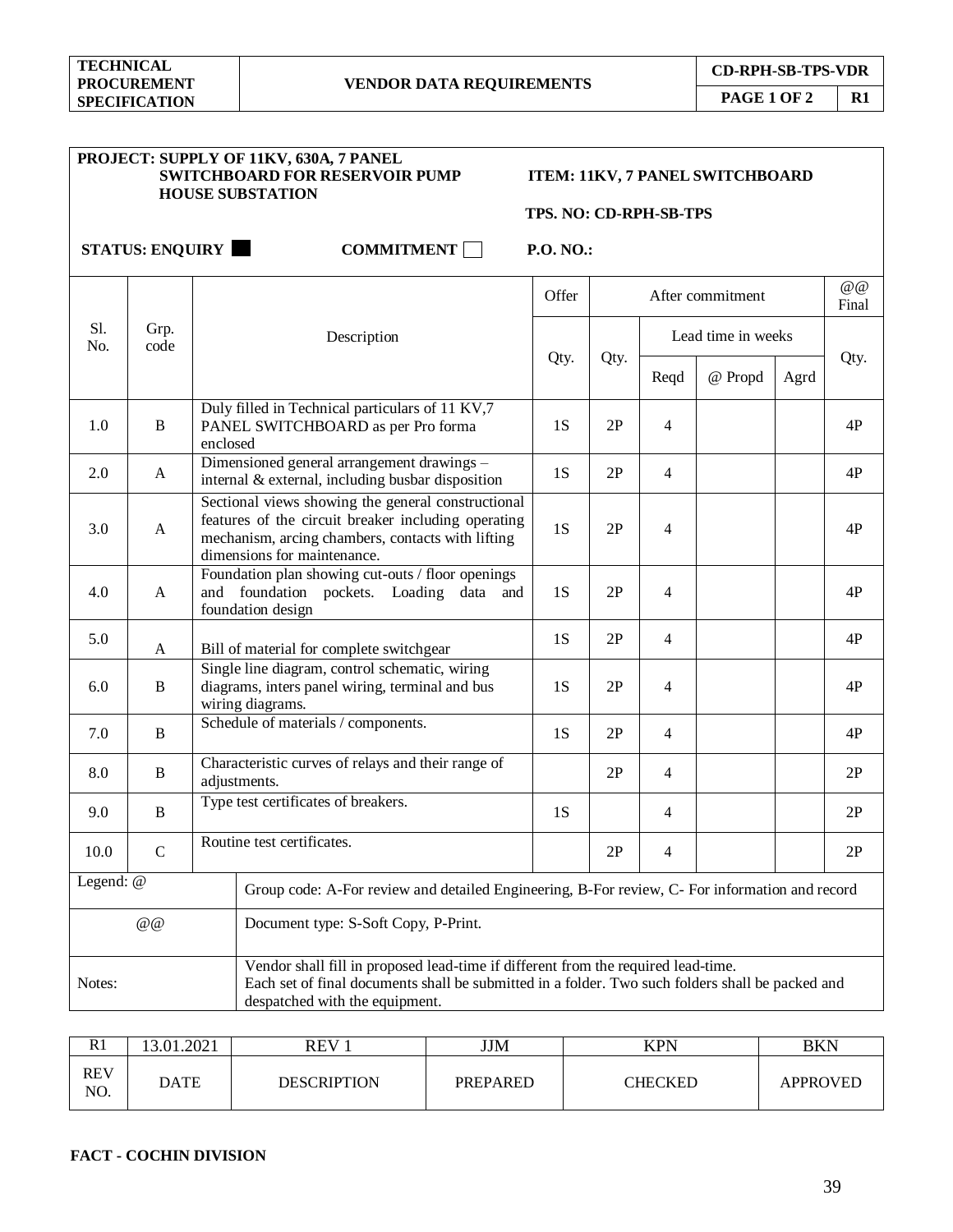|                      | PROJECT: SUPPLY OF 11KV, 630A, 7 PANEL<br><b>SWITCHBOARD FOR RESERVOIR PUMP</b><br><b>HOUSE SUBSTATION</b> |                                                                                                                                                                                                                         |           | ITEM: 11KV, 7 PANEL SWITCHBOARD<br>TPS. NO: CD-RPH-SB-TPS |                |                    |      |                            |  |
|----------------------|------------------------------------------------------------------------------------------------------------|-------------------------------------------------------------------------------------------------------------------------------------------------------------------------------------------------------------------------|-----------|-----------------------------------------------------------|----------------|--------------------|------|----------------------------|--|
|                      |                                                                                                            | <b>STATUS: ENQUIRY</b><br><b>COMMITMENT</b>                                                                                                                                                                             | P.O. NO.: |                                                           |                |                    |      |                            |  |
|                      |                                                                                                            |                                                                                                                                                                                                                         | Offer     |                                                           |                | After commitment   |      | $\omega$ $\omega$<br>Final |  |
| Sl.<br>No.           | Grp.<br>code                                                                                               | Description                                                                                                                                                                                                             |           |                                                           |                | Lead time in weeks |      |                            |  |
|                      |                                                                                                            |                                                                                                                                                                                                                         | Qty.      | Qty.                                                      | Reqd           | @ Propd            | Agrd | Qty.                       |  |
| 11.0                 | B                                                                                                          | Certificate of short circuit rating of breakers.                                                                                                                                                                        | 1S        |                                                           | $\overline{4}$ |                    |      | 2P                         |  |
| 12.0                 | B                                                                                                          | Test certificates of bought out items like protective<br>relays, Circuit Breakers, PTs, CTs, energy meters<br>etc.                                                                                                      |           | 2P                                                        | $\overline{4}$ |                    |      | 2P                         |  |
| 13.0                 | B                                                                                                          | Technical literatures, pamphlets and brochures<br>relating to the various equipments used.                                                                                                                              |           | 1S                                                        |                |                    |      | $2P+$<br>1S                |  |
| 14.0                 | $\mathbf C$                                                                                                | Operation and Maintenance manuals.                                                                                                                                                                                      |           | $3P+$<br>1S                                               |                |                    |      | $3P+$<br>1S                |  |
| 15.0                 | B                                                                                                          | Spare parts list                                                                                                                                                                                                        | 1S        |                                                           |                |                    |      | 2P                         |  |
| 16.0                 | B                                                                                                          | Duly filled and signed Compliance Statement as<br>per pro forma enclosed.                                                                                                                                               | 1S        |                                                           |                |                    |      | 2P                         |  |
| 17.0                 | B                                                                                                          | Duly filled and signed Vendor's Experience<br>statement as per pro forma enclosed.                                                                                                                                      |           |                                                           |                |                    |      |                            |  |
| 18.0                 | B                                                                                                          | Un-priced copy of price data sheet                                                                                                                                                                                      | 1S        |                                                           | $\blacksquare$ |                    |      | 2P                         |  |
| 19.0                 | B                                                                                                          | Relay coordination details, with recommended<br>settings, calculations etc.                                                                                                                                             |           | 2P                                                        | 1P             |                    |      | 2P                         |  |
| $\, {\bf B}$<br>20.0 |                                                                                                            | Dimensioned drawings of bus trunking flange<br>showing bus bar arrangement, bolt hole etc.                                                                                                                              |           | 2P                                                        | $\overline{4}$ |                    |      | 2P                         |  |
| Legend: @            |                                                                                                            | Group code: A-For review and detailed Engineering, B-For review, C- For information and record                                                                                                                          |           |                                                           |                |                    |      |                            |  |
|                      | @@                                                                                                         | Document type: S-Soft Copy, P-Print.                                                                                                                                                                                    |           |                                                           |                |                    |      |                            |  |
| Notes:               |                                                                                                            | Vendor shall fill in proposed lead-time if different from the required lead-time.<br>Each set of final documents shall be submitted in a folder. Two such folders shall be packed and<br>despatched with the equipment. |           |                                                           |                |                    |      |                            |  |

| R1                | .01.2021 | REV                | <b>JJM</b>      | <b>KPN</b>     | BKN             |
|-------------------|----------|--------------------|-----------------|----------------|-----------------|
| <b>REV</b><br>NO. | DATE     | <b>DESCRIPTION</b> | <b>PREPARED</b> | <b>THECKED</b> | <b>APPROVED</b> |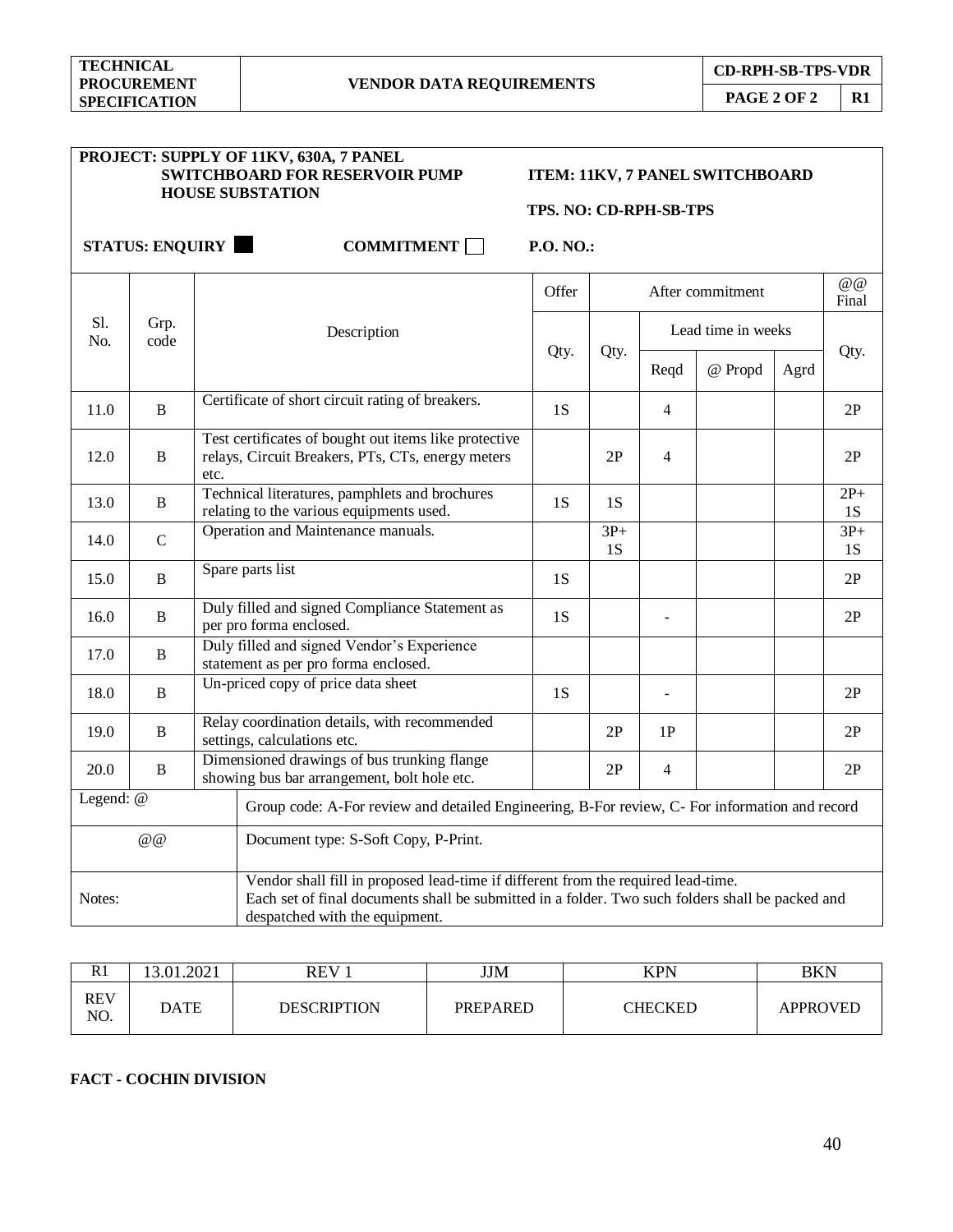| <b>TECHNICAL</b>                           |                          | <b>CD-RPH-SB-TPS-VDI</b> |  |
|--------------------------------------------|--------------------------|--------------------------|--|
| <b>PROCUREMENT</b><br><b>SPECIFICATION</b> | <b>VENDOR DATA INDEX</b> | <b>PAGE 1 OF</b>         |  |
|                                            |                          |                          |  |

|             | PROJECT: Supply of 11KV, 630A, 7 panel switchboard<br>for Reservoir Pump House substation. | TPS NO: CD-RPH-SB-TPS |                |        | VENDOR:                |                |                |        |                                   |
|-------------|--------------------------------------------------------------------------------------------|-----------------------|----------------|--------|------------------------|----------------|----------------|--------|-----------------------------------|
|             | ITEM: 11KV, 7 PANEL SWITCHBOARD                                                            | <b>P.O NO.:</b>       |                |        |                        |                | DATE:          |        |                                   |
| S1.<br>No.  | Doc. / Drawing No.<br>Description                                                          |                       | Rev. 0<br>Date | Rev. 1 | Rev. 2<br>Date<br>Date | Rev. 3<br>Date | Rev. 4<br>Date | Rev. 5 | Relevant<br>to This<br>Date issue |
|             |                                                                                            |                       |                |        |                        |                |                |        |                                   |
|             |                                                                                            |                       |                |        |                        |                |                |        |                                   |
|             |                                                                                            |                       |                |        |                        |                |                |        |                                   |
|             |                                                                                            |                       |                |        |                        |                |                |        |                                   |
|             |                                                                                            |                       |                |        |                        |                |                |        |                                   |
|             |                                                                                            |                       |                |        |                        |                |                |        |                                   |
|             |                                                                                            |                       |                |        |                        |                |                |        |                                   |
|             |                                                                                            |                       |                |        |                        |                |                |        |                                   |
|             |                                                                                            |                       |                |        |                        |                |                |        |                                   |
|             |                                                                                            |                       |                |        |                        |                |                |        |                                   |
|             |                                                                                            |                       |                |        |                        |                |                |        |                                   |
|             | ISSUE No.                                                                                  |                       |                |        |                        |                |                |        |                                   |
| <b>DATE</b> |                                                                                            |                       |                |        |                        |                |                |        |                                   |
|             | <b>SIGNATURE</b>                                                                           |                       |                |        |                        |                |                |        |                                   |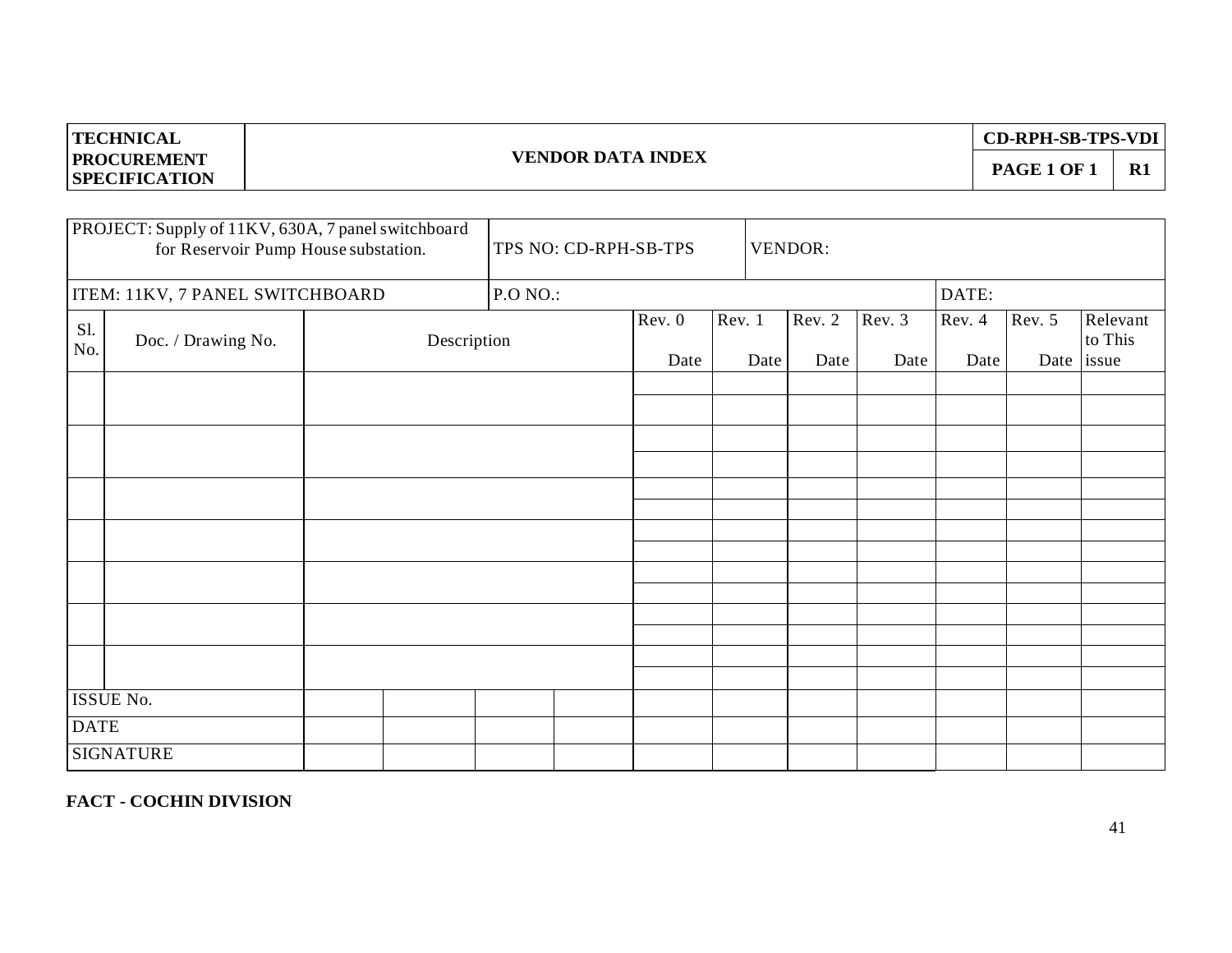#### **TECHNICAL CHECK LIST – FORMAT**

**CD-RPH-SB-TPS-TCL**

**PAGE 1 OF 12** | **R1** 

| Sl. |                                                                                                                                                             | Quantity        |                | <b>Bidder's</b><br><b>Confirmation</b>         | <b>Details/Remarks/</b> |
|-----|-------------------------------------------------------------------------------------------------------------------------------------------------------------|-----------------|----------------|------------------------------------------------|-------------------------|
| No. | <b>FACT's Requirements</b>                                                                                                                                  | <b>Required</b> | <b>Offered</b> | (Strike off<br>whichever is not<br>applicable) | <b>Deviation if any</b> |
| 1.0 | 11 KV, 630 Amps, 26.3 KA, indoor, 7 panel switchboard with SF6/Vacuum<br>circuit breaker as per following details                                           | 1 No.           |                | Complied/<br>Not Complied                      |                         |
| 1.1 | 7 panel switchboards meet all standards specified in the engineering specification<br>(Tag No. CD-RPH-SB-TPS-ES)                                            |                 |                | Complied/<br>Not Complied                      |                         |
| 1.2 | Internal arc test for panel board at designed fault current - required                                                                                      |                 |                | Complied/<br>Not Complied                      |                         |
| 1.3 | Degree of protection - not less than IP 4X                                                                                                                  |                 |                | Complied/<br>Not Complied                      |                         |
| 1.4 | Seal-off bushings, arc propagation barriers, Explosion vents - required                                                                                     |                 |                | Complied/<br>Not Complied                      |                         |
| 1.5 | Minimum size of sheet steel - 2mm                                                                                                                           |                 |                | Complied/<br>Not Complied                      |                         |
| 1.6 | Panel board minimum width - 600mm. Entire panel width is $\lt$ /= 5 meter                                                                                   |                 |                | Complied/<br>Not Complied                      |                         |
| 1.7 | Removable gland plates required in rear bottom plate of cable compartment.<br>Minimum 600 mm clear height required for cable termination.                   |                 |                | Complied/<br>Not Complied                      |                         |
| 1.8 | Switchgear shall be suitable for bottom entry of the cable.                                                                                                 |                 |                | Complied/<br>Not Complied                      |                         |
| 1.9 | Relays are placed at reasonable operating height from the floor level. Maximum<br>operating height shall be 1900 mm and minimum 500 mm from the floor level |                 |                | Complied/<br>Not Complied                      |                         |
|     | 1.10 CB truck can be moved and change position without opening the cubicle door                                                                             |                 |                | Complied/<br>Not Complied                      |                         |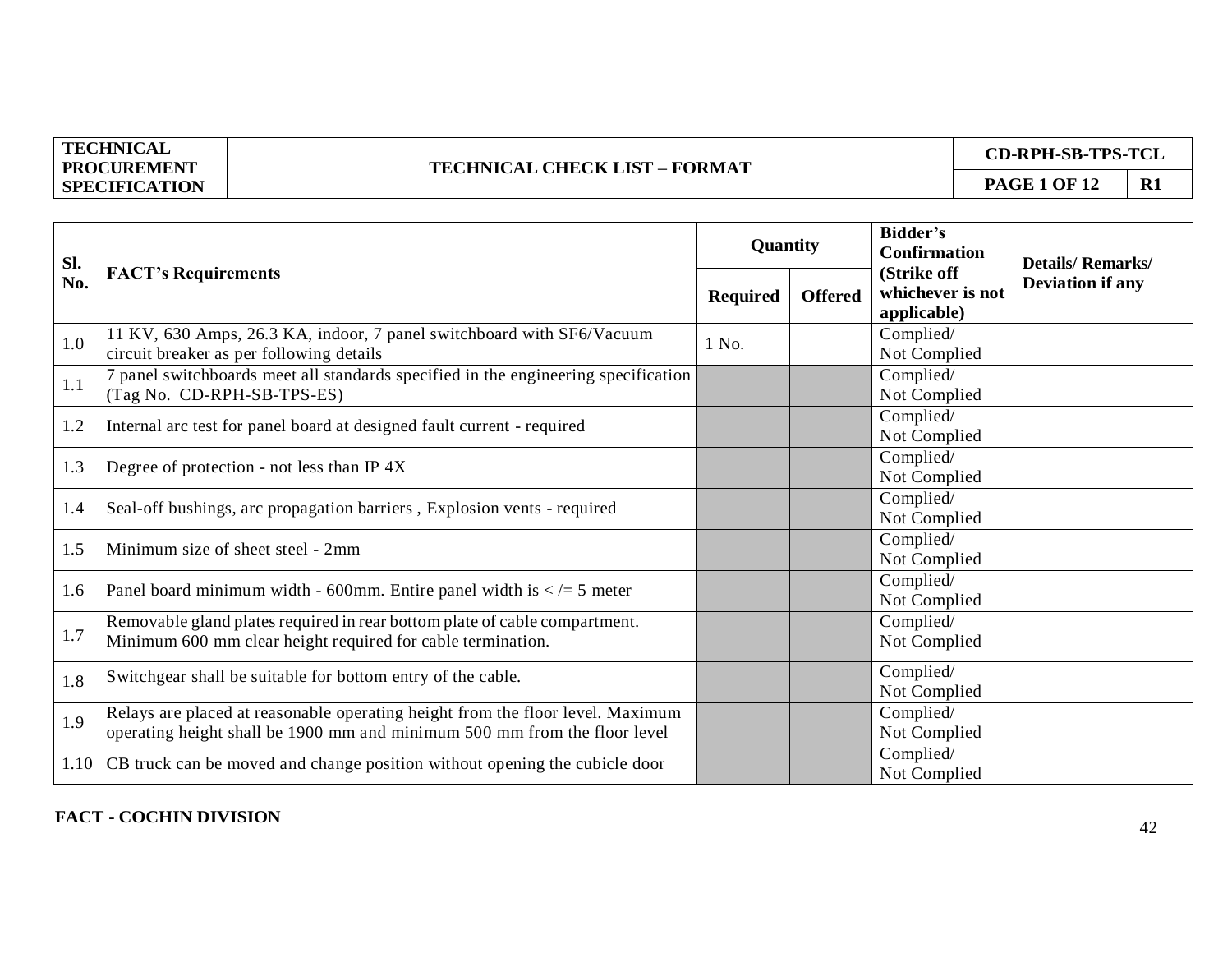## **TECHNICAL CHECK LIST – FORMAT**

**CD-RPH-SB-TPS-TCL**

| Sl.  | <b>FACT's Requirements</b>                                                                                                                                                              | Quantity        |                | <b>Bidder's</b><br><b>Confirmation</b>         | <b>Details/Remarks/</b> |
|------|-----------------------------------------------------------------------------------------------------------------------------------------------------------------------------------------|-----------------|----------------|------------------------------------------------|-------------------------|
| No.  |                                                                                                                                                                                         | <b>Required</b> | <b>Offered</b> | (Strike off<br>whichever is not<br>applicable) | <b>Deviation if any</b> |
| 1.11 | Type of breaker- SF6/Vacuum circuit breaker, three pole, horizontal draw out,<br>horizontal isolation and floor rollout type                                                            |                 |                | Complied/<br>Not Complied                      |                         |
| 1.12 | The breakers shall be E2, M2 and C2 class type tested.                                                                                                                                  |                 |                | Complied/<br>Not Complied                      |                         |
| 1.13 | Rated operating duty shall normally be O-0.3s-CO-3min-CO                                                                                                                                |                 |                | Complied/<br>Not Complied                      |                         |
| 1.14 | Total break time: Less than 75ms                                                                                                                                                        |                 |                | Complied/<br>Not Complied                      |                         |
| 1.15 | Breakers of same ratings shall be interchangeable. Wiring and termination of<br>plug-in contacts shall be identical in all interchangeable breakers.                                    |                 |                | Complied/<br>Not Complied                      |                         |
| 1.16 | Breaker isolating contacts shall be self-aligning type                                                                                                                                  |                 |                | Complied/<br>Not Complied                      |                         |
| 1.17 | A minimum of 4 sets of auxiliary contacts shall be provided on breaker operating<br>mechanism as spare. Auxiliary contacts continuous rating - 10A at 240V                              |                 |                | Complied/<br>Not Complied                      |                         |
| 1.18 | The breaker operating mechanism - quick make, quick break type and trip-free as<br>per relevant code of protection                                                                      |                 |                | Complied/<br>Not Complied                      |                         |
| 1.19 | Electrically operated motor charged spring closing mechanism shall be used in the<br>breaker with provision for manual charging through handle. Necessary operating<br>handles offered. |                 |                | Complied/<br>Not Complied                      |                         |
| 1.20 | The closing solenoids / coils and auxiliary devices - operate satisfactorily between<br>85 and 110% of the rated auxiliary supply voltage indicated in the data sheet                   |                 |                | Complied/<br>Not Complied                      |                         |
| 1.21 | Trip coils operate satisfactorily at all voltages between 70% and 110% of the<br>rated auxiliary voltage                                                                                |                 |                | Complied/<br>Not Complied                      |                         |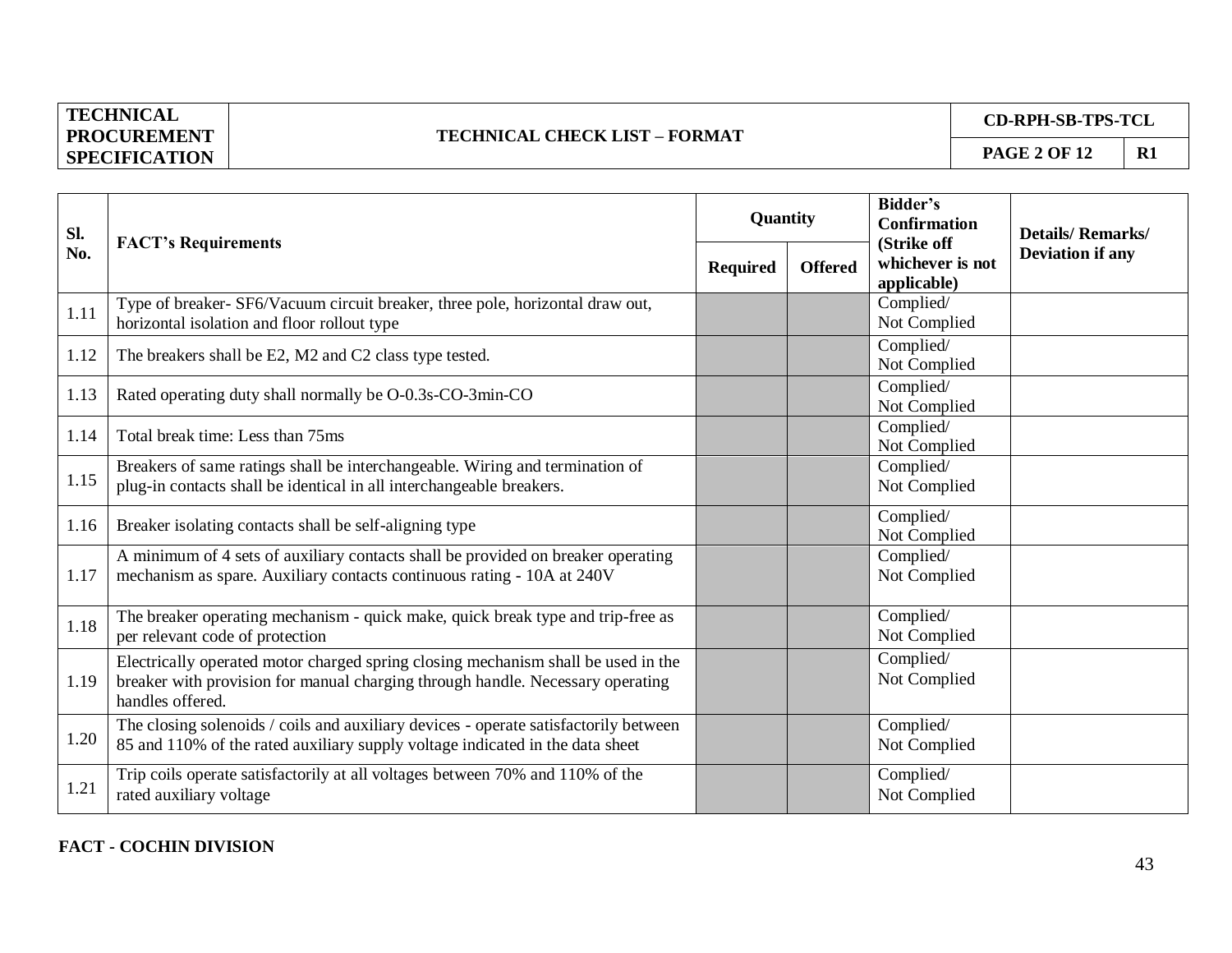## **TECHNICAL CHECK LIST – FORMAT**

**CD-RPH-SB-TPS-TCL**

| Sl.  | <b>FACT's Requirements</b>                                                                                                                                                                                                                             | Quantity        |                | <b>Bidder's</b><br><b>Confirmation</b>         | <b>Details/Remarks/</b> |
|------|--------------------------------------------------------------------------------------------------------------------------------------------------------------------------------------------------------------------------------------------------------|-----------------|----------------|------------------------------------------------|-------------------------|
| No.  |                                                                                                                                                                                                                                                        | <b>Required</b> | <b>Offered</b> | (Strike off<br>whichever is not<br>applicable) | <b>Deviation if any</b> |
| 1.22 | Manual closing and tripping arrangements provided as a standard feature for<br>emergency and testing purposed.                                                                                                                                         |                 |                | Complied/<br>Not Complied                      |                         |
| 1.23 | Anti-pumping relay & circuitry/anti pumping feature provided in the closing circuit<br>of the CB                                                                                                                                                       |                 |                | Complied/<br>Not Complied                      |                         |
| 1.24 | Circuit breakers have mechanical ON/OFF indicator and spring charge indicator<br>which is visible from the front without opening the panel door                                                                                                        |                 |                | Complied/<br>Not Complied                      |                         |
| 1.25 | Provision for mechanical (manual) tripping of breaker and manual charging of the<br>springs provided.                                                                                                                                                  |                 |                | Complied/<br>Not Complied                      |                         |
| 1.26 | It shall not be possible to close the circuit breaker unless it is fully plugged in (truck<br>in service position) or fully isolated (truck in the test position) or has been<br>completely removed from the cubicle                                   |                 |                | Complied/<br>Not Complied                      |                         |
| 1.27 | It shall not be possible to discharge the closing spring if the CB is in closed position<br>already                                                                                                                                                    |                 |                | Complied/<br>Not Complied                      |                         |
| 1.28 | It shall not be possible to close the circuit breaker unless the closing spring is fully<br>charged                                                                                                                                                    |                 |                | Complied/<br>Not Complied                      |                         |
| 1.29 | Interlock shall be provided to prevent pushing in /drawing out of the breaker truck<br>from any of the three positions to another when the breaker is in the closed position                                                                           |                 |                | Complied/<br>Not Complied                      |                         |
|      | Truck cannot be racked into service position with door open and control connection<br>1.30 disengaged. Insertion of breaker into `Service' position shall not be possible if safety<br>shutters are not free. Door interlock shall have defeat feature |                 |                | Complied/<br>Not Complied                      |                         |
|      | 1.31 Padlocking facility in test & service position to be made available                                                                                                                                                                               |                 |                | Complied/<br>Not Complied                      |                         |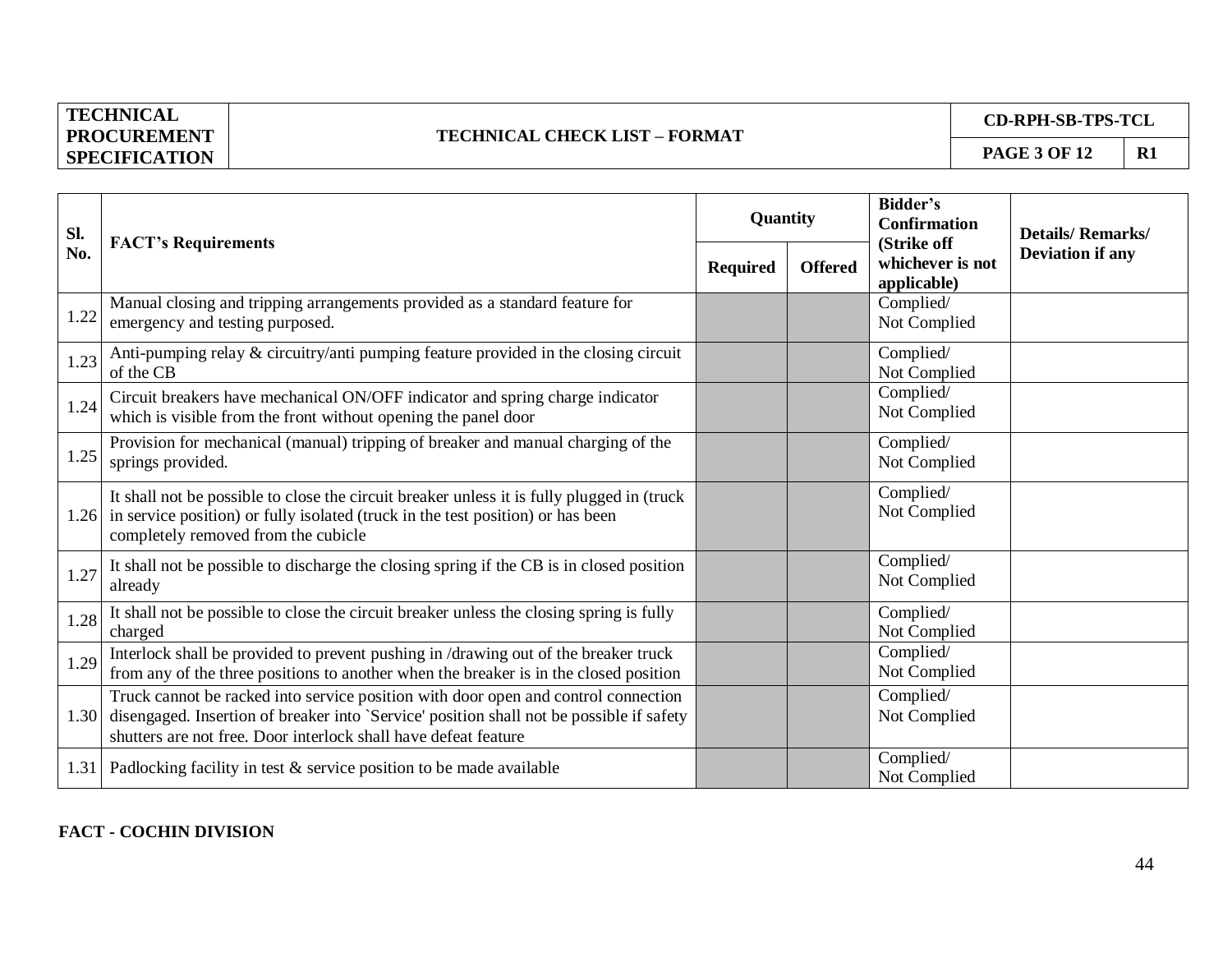## **TECHNICAL CHECK LIST – FORMAT**

**CD-RPH-SB-TPS-TCL**

| Sl.  | <b>FACT's Requirements</b>                                                                                                                                                                                                                                                                 | Quantity        |                | Bidder's<br><b>Confirmation</b>                | <b>Details/Remarks/</b> |
|------|--------------------------------------------------------------------------------------------------------------------------------------------------------------------------------------------------------------------------------------------------------------------------------------------|-----------------|----------------|------------------------------------------------|-------------------------|
| No.  |                                                                                                                                                                                                                                                                                            | <b>Required</b> | <b>Offered</b> | (Strike off<br>whichever is not<br>applicable) | <b>Deviation if any</b> |
| 1.32 | Mechanical (Castell key interlock) and electrical interlocks - provided for Incomers<br>and bus coupler Circuit Breakers for preventing parallel operation of the incomers                                                                                                                 |                 |                | Complied/<br>Not Complied                      |                         |
| 1.33 | Three locks and two keys system employed. Keys are trapped in circuit breaker<br>"CLOSED" condition and free in circuit breaker "OPEN" condition                                                                                                                                           |                 |                | Complied/<br>Not Complied                      |                         |
| 1.34 | Safety Shutters having locking facility in the closed position shall be provided in CB<br>receiving compartment for automatically screen cable and bus bar isolating<br>connections before the CB reaches isolation position. Busbar/cable marking on<br>safety shutters shall be provided |                 |                | Complied/<br>Not Complied                      |                         |
| 1.35 | Bus bars material - high conductivity aluminum / copper                                                                                                                                                                                                                                    |                 |                | Complied/<br>Not Complied                      |                         |
| 1.36 | Bus bars shall be provided with heat shrinkable, non-tracking, low absorption type<br>PVC insulated sleeves with full voltage insulation of the switchboard                                                                                                                                |                 |                | Complied/<br>Not Complied                      |                         |
| 1.37 | Busbar joints and tap-offs shall be shrouded with removable shrouds of full<br>voltage insulation.                                                                                                                                                                                         |                 |                | Complied/<br>Not Complied                      |                         |
| 1.38 | Maximum allowable current density - 1.25A/mm <sup>2</sup> for copper conductor and<br>$0.78$ A/mm <sup>2</sup> for aluminum conductor.                                                                                                                                                     |                 |                | Complied/<br>Not Complied                      |                         |
| 1.39 | The horizontal and vertical bus bars shall be rated for the same fault level specified<br>in the data sheet                                                                                                                                                                                |                 |                | Complied/<br>Not Complied                      |                         |
| 1.40 | The busbar supports - non-hygroscopic glass reinforced plastic material with<br>anti-tracking features to prevent flashovers. These insulators shall be of solid<br>core porcelain or epoxy resin cast, with suitable petticoat design                                                     |                 |                | Complied/<br>Not Complied                      |                         |
| 1.41 | The busbar design - extendable on either side without any further fabrication /<br>modification on the existing bus bars.                                                                                                                                                                  |                 |                | Complied/<br>Not Complied                      |                         |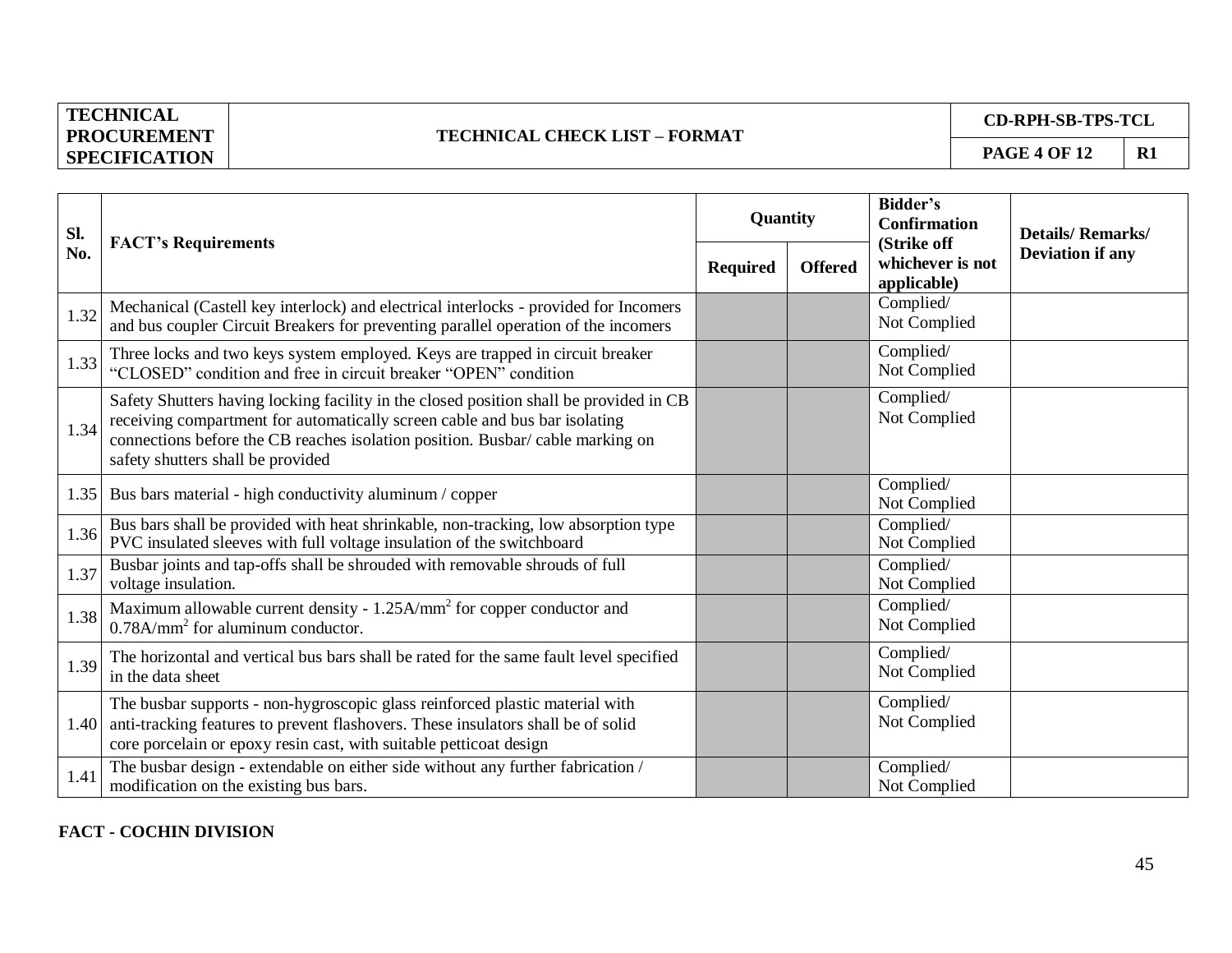#### **TECHNICAL CHECK LIST – FORMAT**

**CD-RPH-SB-TPS-TCL**

| Sl.  |                                                                                                                                                                                           | Quantity        |                | <b>Bidder's</b><br><b>Confirmation</b>         | <b>Details/Remarks/</b> |
|------|-------------------------------------------------------------------------------------------------------------------------------------------------------------------------------------------|-----------------|----------------|------------------------------------------------|-------------------------|
| No.  | <b>FACT's Requirements</b>                                                                                                                                                                | <b>Required</b> | <b>Offered</b> | (Strike off<br>whichever is not<br>applicable) | <b>Deviation if any</b> |
| 1.42 | CTs shall withstand the maximum short circuit current for a minimum of one<br>second and it shall be designed to withstand stresses resulting from the maximum<br>short circuit currents. |                 |                | Complied/<br>Not Complied                      |                         |
|      | 1.43 Low reactance CTs shall be used for protection                                                                                                                                       |                 |                | Complied/<br>Not Complied                      |                         |
| 1.44 | CTs for metering shall have adequate capacity to cater for 130% of full load<br>conditions.                                                                                               |                 |                | Complied/<br>Not Complied                      |                         |
|      | 1.45 Metering CT Accuracy - Class 1, Instrument Security Factor - 5                                                                                                                       |                 |                | Complied/<br>Not Complied                      |                         |
|      | 1.46 Protection CT Accuracy - 5P, Accuracy Limit Factor - 10                                                                                                                              |                 |                | Complied/<br>Not Complied                      |                         |
| 1.47 | CT Insulation Class - E                                                                                                                                                                   |                 |                | Complied/<br>Not Complied                      |                         |
| 1.48 | The actual burden of the CTs shall meet the requirements of relays, instruments and<br>leads associated with the particular CT including 20% spare capacity                               |                 |                | Complied/<br>Not Complied                      |                         |
| 1.49 | Separate CTs / cores used for metering and protection. Dual purposes CTs shall<br>not be used.                                                                                            |                 |                | Complied/<br>Not Complied                      |                         |
| 1.50 | CTs provided with polarity markings adjacent to terminals, both for primary and<br>secondary                                                                                              |                 |                | Complied/<br>Not Complied                      |                         |
|      | 1.51 CTs shall have solidly earthed system                                                                                                                                                |                 |                | Complied/<br>Not Complied                      |                         |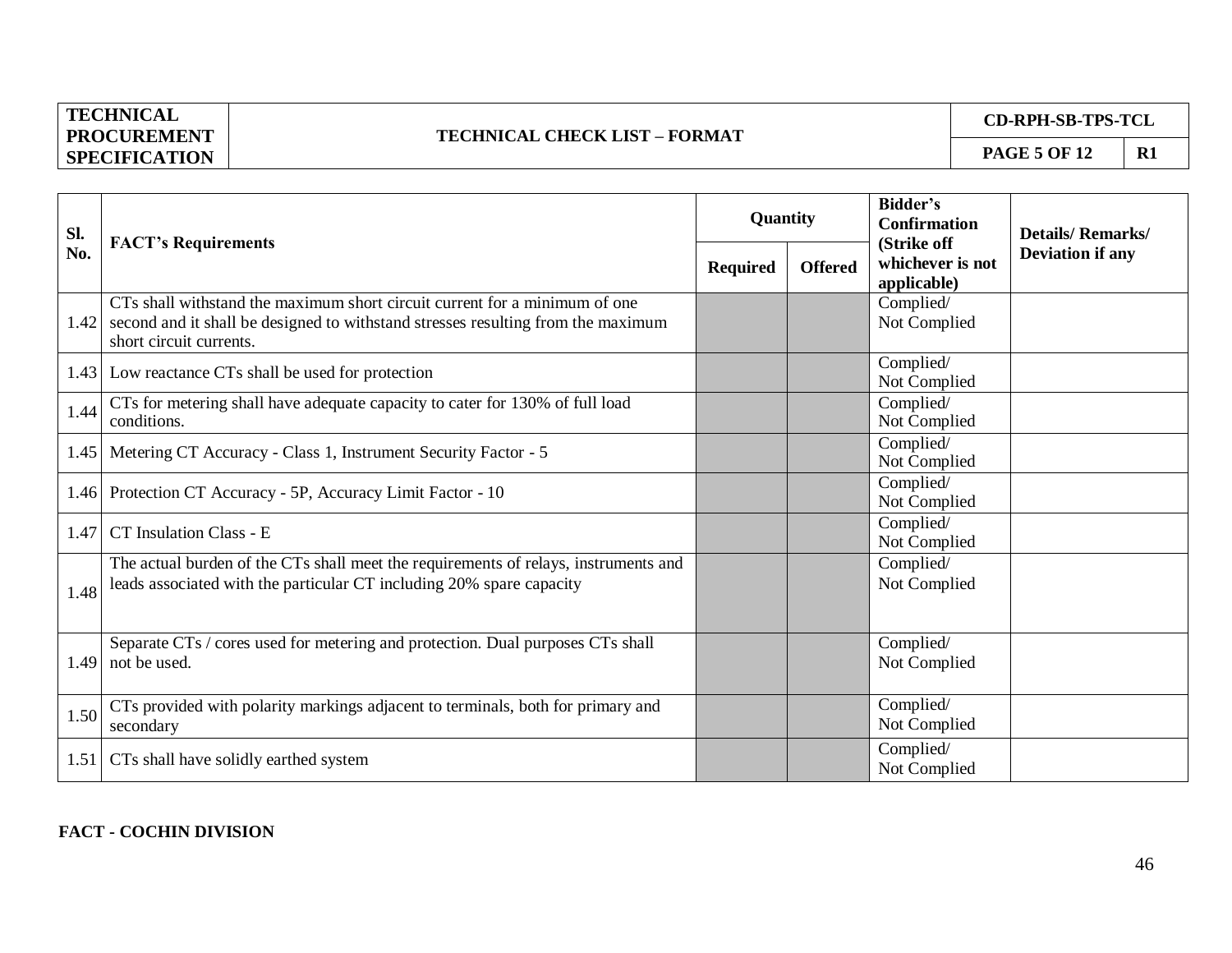## **TECHNICAL CHECK LIST – FORMAT**

**CD-RPH-SB-TPS-TCL**

| Sl.  | <b>FACT's Requirements</b>                                                                                                                                             | Quantity        |                | <b>Bidder's</b><br><b>Confirmation</b><br>(Strike off | <b>Details/Remarks/</b> |
|------|------------------------------------------------------------------------------------------------------------------------------------------------------------------------|-----------------|----------------|-------------------------------------------------------|-------------------------|
| No.  |                                                                                                                                                                        | <b>Required</b> | <b>Offered</b> | whichever is not<br>applicable)                       | <b>Deviation if any</b> |
| 1.52 | PTs shall have suitable accuracy and capacity for the satisfactory operation of the<br>instrumentation and metering specified in the data sheet / drawings<br>enclosed |                 |                | Complied/<br>Not Complied                             |                         |
| 1.53 | Potential transformer shall be 'fully drew out' type with HRC fuses on both HV<br>and LV sides                                                                         |                 |                | Complied/<br>Not Complied                             |                         |
|      | 1.54 Potential transformer $-$ draw out type                                                                                                                           |                 |                | Complied/<br>Not Complied                             |                         |
|      | 1.55   PT secondary voltage - 110V AC                                                                                                                                  |                 |                | Complied/<br>Not Complied                             |                         |
|      | 1.56 PT accuracy class - Class 1                                                                                                                                       |                 |                | Complied/<br>Not Complied                             |                         |
| 1.57 | PT insulation class - Class E                                                                                                                                          |                 |                | Complied/<br>Not Complied                             |                         |
|      | 1.58 PTs shall have solidly earthed system                                                                                                                             |                 |                | Complied/<br>Not Complied                             |                         |
|      | 1.59 PT selection scheme - required                                                                                                                                    |                 |                | Complied/<br>Not Complied                             |                         |
|      | 1.60 Protection relay shall have control, measurement and supervision facility.                                                                                        |                 |                | Complied/<br>Not Complied                             |                         |
| 1.61 | Protection relay type - back connected, draw out / plug-in type, flush mounted and<br>fitted with dust tight covers.                                                   |                 |                | Complied/<br>Not Complied                             |                         |
| 1.62 | Protection relay shall be compatible with protection CT secondary current of 1A<br>or 5A.                                                                              |                 |                | Complied/<br>Not Complied                             |                         |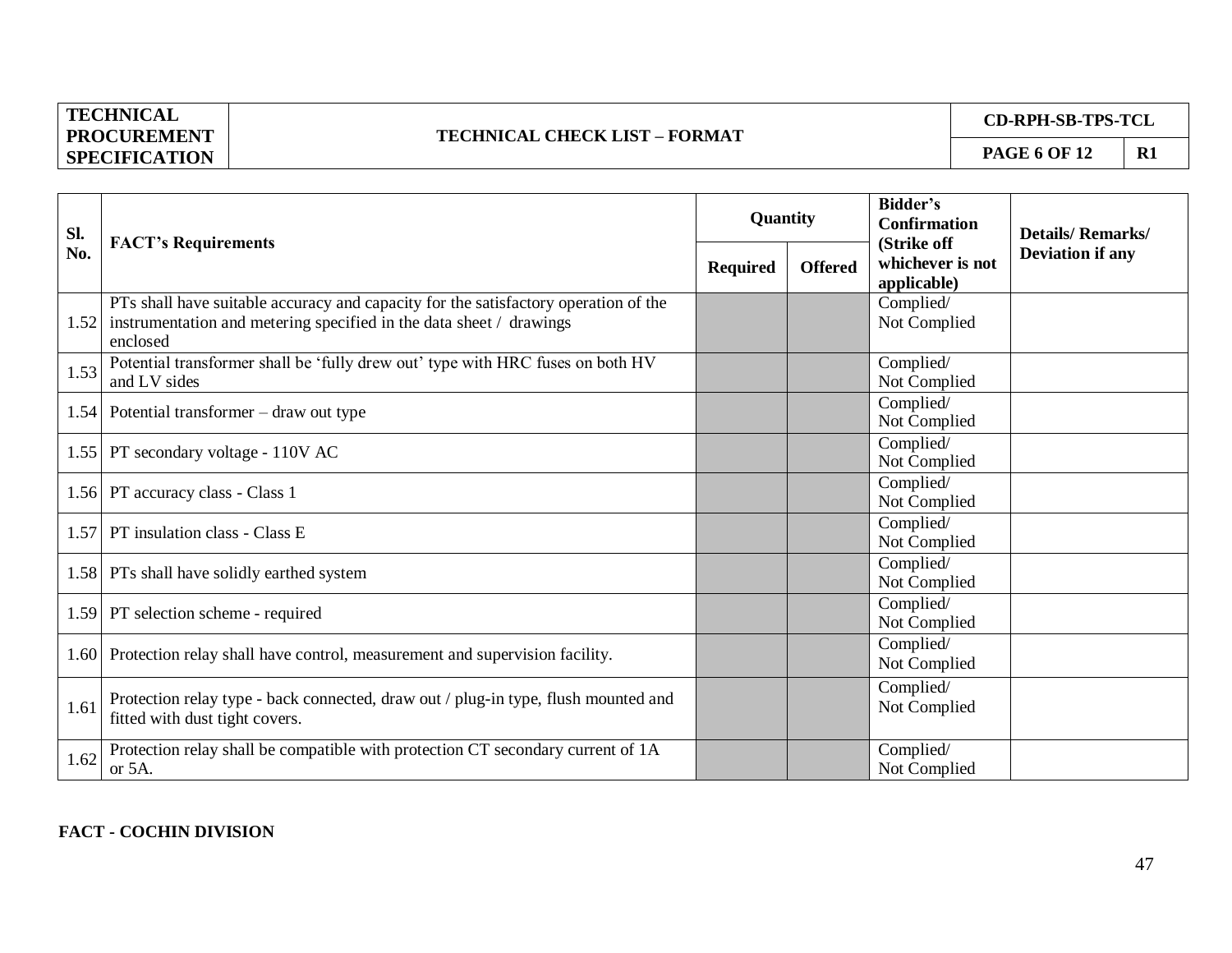## **TECHNICAL CHECK LIST – FORMAT**

**CD-RPH-SB-TPS-TCL**

| Sl.  |                                                                                                                                                                                                                                     | Quantity        |                | <b>Bidder's</b><br><b>Confirmation</b>         | <b>Details/Remarks/</b> |
|------|-------------------------------------------------------------------------------------------------------------------------------------------------------------------------------------------------------------------------------------|-----------------|----------------|------------------------------------------------|-------------------------|
| No.  | <b>FACT's Requirements</b>                                                                                                                                                                                                          | <b>Required</b> | <b>Offered</b> | (Strike off<br>whichever is not<br>applicable) | <b>Deviation if any</b> |
| 1.63 | Protection relay shall be suitable for auxiliary (control) power supply of 110V<br>DC with 70-110% variation                                                                                                                        |                 |                | Complied/<br>Not Complied                      |                         |
| 1.64 | Protection relays voltage input (PT input) - 110 volt A.C. supply, obtained from<br>PT selection scheme                                                                                                                             |                 |                | Complied/<br>Not Complied                      |                         |
| 1.65 | Protection relay - conformed to the latest edition of IS: 3231/IEC 60255.                                                                                                                                                           |                 |                | Complied/<br>Not Complied                      |                         |
| 1.66 | Protection relays IDMT characteristic - complying with IEC curves.                                                                                                                                                                  |                 |                | Complied/<br>Not Complied                      |                         |
|      | 1.67 Protection relays have healthy/relay in operation indication on fascia                                                                                                                                                         |                 |                | Complied/<br>Not Complied                      |                         |
| 1.68 | Protection relays shall have minimum of 8 numbers of programmable binary inputs<br>and programmable binary outputs.                                                                                                                 |                 |                | Complied/<br>Not Complied                      |                         |
|      | 1.69 Protection relay shall be compatible for solidly grounded networks                                                                                                                                                             |                 |                | Complied/<br>Not Complied                      |                         |
|      | Protection relay shall support both the parallel redundancy protocol (PRP) and the<br>1.70 high-availability seamless redundancy (HSR) protocol together with the DNP3,<br>IEC 60870-5-103, Ethernet IEC-61850 and Modbus protocols |                 |                | Complied/<br>Not Complied                      |                         |
| 1.71 | Protection relay shall have RS 485 serial communication port and RJ 45 Ethernet<br>communication port.                                                                                                                              |                 |                | Complied/<br>Not Complied                      |                         |
| 1.72 | Protection relay shall have LCD/LED display unit, keypads, LED indicators and<br>communication port for parameter setting, monitoring and controlling the<br>protection relay                                                       |                 |                | Complied/<br>Not Complied                      |                         |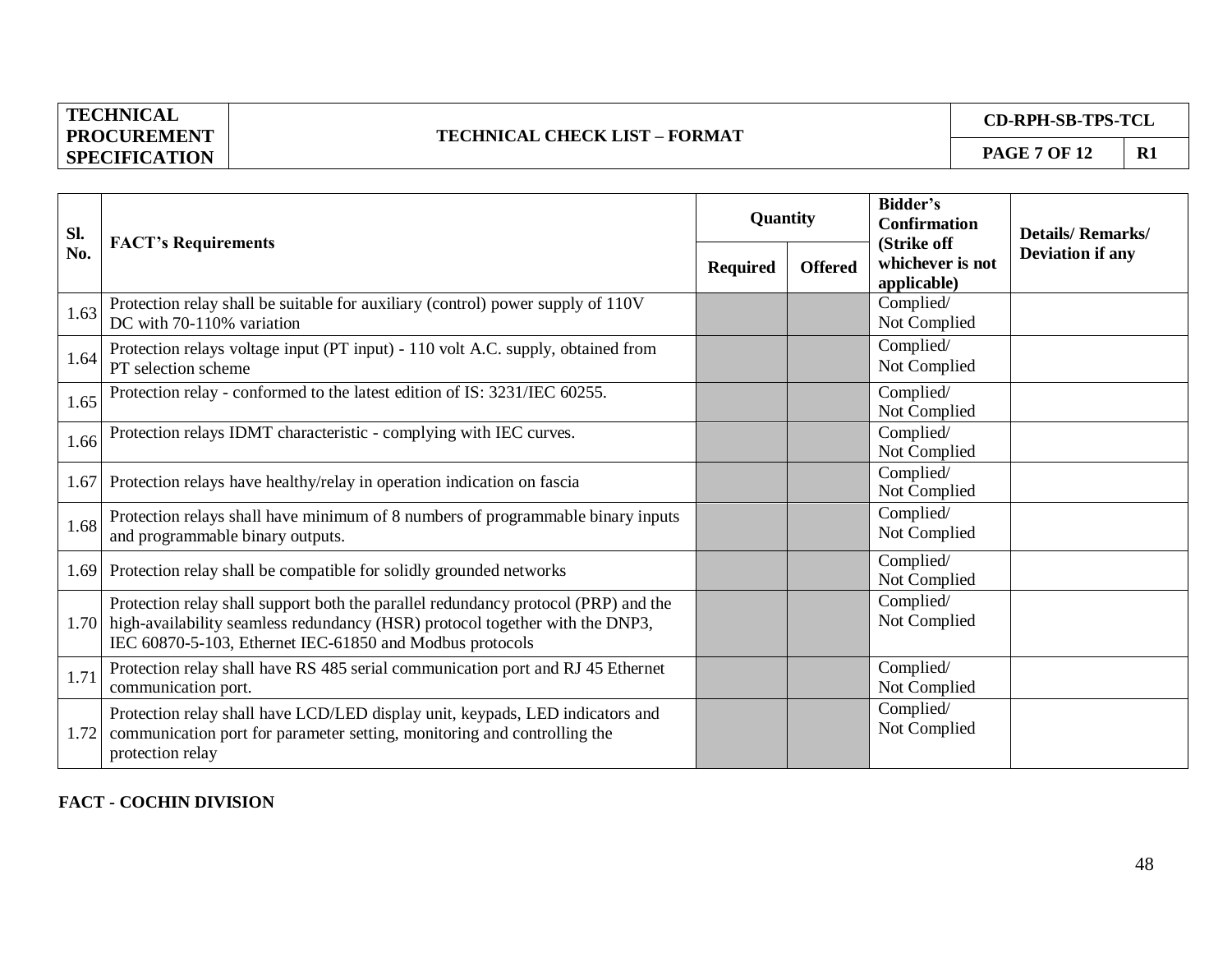## **TECHNICAL CHECK LIST – FORMAT**

**CD-RPH-SB-TPS-TCL**

| SI.  |                                                                                                                                                                                                                                                                                                                 |                 | Quantity       | <b>Bidder's</b><br><b>Confirmation</b>         | <b>Details/Remarks/</b> |
|------|-----------------------------------------------------------------------------------------------------------------------------------------------------------------------------------------------------------------------------------------------------------------------------------------------------------------|-----------------|----------------|------------------------------------------------|-------------------------|
| No.  | <b>FACT's Requirements</b>                                                                                                                                                                                                                                                                                      | <b>Required</b> | <b>Offered</b> | (Strike off<br>whichever is not<br>applicable) | <b>Deviation if any</b> |
|      | Adequate push buttons required on the fascia to display and edit the relay settings,<br>1.73 to display and activate the control segment of the relay, to display the relays<br>instrumentation and fault data and to reset the output relays and LED's.                                                        |                 |                | Complied/<br>Not Complied                      |                         |
| 1.74 | Parameter settings, Programmable LEDs and event lists, Measurement display,<br>Disturbance records, Fault records, Importing/Exporting parameters, Report<br>summary etc. can be accessed using the IEC 61850 protocol                                                                                          |                 |                | Complied/<br>Not Complied                      |                         |
| 1.75 | The vendor shall supply relay software compatible with MS Windows (Win7-<br>32bit or Win10-64bit) and provide configuration support during the erection and<br>commissioning of the switchboard. Relay technical catalogue, operation<br>manuals, brochures etc. shall be supplied in both hard and soft copies |                 |                | Complied/<br>Not Complied                      |                         |
|      | Incomers and township feeders - required dedicated numerical feeder protection<br>1.76 and control relay designed for the protection, control, measurement and<br>supervision of utility substations and industrial power systems.                                                                              |                 |                | Complied/<br>Not Complied                      |                         |
| 1.77 | The feeder protection relay shall provide main protection for underground cable<br>feeders in distribution networks.                                                                                                                                                                                            |                 |                | Complied/<br>Not Complied                      |                         |
| 1.78 | Feeder protection relay shall have all protections specified in Engineering<br>Specification (Tag No. CD-RPH-SB-TPS-ES), Clause 10.2.3                                                                                                                                                                          |                 |                | Complied/<br>Not Complied                      |                         |
| 1.79 | Transformer feeders - required dedicated numerical transformer protection and<br>control relay for power transformers used in utility and industry power distribution<br>systems.                                                                                                                               |                 |                | Complied/<br>Not Complied                      |                         |
|      | Transformer protection relay shall have Transformer voltage measurements, and<br>1.80 low-impedance restricted earth-fault protection on secondary side                                                                                                                                                         |                 |                | Complied/<br>Not Complied                      |                         |
| 1.81 | Potential free contact of inter tripping relay shall be wired to digital relay for<br>Secondary to Primary inter trip.                                                                                                                                                                                          |                 |                | Complied/<br>Not Complied                      |                         |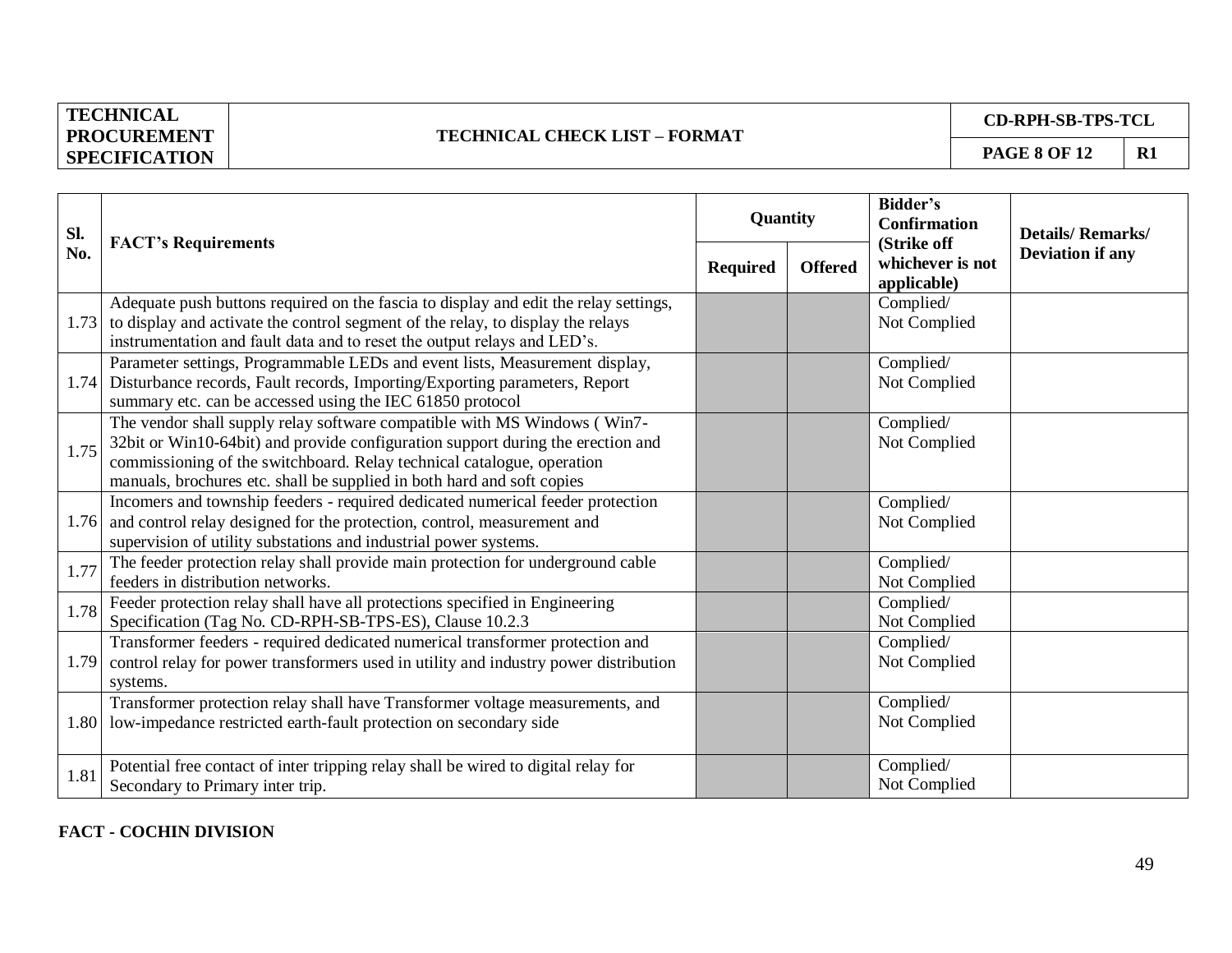## **TECHNICAL CHECK LIST – FORMAT**

**CD-RPH-SB-TPS-TCL**

| Sl.  | <b>FACT's Requirements</b>                                                                                                                                                                                                                                                                                                                                 | Quantity        |                | Bidder's<br><b>Confirmation</b>                | <b>Details/Remarks/</b> |
|------|------------------------------------------------------------------------------------------------------------------------------------------------------------------------------------------------------------------------------------------------------------------------------------------------------------------------------------------------------------|-----------------|----------------|------------------------------------------------|-------------------------|
| No.  |                                                                                                                                                                                                                                                                                                                                                            | <b>Required</b> | <b>Offered</b> | (Strike off<br>whichever is not<br>applicable) | <b>Deviation if any</b> |
| 1.82 | Transformer protection relay shall have all Protections specified in Engineering<br>Specification (Tag No. CD-RPH-SB-TPS-ES), Clause 10.3.4                                                                                                                                                                                                                |                 |                | Complied/<br>Not Complied                      |                         |
|      | 1.83 All auxiliary relays have minimum 2 reversible potential free contacts as spare                                                                                                                                                                                                                                                                       |                 |                | Complied/<br>Not Complied                      |                         |
| 1.84 | Microprocessor based Electronic Multi Function Meter (MFM) with load survey<br>facility and RS 485 communication port with necessary software / hardware for<br>connectivity to PLC/DCS/SCADA through the use of Modbus RTU<br>communications (Parameters A, V, KW, KWH, KVA, KVAR, PF, %THD of<br>voltage & current) supplied as specified in data sheet. |                 |                | Complied/<br>Not Complied                      |                         |
|      | 1.85 MFM meter front panel shall have 3 rows of 4 digits / characters each LED display.                                                                                                                                                                                                                                                                    |                 |                | Complied/<br>Not Complied                      |                         |
| 1.86 | The displayed readings shall be updated in every second.                                                                                                                                                                                                                                                                                                   |                 |                | Complied/<br>Not Complied                      |                         |
| 1.87 | Meter shall be configurable for 5 A or 1 A secondary CTs                                                                                                                                                                                                                                                                                                   |                 |                | Complied/<br>Not Complied                      |                         |
| 1.88 | The meter shall have accuracy class 1                                                                                                                                                                                                                                                                                                                      |                 |                | Complied/<br>Not Complied                      |                         |
| 1.89 | MFM meters shall be configurable & programmable through the front panel.                                                                                                                                                                                                                                                                                   |                 |                | Complied/<br>Not Complied                      |                         |
| 1.90 | Separate visual and audible annunciation scheme shall be available for Trip and Non-<br>Trip alarm annunciation scheme $\&$ D.C. failure annunciation scheme                                                                                                                                                                                               |                 |                | Complied/<br>Not Complied                      |                         |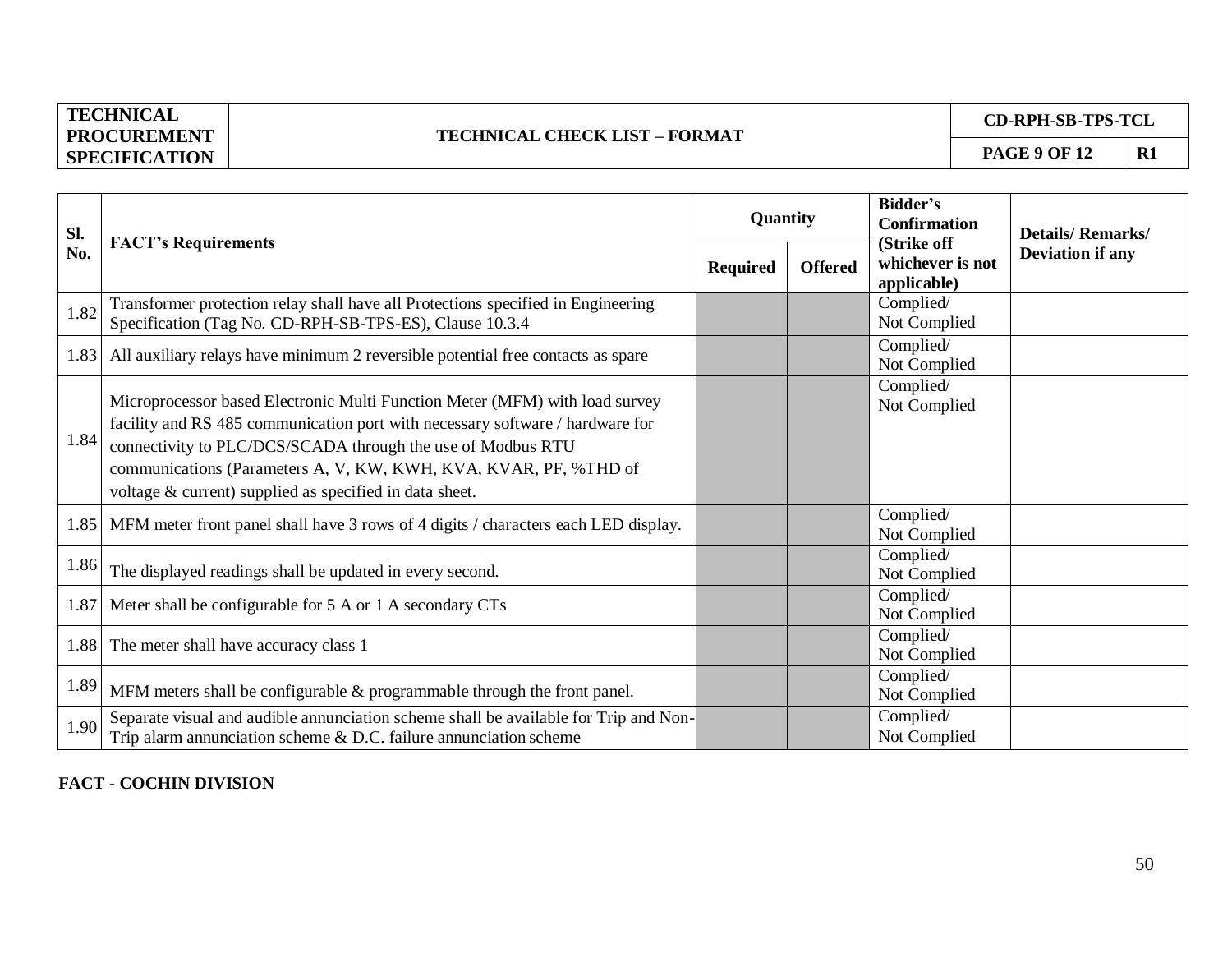## **TECHNICAL CHECK LIST – FORMAT**

**CD-RPH-SB-TPS-TCL**

| SI.  |                                                                                                                                                                                                                                                                                                                                        | Quantity        |                | Bidder's<br><b>Confirmation</b>                | <b>Details/Remarks/</b> |
|------|----------------------------------------------------------------------------------------------------------------------------------------------------------------------------------------------------------------------------------------------------------------------------------------------------------------------------------------|-----------------|----------------|------------------------------------------------|-------------------------|
| No.  | <b>FACT's Requirements</b>                                                                                                                                                                                                                                                                                                             | <b>Required</b> | <b>Offered</b> | (Strike off<br>whichever is not<br>applicable) | <b>Deviation if any</b> |
| 1.91 | It shall be possible to check the healthiness of fascia windows and DC failure<br>indication lamp by pressing the respective lamp test PB                                                                                                                                                                                              |                 |                | Complied/<br>Not Complied                      |                         |
| 1.92 | All protection relays trip and alarm contacts shall be wired to the Trip and Non-<br>Trip alarm annunciation scheme                                                                                                                                                                                                                    |                 |                | Complied/<br>Not Complied                      |                         |
|      | 1.93 A 15 window annunciation panel shall be provided on the bus coupler panel                                                                                                                                                                                                                                                         |                 |                | Complied/<br>Not Complied                      |                         |
| 1.94 | The Trip and Non-Trip alarm annunciation scheme shall be rated for 110 V D.C.<br>auxiliary supply                                                                                                                                                                                                                                      |                 |                | Complied/<br>Not Complied                      |                         |
| 1.95 | The annunciation scheme shall be repetitive and shall be ready to receive and<br>initiate systematically a second or third fault, irrespective of whether the alarm due<br>to first or second fault in other panels is in 'initiated' or 'accepted' or 'relay reset'<br>condition prior to fully resetting of the annunciation scheme. |                 |                | Complied/<br>Not Complied                      |                         |
|      | 1.96 Instantaneously operated DC under voltage relay provided in bus coupler panel                                                                                                                                                                                                                                                     |                 |                | Complied/<br>Not Complied                      |                         |
| 1.97 | The D.C. failure annunciation scheme shall be rated for 110 V A.C. auxiliary<br>supply obtained from PT selection scheme.                                                                                                                                                                                                              |                 |                | Complied/<br>Not Complied                      |                         |
| 1.98 | All push buttons have minimum 1 NO / 1 NC contacts and rated for 10A                                                                                                                                                                                                                                                                   |                 |                | Complied/<br>Not Complied                      |                         |
| 1.99 | Indicating lamps shall be of cluster LED type with 7 watts maximum rating                                                                                                                                                                                                                                                              |                 |                | Complied/<br>Not Complied                      |                         |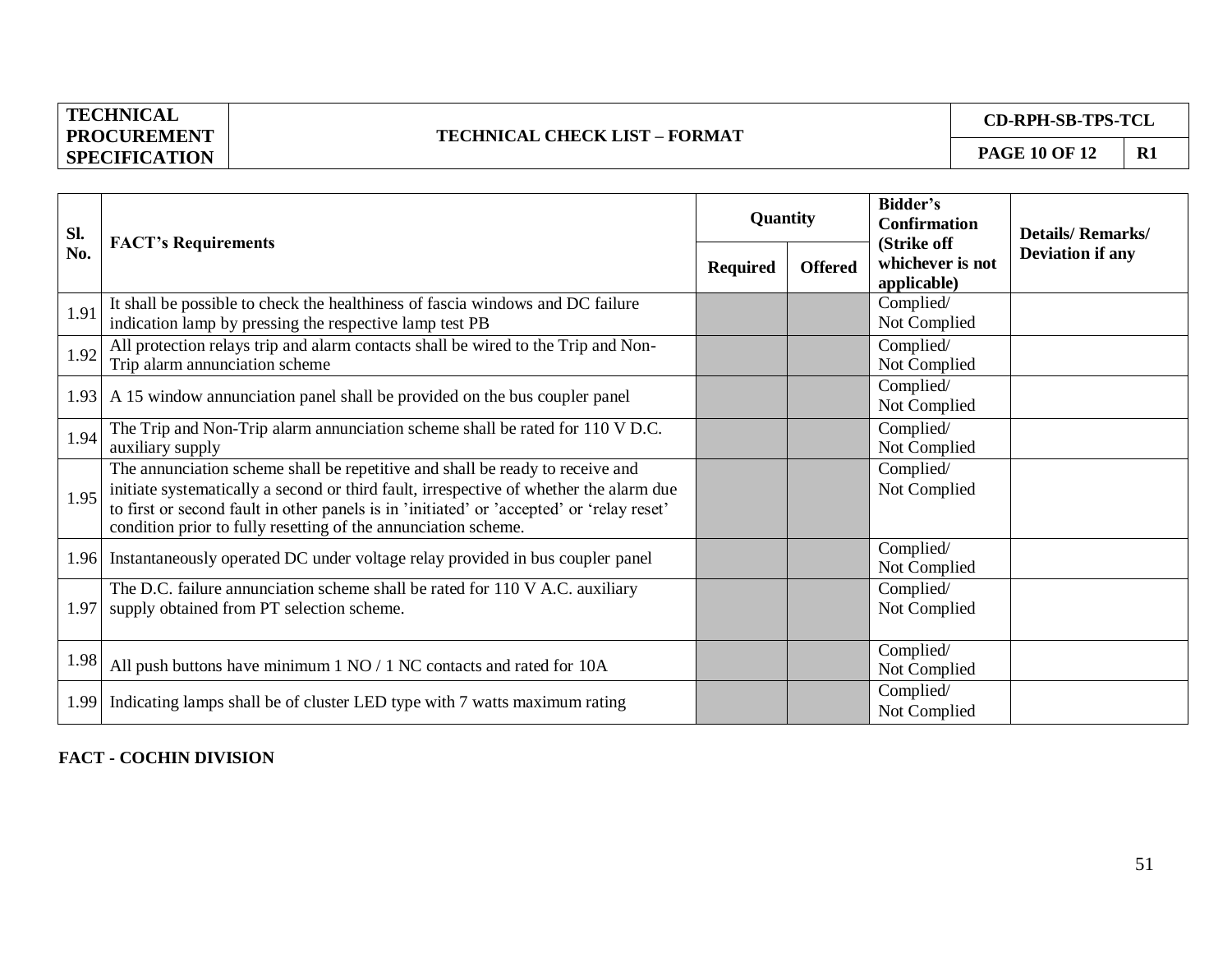## **TECHNICAL CHECK LIST – FORMAT**

**CD-RPH-SB-TPS-TCL**

| SI. | <b>FACT's Requirements</b>                                                                                                                                                                                                         | Quantity        |                | Bidder's<br><b>Confirmation</b>                | <b>Details/Remarks/</b> |
|-----|------------------------------------------------------------------------------------------------------------------------------------------------------------------------------------------------------------------------------------|-----------------|----------------|------------------------------------------------|-------------------------|
| No. |                                                                                                                                                                                                                                    | <b>Required</b> | <b>Offered</b> | (Strike off<br>whichever is not<br>applicable) | <b>Deviation if any</b> |
| 2.0 | Three nos. of space heaters with thermostat control provided in each panel                                                                                                                                                         |                 |                | Complied/<br>Not Complied                      |                         |
| 2.1 | Identification/numbering/lettering provided for each terminal.                                                                                                                                                                     |                 |                | Complied/<br>Not Complied                      |                         |
| 2.2 | All terminals shall be shrouded with plastic covers to prevent accidental contact                                                                                                                                                  |                 |                | Complied/<br>Not Complied                      |                         |
| 2.3 | CT wiring for controls shall in general be carried out with copper conductor of size<br>not less than 2.5mm <sup>2</sup>                                                                                                           |                 |                | Complied/<br>Not Complied                      |                         |
| 2.4 | Ferrule number provided on both ends of wire and on terminal blocks.                                                                                                                                                               |                 |                | Complied/<br>Not Complied                      |                         |
| 2.5 | Insulating material - resistant to heat, dust and dampness. It is non-hygroscopic,<br>mould proof and treated with suitable varnishes.                                                                                             |                 |                | Complied/<br>Not Complied                      |                         |
| 2.6 | Continuous earthing strips of material and size specified in the data sheet, designed<br>to carry the peak short circuit and short time fault current as specified shall be<br>provided for the complete length of the switchboard |                 |                | Complied/<br>Not Complied                      |                         |
| 2.7 | A minimum of 2 terminals shall be provided on the strip for external connections to<br>earth grid.                                                                                                                                 |                 |                | Complied/<br>Not Complied                      |                         |
| 2.8 | All doors and movable parts shall be connected to earth bus with flexible copper<br>connection                                                                                                                                     |                 |                |                                                |                         |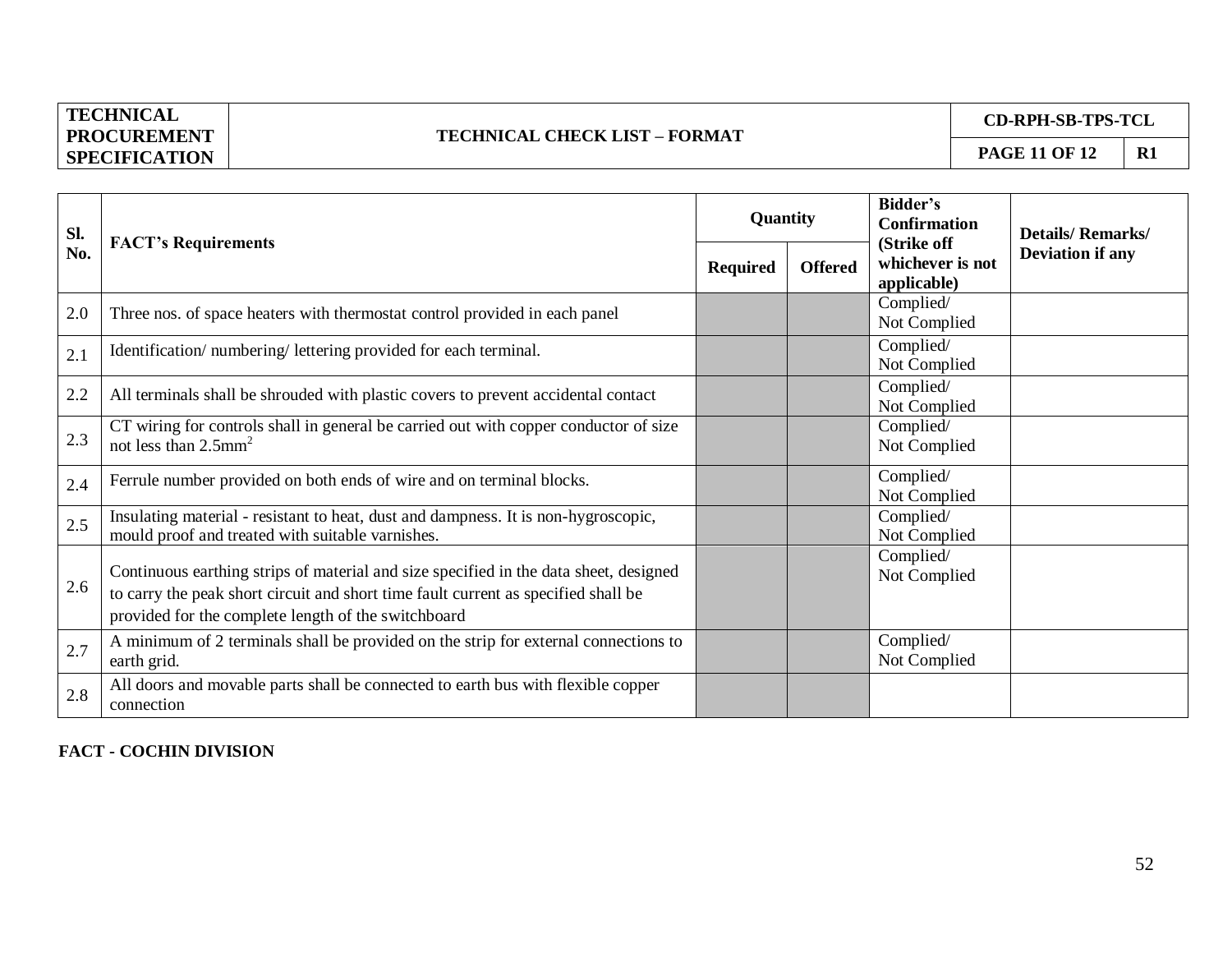## **TECHNICAL CHECK LIST – FORMAT**

**CD-RPH-SB-TPS-TCL**

| Sl.  | <b>FACT's Requirements</b>                                                                                                                                                                                                                                             | Quantity        |                | <b>Bidder's</b><br><b>Confirmation</b><br>(Strike off | <b>Details/Remarks/</b> |
|------|------------------------------------------------------------------------------------------------------------------------------------------------------------------------------------------------------------------------------------------------------------------------|-----------------|----------------|-------------------------------------------------------|-------------------------|
| No.  |                                                                                                                                                                                                                                                                        | <b>Required</b> | <b>Offered</b> | whichever is not<br>applicable)                       | <b>Deviation if any</b> |
| 2.9  | All non-current carrying metal work (including metallic cases of instruments and<br>other panel mounted components) of the equipment shall be earthed.                                                                                                                 |                 |                | Complied/<br>Not Complied                             |                         |
| 2.10 | All metal parts of the panel to undergo surface treatment that includes derusting,<br>cleaning chemically, degreasing, pickling in acid, cold rinsing, phosphating and<br>passivating followed by spraying with two coats of zinc oxide primer and baking<br>in oven   |                 |                | Complied/<br>Not Complied                             |                         |
| 2.11 | The sheet steel housing and all the metal surfaces shall be properly cleaned and<br>coated with two coats of anticorrosive paint over two coats of suitable primer. A<br>final coat in gloss finish with a colour indicated shall also be given to the<br>switchboard. |                 |                | Complied/<br>Not Complied                             |                         |
| 2.12 | Painted mimic diagram provided on all the panels of the switchboard                                                                                                                                                                                                    |                 |                | Complied/<br>Not Complied                             |                         |
| 2.13 | Necessary foundation channels (if not integral), bolts and nuts shall be supplied<br>along with the equipment.                                                                                                                                                         |                 |                | Complied/<br>Not Complied                             |                         |
| 2.14 | Flexible test cord 2m long with plug and socket for testing the breakers in the<br>withdrawn position shall be supplied in a separate case                                                                                                                             |                 |                | Complied/<br>Not Complied                             |                         |
| 2.15 | Alternatively flexible cord used for test position shall have sufficient extra length<br>to test the breaker in the withdrawn position also                                                                                                                            |                 |                | Complied/<br>Not Complied                             |                         |
| 2.16 | Earthing and testing plugs for cables and busbars shall be supplied in a separate<br>box.                                                                                                                                                                              |                 |                | Complied/<br>Not Complied                             |                         |
| 2.17 | Spare parts and special tools recommended for keeping stock for trouble free<br>operation of CB panel for a minimum period of 2 years shall be supplied. List and<br>catalogue numbers of these spare parts shall also be furnished.                                   |                 |                | Complied/<br>Not Complied                             |                         |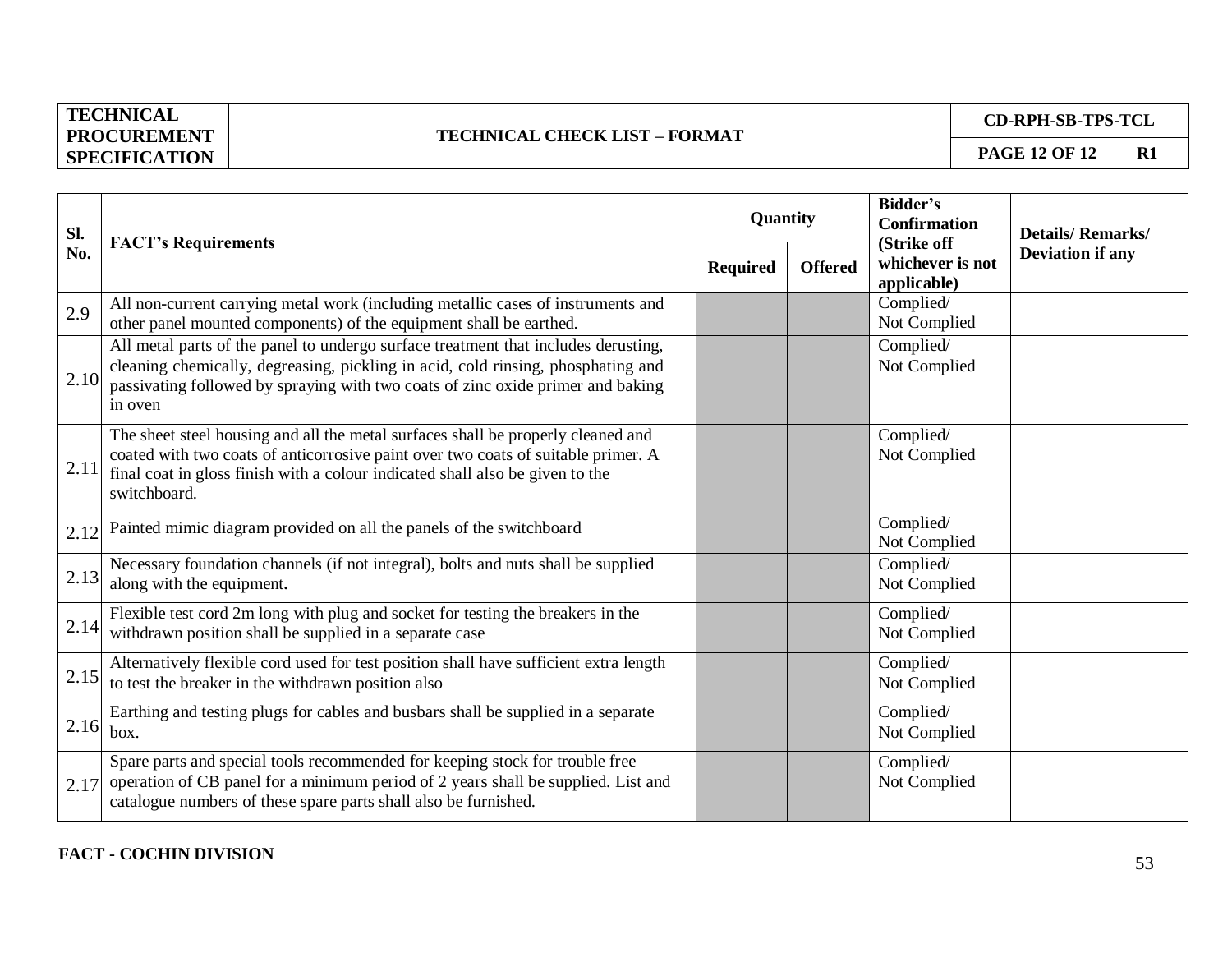**CD-RPH-SB-TPS-PF**

**PAGE 1 OF 1** R1

Unit Tax Total price

#### TPS NO: CD-RPH-SB-TPS ITEM: 11KV, 7 PANEL SWITCHBOARD Sl. Sl.<br>No. Description Description Quantity Unit X 1.0 Design, engineering, manufacturing, testing at works and supply of 11 kV, 630 A, 26.3 kA SF6/Vacuum circuit breaker, 7 panel switchboard for Reservoir

| $1.0\,$ | Design, engineering, manaraetaring, testing at works<br>and supply of 11 kV, 630 A, 26.3 kA SF6/Vacuum<br>circuit breaker, 7 panel switchboard for Reservoir<br>Pump House substation, conforming to attached<br>specifications/documents. | 1 Set |  |
|---------|--------------------------------------------------------------------------------------------------------------------------------------------------------------------------------------------------------------------------------------------|-------|--|
| 2.0     | Supply of spares as per spare list                                                                                                                                                                                                         | 1 Set |  |
|         |                                                                                                                                                                                                                                            |       |  |
|         |                                                                                                                                                                                                                                            |       |  |
|         |                                                                                                                                                                                                                                            |       |  |
|         |                                                                                                                                                                                                                                            |       |  |
|         |                                                                                                                                                                                                                                            |       |  |
|         |                                                                                                                                                                                                                                            |       |  |
|         |                                                                                                                                                                                                                                            |       |  |
|         |                                                                                                                                                                                                                                            |       |  |

| R1                | 8.09.2018   | REV         | JERRY    | PARAMESWARN | <b>BINNY</b> |
|-------------------|-------------|-------------|----------|-------------|--------------|
| <b>REV</b><br>NO. | <b>DATE</b> | DESCRIPTION | PREPARED | CHECKED     | APPROVED     |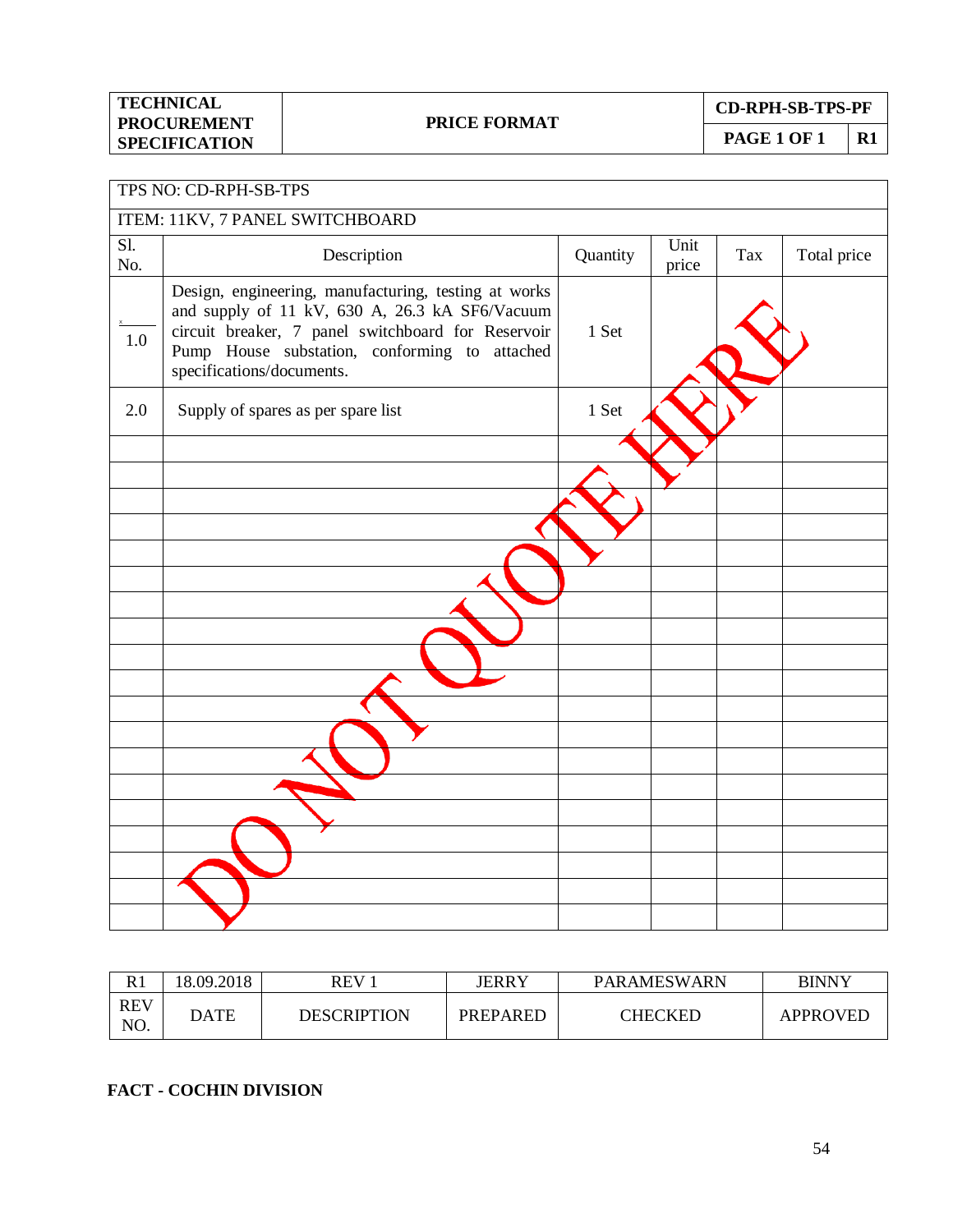| <b>TECHNICAL</b><br><b>PROCUREMENT</b> | <b>GENERAL REQUIREMENTS FOR ELECTRICS</b> | <b>CD-RPH-SB-TPS-GRE</b> |    |  |
|----------------------------------------|-------------------------------------------|--------------------------|----|--|
| <b>SPECIFICATION</b>                   |                                           | PAGE 1 OF 4              | R1 |  |

#### **1.0.0 SCOPE**

1.1.0 This specification covers the general requirements for supply and installation of all electrical items as applicable.

#### **2.0.0 REFERENCES**

- 2.1.0 The following documents shall be read in conjunction with this specification.
- 2.1.1 Engineering specifications, data sheets and technical particulars of individual equipment / items.
- 2.1.2 Scope of work, Scope of Inspection and Tests, Special Requirements of the project, Vendor Data Requirements, etc., attached with the Technical Procurement Specifications.

#### **3.0.0 COMPLETENESS OF CONTRACT**

3.1.0 The electrics supplied/ installed shall be complete with all accessories for the safe, smooth and efficient operation of the system. Such parts shall be deemed to be within the scope of this specification whether specifically mentioned or not.

#### **4.0.0 COMPONENTS AND CONSTRUCTION**

4.1.0 Each and every component shall be of reputed make and be of proven design for reliability and durability. They shall be brand new. Workmanship shall be of the highest grade and the entire construction shall be in accordance with the best modern engineering practice.

#### **5.0.0 STANDARD AND REGULATIONS**

- 5.1.0 All electrical equipment / installations shall fully comply with the requirements laid down in following rules / regulations / acts / standards / codes as amended upto date.
	- A) Indian Electricity Rules
	- B) Indian Electricity Act
	- C) Indian Electricity Supply Act
	- D) Indian Factories Act
	- E) Fire Insurance Act
	- F) Petroleum Rules
	- G) Standards / Regulations of statutory bodies applicable for the place of Installation
- 5.2.0 Relevant Indian / International Standards and in their absence, the standards of the Country of manufacture.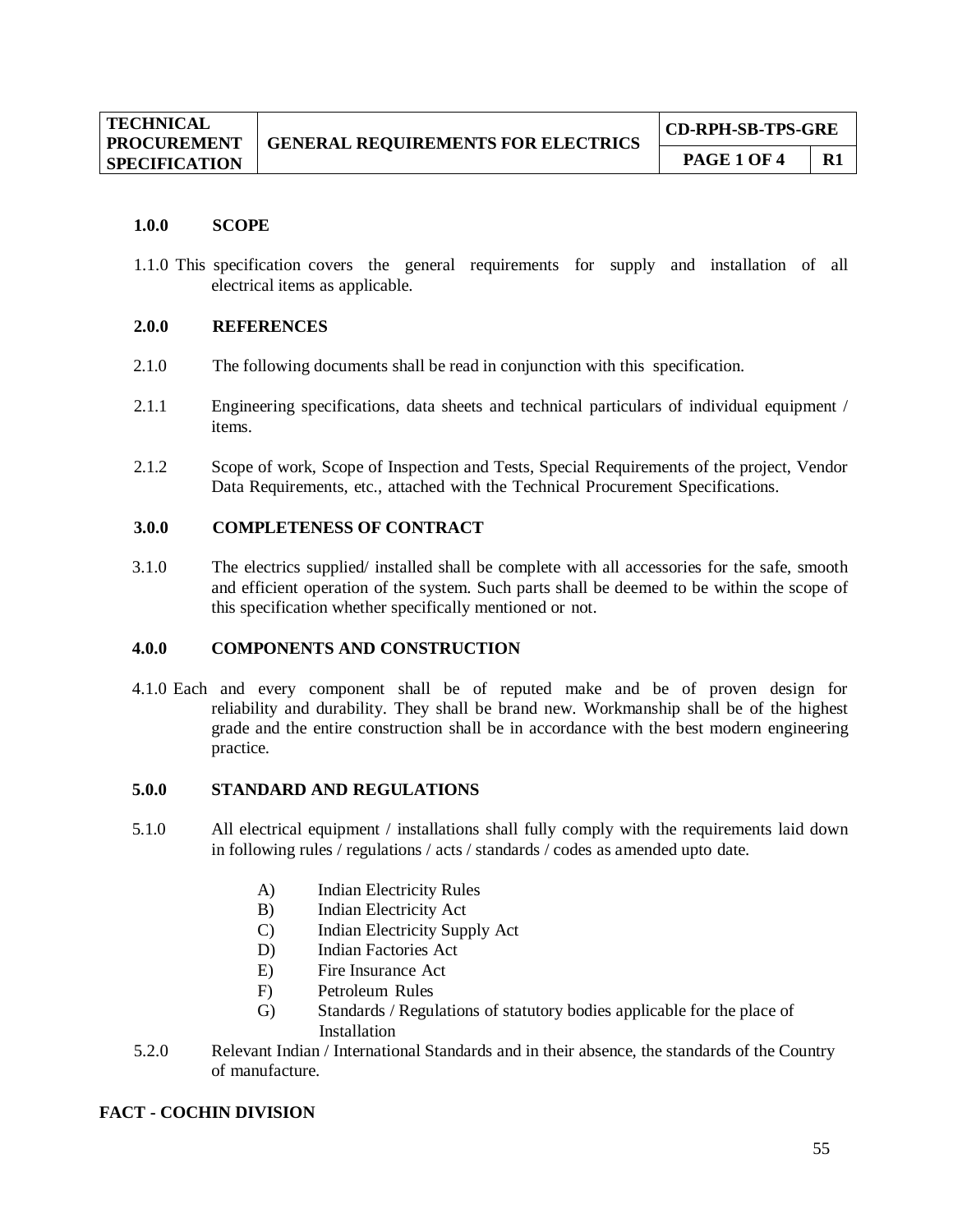| <b>TECHNICAL</b><br><b>PROCUREMENT</b> | <b>GENERAL REQUIREMENTS FOR ELECTRICS</b> | <b>CD-RPH-SB-TPS-GRE</b> |    |  |
|----------------------------------------|-------------------------------------------|--------------------------|----|--|
| <b>SPECIFICATION</b>                   |                                           | <b>PAGE 2 OF 4</b>       | R1 |  |

- 5.3.0 Vendor shall furnish all necessary assistance and documents for obtaining approval from statutory bodies. Making whatever addition/ modifications considered necessary by the Electrical Inspectorate and other authorities to bring the equipment /installation in conformity with the above rules, regulations, acts and standards shall be in the scope of vendor.
- 5.4.0 All equipment shall be of tropical design according to relevant Indian / international Standards.
- 5.5.0 All electrics shall be suitable for the hazardous / non-hazardous area involved and or specified. Electrics suitable for hazardous area involved shall be selected as per the relevant Indian standards and shall be of proven design approved by CMRS / relevant statutory bodies. In such such cases copies of relevant certificates shall be furnished for purchaser's approval.

## **6.0.0 SERVICE CONDITIONS**

6.1.0 All equipment shall be suitable for the service conditions specified in the data sheet of general requirements for electrics attached.

#### **7.0.0 EARTHING**

7.1.0 Duplicate earthing terminals, suitable for terminating earthing conductors of size indicated in the data sheets of individual equipment, shall be provided in the body of the equipment apart from those, if any, provided inside the terminal boxes.

#### **8.0.0 POWER SUPPLY DETAILS**

- 8.1.0 The equipments shall be suitable for the power system details furnished in the data sheet of General Requirements Of Electrics unless otherwise specified in the data sheets of individual equipment.
- 8.2.0 The equipment shall perform satisfactorily even with variation in supply voltage and frequency as detailed in the Data Sheets. The equipment shall operate at the specified rating without exceeding the permissible temperature rise as per the relevant IS in spite of the variation in supply voltage and frequency.

#### **9.0.0 NAME PLATES**

9.1.0 Necessary name plates, conforming to standards, giving relevant details of the equipment, shall be provided on individual equipment. Any additional details shall also be indicated in the name plate, if so specified in the specifications / data sheets of individual equipment.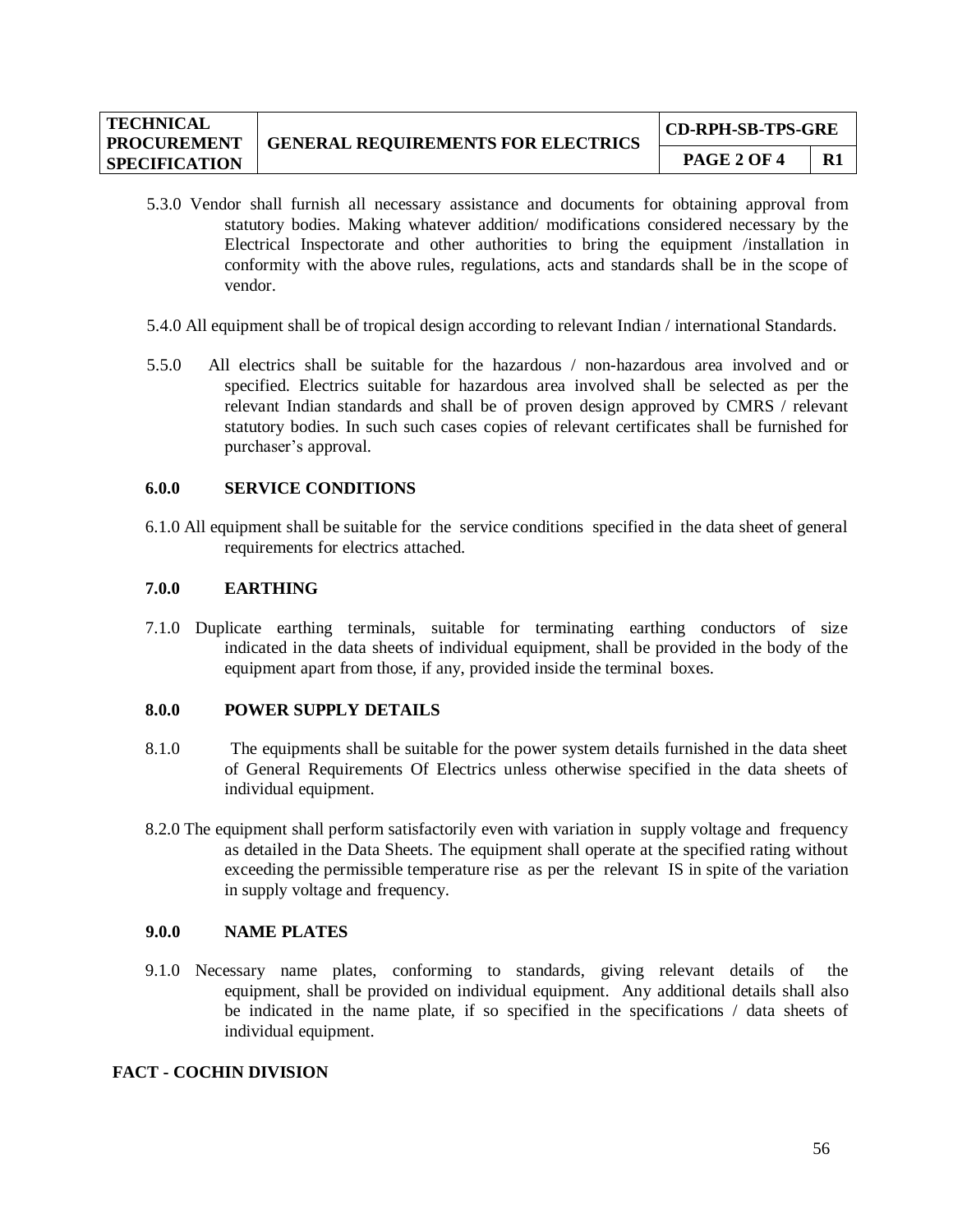#### **10.0.0 PAINTING**

- 10.1.0 Unless otherwise specified in the specifications / data sheets of individual equipment /items, painting procedure described in this clause shall be adopted.
- 10.2.0 All exposed metal parts shall be subjected to at least the following pre-treatment before painting to suit the material and environment involved.
	- a) De-greasing
	- b) Rust removing
	- c) Phosphating / equivalent chemical treatment.
- 10.3.0 Giving two coats of anti-corrosive painting shall be given after the above process so as to render the material suitable for the highly corrosive environment specified.
- 10.4.0 Final colour and finish of the equipment shall be dark admiralty grey as per IS: 5 unless specified elsewhere.
- 10.5.0 Vendor shall furnish detailed painting procedure proposed, along with the bid.

#### **11.0.0 INTER-CHANGEABILITY**

11.1.0 All similar parts shall be inter-changeable with each other.

#### **12.0.0 DANGER NOTICE PLATES**

12.1.0 Danger notice plates conforming to IS: 2551 and other statutory requirements shall be affixed on equipment wherever required.

#### **13.0.0 TOOLS AND APPLIANCES**

- 13.1.0 The vendor shall supply without any extra cost one set of special tools and appliances that may be required for carrying out the maintenance, special inspection etc. of the equipment offered.
- 13.2.0 Vendor shall also furnish list of tools and appliances required for different equipment.

#### **14.0.0 SERVICES OF MANUFACTURER'S TECHNICAL EXPERTS**

14.1.0 Services of Manufacturer's Technical Experts shall be made available to the purchaser, if found necessary, during erection, testing and commissioning and also during the guarantee period.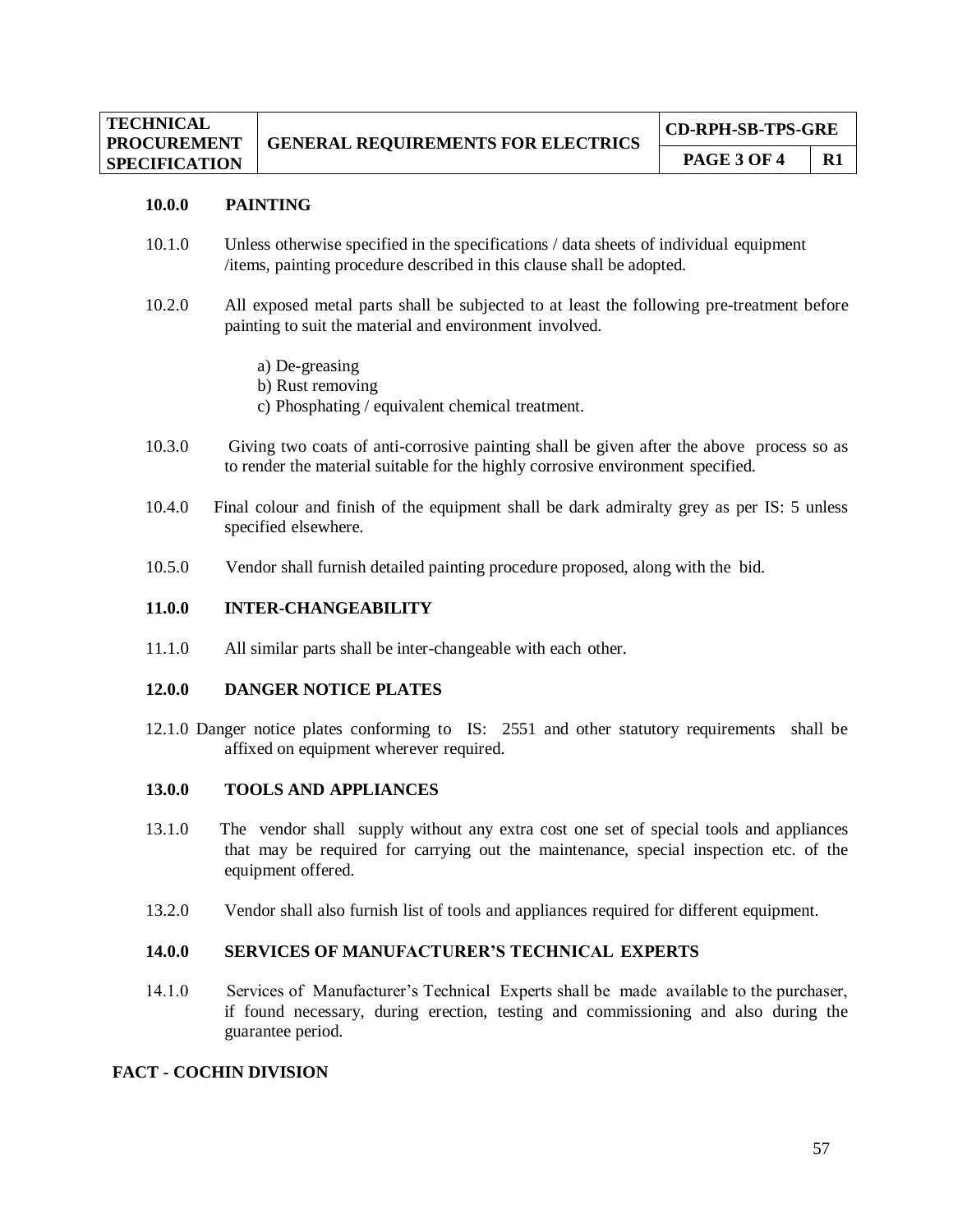#### **15.0.0 TRAINING**

15.1.0 The vendor shall render all facilities free of cost for imparting training purchaser's technical personnel at manufacturer's works, if required for proper assembly, installation, testing, commissioning, operation and maintenance of the equipment supplied. Travel and living expenses of the personnel deputed for training will be borne by the purchaser.

#### **16.0.0 PERFORMANCE FIGURES**

16.1.0 Duly filled in technical particulars of individual equipment / item shall be furnished as per formats attached. Performance figures of the equipment as per technical particulars furnished along with the offer shall be guaranteed.

#### **17.0.0 TESTS**

17.1.0 All the tests specified in the Scope of Inspection and Tests attached separately with the Technical Procurement Specification shall be performed.

#### **18.0.0 DOCUMENTS**

18.1.0 Drawings and documents shall be furnished as per data requirements attached with Technical Procurement Specification.

#### **19.0.0 INSTRUCTIONS TO TENDERER**

- 19.1.0 Drawings and documents as per Vendor Data Requirements shall be furnished along with the quotation. Offers without theses details will be treated as incomplete and are liable for rejection.
- 19.2.0 In the absence of clearly spelt out item wise deviations from purchaser's specification, it will be presumed that the equipment offered are in conformity with the specification.
- 19.3.0 Vendor shall obtain purchaser's approval for makes of different electrical items / components wherever makes are not specified in the respective data sheets.
- 19.4.0 In the case of conflicting requirements, stipulations in the respective data sheets shall prevail.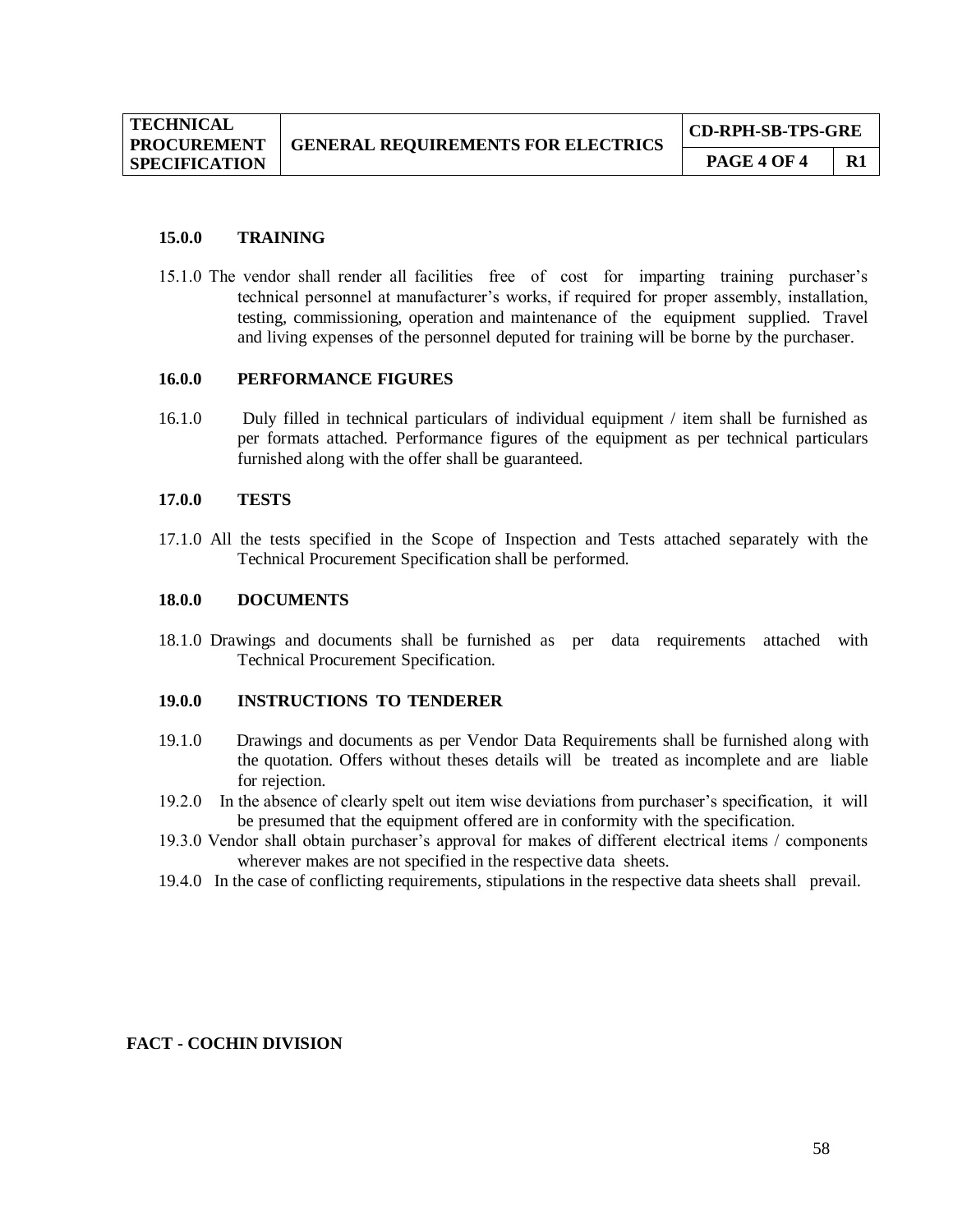## **TECHNICAL PARTICULARS**

**CD-RPH-SB-TPS-TP**

**PAGE 1 OF 6** R1

**1.0 Circuit Breaker**  $1.1$  Make 1.2 Country of manufacture 1.3 Type reference 1.4 Type of circuit breaker (SF6/Vacuum) 1.5 Total weight of complete breaker (Kg.) 1.6 Conformity to standards 1.7 Rated voltage 1.8 Maximum permissible operating voltage 1.9 One minute power frequency withstand test voltage 1.10 Capacitance current switching class 1.11 Mechanical and electrical endurance class 1.12 Rated normal current 1.13 Rated frequency 1.14 Number of poles 1.15 Rated insulation level 1.16 Rated line charging breaking current 1.17 Rated cable charging breaking current 1.18 Rated capacitor breaking current 1.19 Rated small inductive breaking current 1.20 Rated symmetrical short circuit breaking capacity a) KA b) MVA 1.21 Rated asymmetrical short circuit 1.22 **Rated transient recovery voltage** 

|                |             |       |            |            | <b>PROJECT</b> | SUPPLY OF 11KV,<br>630A.<br><b>SWITCHBOARD</b><br><b>FOR</b><br><b>RESERVOIR PUMP HOUSE</b><br><b>SUBSTATION</b> |
|----------------|-------------|-------|------------|------------|----------------|------------------------------------------------------------------------------------------------------------------|
|                |             |       |            |            | P.O. NO.       |                                                                                                                  |
| R <sub>1</sub> | 13.01.2021  | JJM   | <b>KPN</b> | <b>BKN</b> |                |                                                                                                                  |
| <b>REV</b>     | <b>DATE</b> | PRPD. | CHKD.      | APPRD.     | <b>VENDOR</b>  |                                                                                                                  |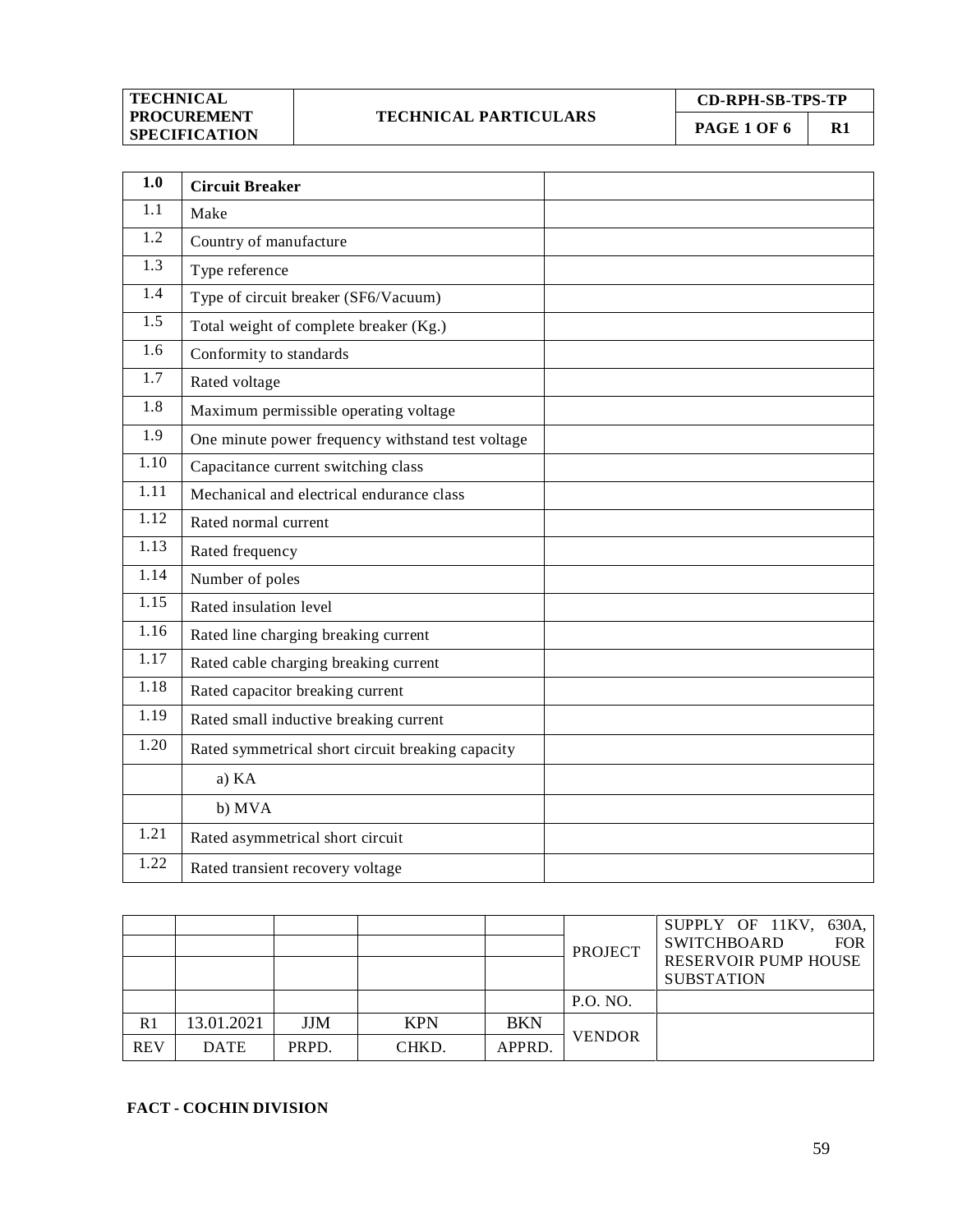#### **TECHNICAL PARTICULARS**

**CD-RPH-SB-TPS-TP**

**PAGE 2 OF 6 R1** 

| 1.23 | Rated making current (KA peak)                                                     |  |
|------|------------------------------------------------------------------------------------|--|
| 1.24 | Rated short time current                                                           |  |
|      | a) $1 \text{ sec}$                                                                 |  |
|      | b) $3 \text{ sec}$                                                                 |  |
| 1.25 | Rated duty cycle                                                                   |  |
| 1.26 | Opening time                                                                       |  |
| 1.27 | Closing time                                                                       |  |
| 1.28 | Total break time at rated short circuit capacity                                   |  |
| 1.29 | Arc duration                                                                       |  |
| 1.30 | Number of breaks per phase                                                         |  |
| 1.31 | Total length of break per phase                                                    |  |
| 1.32 | Type of main contacts                                                              |  |
| 1.33 | Type of arcing contacts                                                            |  |
| 1.34 | Type of arc control employed                                                       |  |
| 1.35 | Pole center to center distance                                                     |  |
| 1.36 | Number of aux. Contacts (NO+NC) (without<br>multiplying contactor)                 |  |
| 1.37 | Method of power closing offered                                                    |  |
| 1.38 | Normal voltage of the spring charging motor                                        |  |
| 1.39 | Power at normal voltage required<br>for spring<br>charging motor                   |  |
| 1.40 | Time taken to charge the spring completely by the<br>motor                         |  |
| 1.41 | Normal and minimum operating voltage of closing<br>mechanism                       |  |
| 1.42 | Power at normal voltage required for closing coil                                  |  |
| 1.43 | Power at normal voltage required for trip coil                                     |  |
| 1.44 | Normal and minimum voltage required for trip coil                                  |  |
| 1.45 | Closing coil voltage and power required to close the<br>breaker                    |  |
| 1.46 | Normal and minimum voltage required for operation<br>of solenoid closing mechanism |  |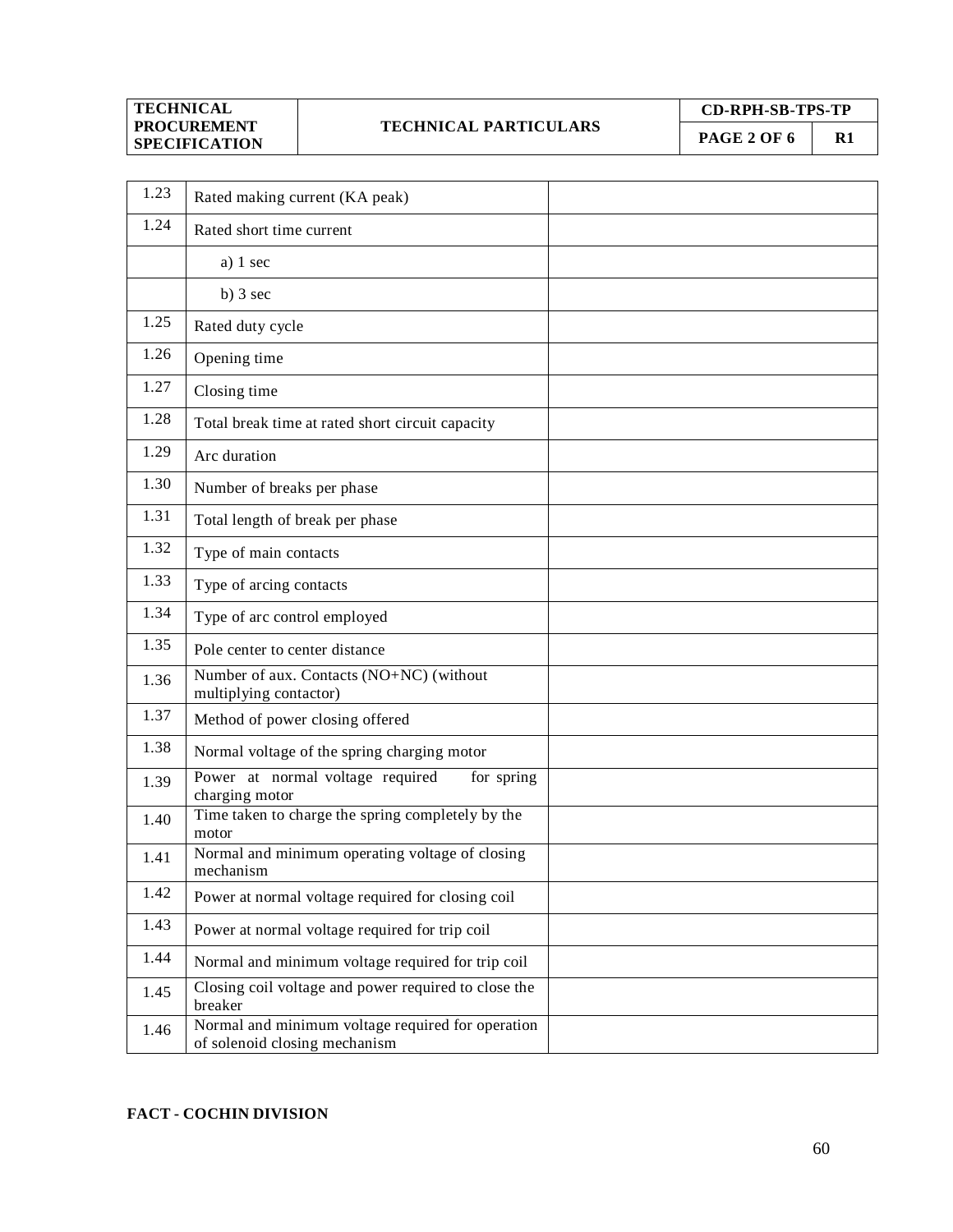## **TECHNICAL PARTICULARS**

**CD-RPH-SB-TPS-TP PAGE 3 OF 6 R1** 

| 1.47 | Current at normal voltage, required for solenoid<br>operation            |  |
|------|--------------------------------------------------------------------------|--|
| 1.48 | Short circuit type test certificate no. or report no.                    |  |
| 1.49 | <b>Bus bars</b>                                                          |  |
| 1.50 | Conformity to standards                                                  |  |
| 1.51 | Material and grade of bus bars                                           |  |
| 1.52 | Type of busbar covering                                                  |  |
| 1.53 | Continuous current rating                                                |  |
| 1.54 | Normal area (mm2)                                                        |  |
| 1.55 | Size of bus                                                              |  |
|      | a) Horizontal                                                            |  |
|      | b) Vertical                                                              |  |
| 1.56 | Colour coding                                                            |  |
| 1.57 | Type of insulation                                                       |  |
| 1.58 | Derating factor applied in view of PVC covering                          |  |
| 1.59 | Peak dynamic withstand capacity                                          |  |
| 1.60 | Rated short time current for 1 second                                    |  |
| 1.61 | Guaranteed temperature rise at rated current for bare<br>bus bars        |  |
| 1.62 | Details of bus bar supports                                              |  |
| 1.63 | Guaranteed temperature rise at rated current for PVC<br>covered bus bars |  |
| 1.64 | Whether short circuit type test certificates attached or<br>not          |  |
| 1.65 | Clearance of bus bars in air                                             |  |
|      | a) Phase to phase                                                        |  |
|      | b) Phase to earth                                                        |  |
| 2.0  | <b>Current transformers</b>                                              |  |
| 2.1  | Conformity to standards                                                  |  |
| 2.2  | Make                                                                     |  |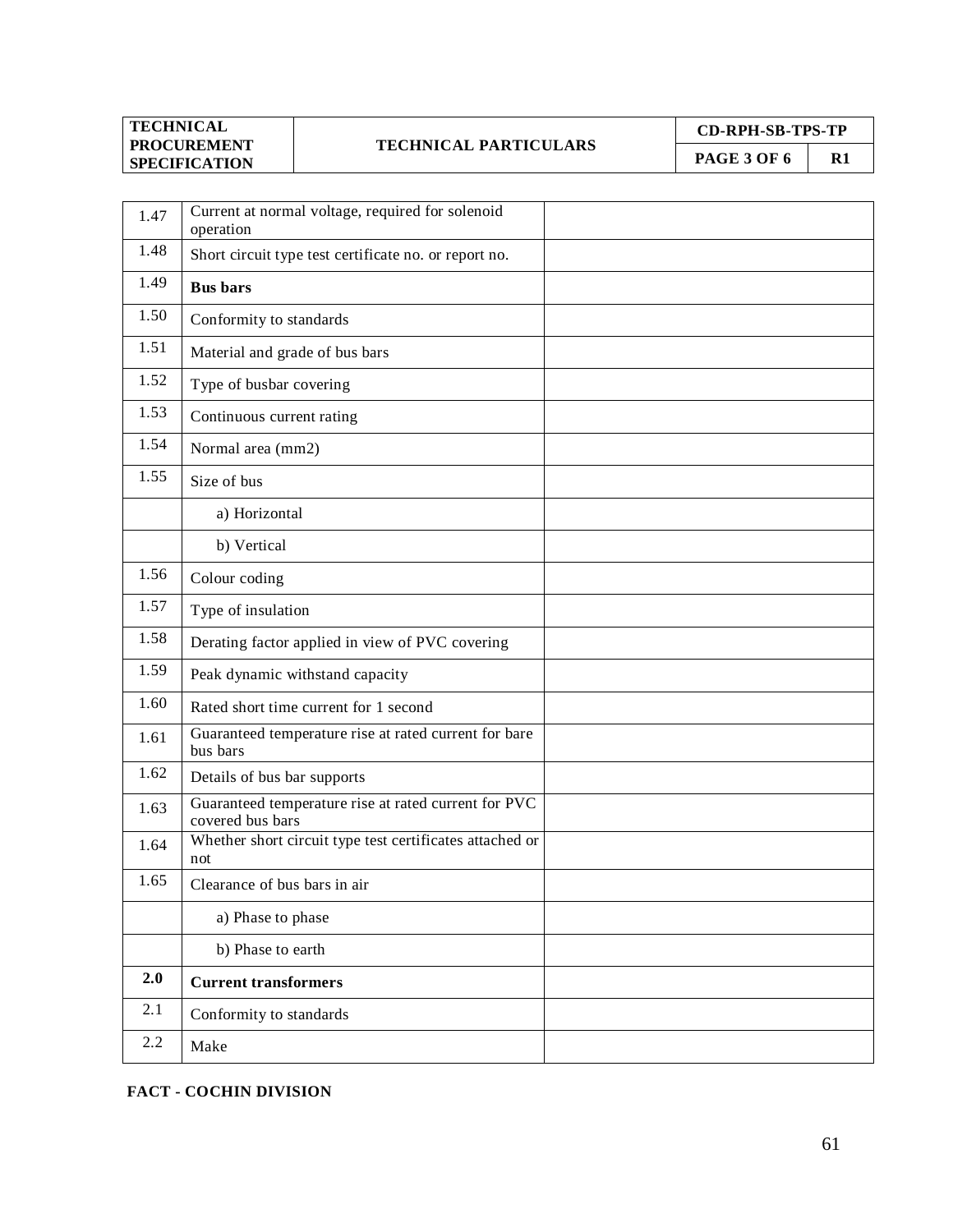## **TECHNICAL PARTICULARS**

**CD-RPH-SB-TPS-TP**

**PAGE 4 OF 6** R1

| 2.3  | Whether bar primary/wound                         |
|------|---------------------------------------------------|
| 2.4  | VA capacity                                       |
| 2.5  | <b>Insulation</b> class                           |
| 2.6  | Rated primary current                             |
| 2.7  | Rated secondary current                           |
| 2.8  | Epoxy resin cast or other type with details       |
| 2.9  | Class of accuracy for O/C & E/F protection        |
| 2.10 | Class of accuracy for metering                    |
| 2.11 | Short time current rating                         |
| 2.12 | Accuracy limit factor for protection class CTs    |
| 2.13 | Instrument security factor for metering CTs       |
| 2.14 | Guaranteed temperature rise at rated current      |
| 2.15 | One minute power frequency withstand test voltage |
| 2.16 | Impulse withstand test voltage                    |
| 2.17 | Thermal overload capacity                         |
| 3.0  | <b>Potential transformers</b>                     |
| 3.1  | Conformity to standards                           |
| 3.2  | Make of PT's                                      |
| 3.3  | Type                                              |
| 3.4  | Rated primary voltage                             |
| 3.5  | Rated secondary voltage                           |
| 3.6  | VA capacity                                       |
| 3.7  | Connection                                        |
| 3.8  | Class of accuracy                                 |
|      |                                                   |
| 3.9  | PTs connected to cable side or bus bar side       |
| 3.10 | One minute power frequency withstand test voltage |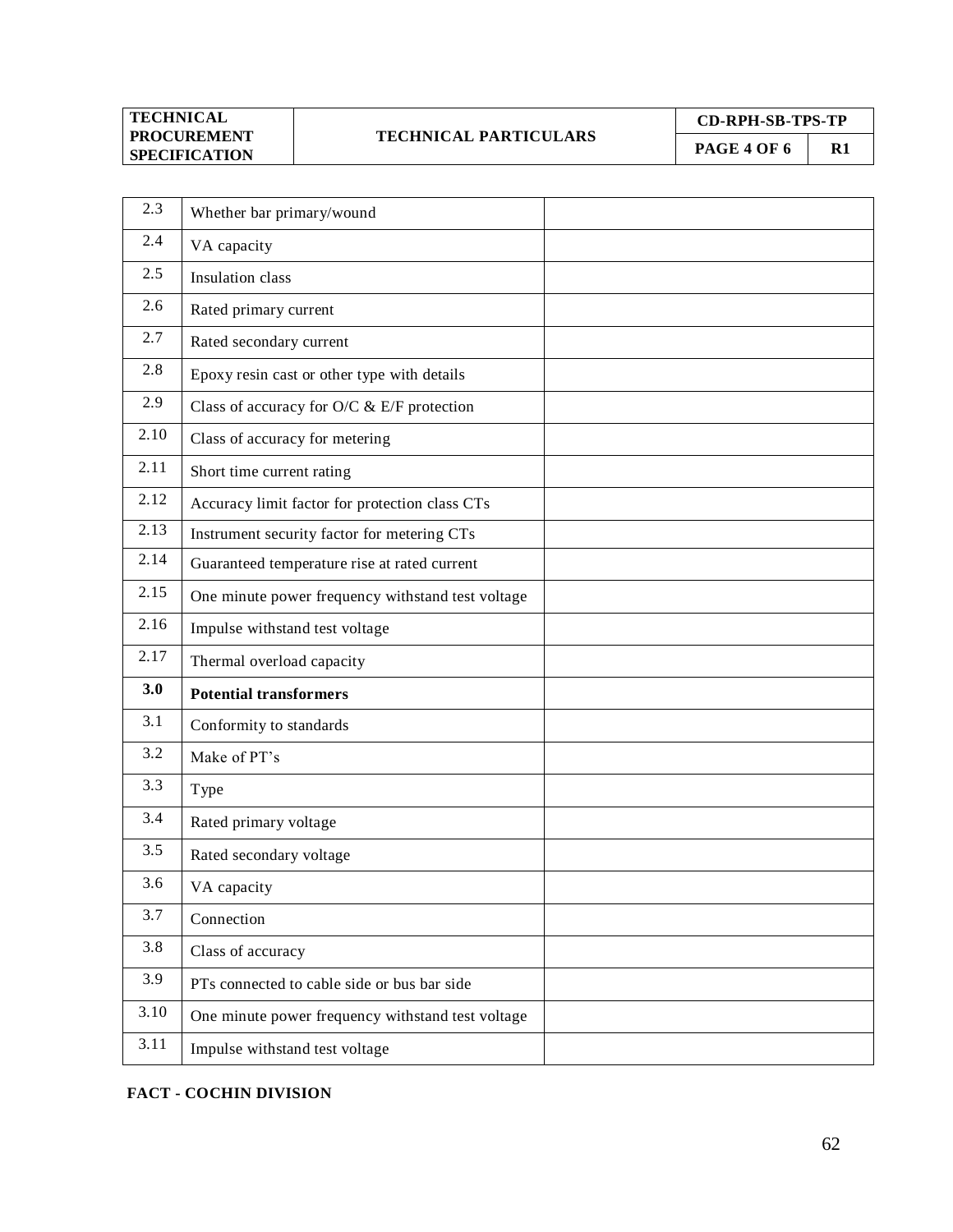## **TECHNICAL PARTICULARS**

**CD-RPH-SB-TPS-TP**

**PAGE 5 OF 6** R1

| 4.0 | <b>Protection Relays</b>                                                        |  |
|-----|---------------------------------------------------------------------------------|--|
| 4.1 | Conformity to standards                                                         |  |
| 4.2 | Make                                                                            |  |
| 4.3 | Withdrawal features provided or not                                             |  |
| 4.4 | Mounting: Flush / Projection                                                    |  |
| 5.0 | <b>Multi Function Meters</b>                                                    |  |
| 5.1 | Conformity to standards                                                         |  |
| 5.2 | Make                                                                            |  |
| 5.3 | Type                                                                            |  |
| 5.4 | Mounting: Flush / projection                                                    |  |
| 5.5 | Size of meters                                                                  |  |
| 5.6 | Class of accuracy                                                               |  |
| 6.0 | <b>Indication Lamps</b>                                                         |  |
| 6.1 | Conformity to standards                                                         |  |
| 6.2 | Make                                                                            |  |
| 6.3 | Type                                                                            |  |
| 6.4 | Watts rating at specified auxiliary voltage                                     |  |
| 7.0 | <b>Panel board</b>                                                              |  |
| 7.1 | Material & area of cross section of conductor<br>between                        |  |
|     | a) Busbars and circuit breaker/switch or switch<br>fuse (if any) of each rating |  |
|     | b) Switch and fuses of each rating (if any)                                     |  |
| 7.2 | Size & material of earth bus bar                                                |  |
| 7.3 | Thickness of panel doors (mm)                                                   |  |
| 7.4 | Thickness of load bearing members (mm)                                          |  |
| 7.5 | Thickness of base frame (mm)                                                    |  |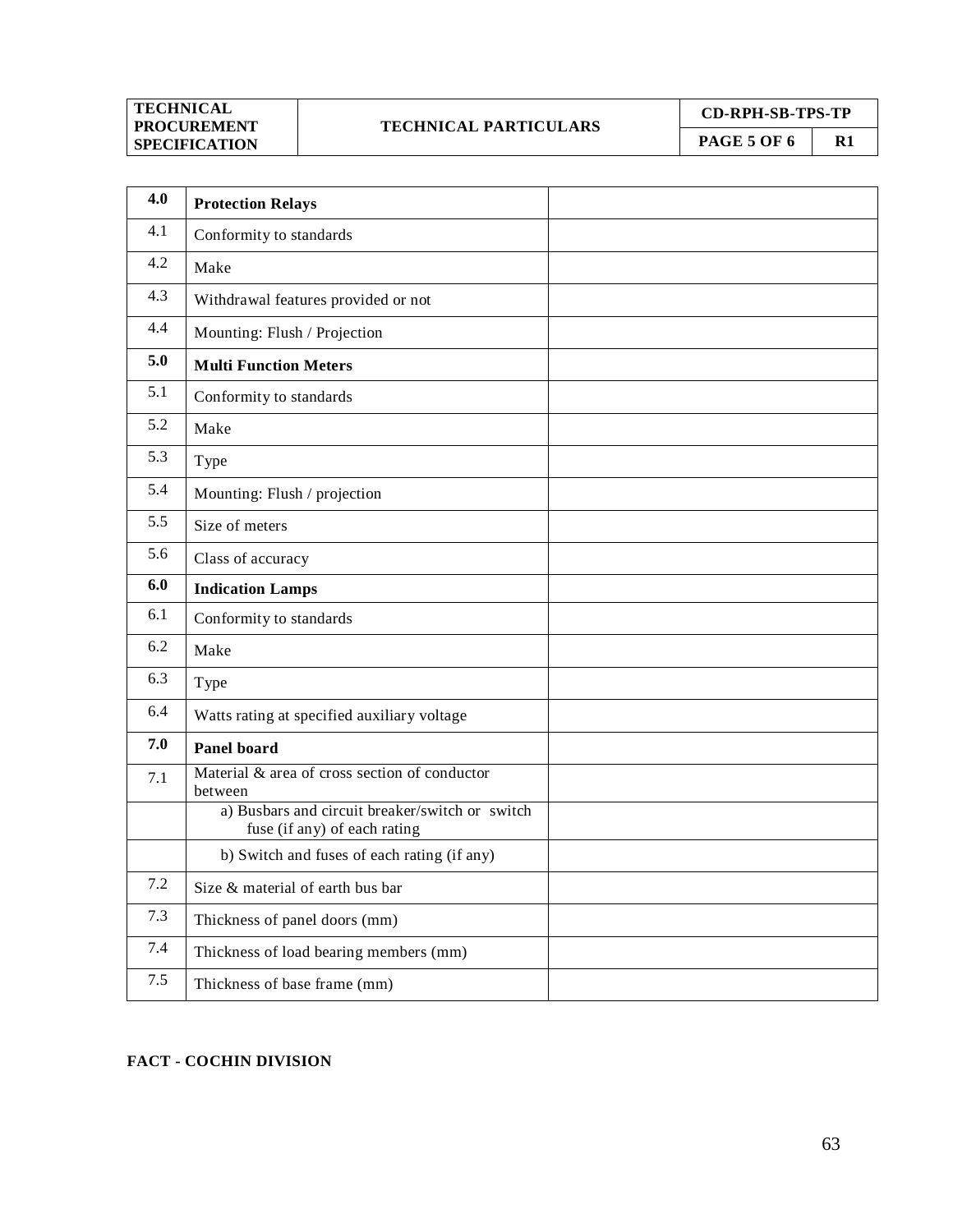#### **TECHNICAL PARTICULARS**

**CD-RPH-SB-TPS-TP PAGE 6 OF 6** | R1

| 7.6  | Weight of switchgear complete with CB (kg)                                                         |  |
|------|----------------------------------------------------------------------------------------------------|--|
| 7.7  | Weight of each switch board (kg). (Dynamic loading,<br>if any shall be furnished)                  |  |
| 7.8  | Shipping weight of the largest consignment and size                                                |  |
| 7.9  | Size of each panel $-WxDxH$                                                                        |  |
| 7.10 | Minimum distance required on the front side for<br>withdrawal of circuit breaker                   |  |
| 7.11 | Details of steps taken to render equipment dust,<br>damp and vermin-proof                          |  |
| 7.12 | Details of<br>anti-corrosive<br>make<br>treatment<br>to<br>equipment suitable for the environment  |  |
| 7.13 | Technical details / catalogues/ leaflets & type test<br>certificate of components / items enclosed |  |
| 7.14 | Rating details & technical particulars of HV fuses (if<br>any)                                     |  |
| 8.0  | <b>Special features of SF6 breakers</b>                                                            |  |
| 8.1  | Normal working pressure of SF6 gas                                                                 |  |
| 8.2  | Material of contacts                                                                               |  |
| 8.3  | Number of operation of breaker on fault before<br>changing hr SF6 bottle                           |  |
| 8.4  | Number of operation of breaker at rated current                                                    |  |
| 8.5  | Maximum and minimum pressure of SF6 for safe<br>operation                                          |  |
| 8.6  | Material of shutter/contact barrier                                                                |  |
| 8.7  | Guaranteed leakage of Sf6 gas/annum                                                                |  |
| 8.8  | Special features provided for the breaker panel                                                    |  |
|      |                                                                                                    |  |
|      |                                                                                                    |  |
|      |                                                                                                    |  |
|      |                                                                                                    |  |
|      |                                                                                                    |  |
|      |                                                                                                    |  |
|      |                                                                                                    |  |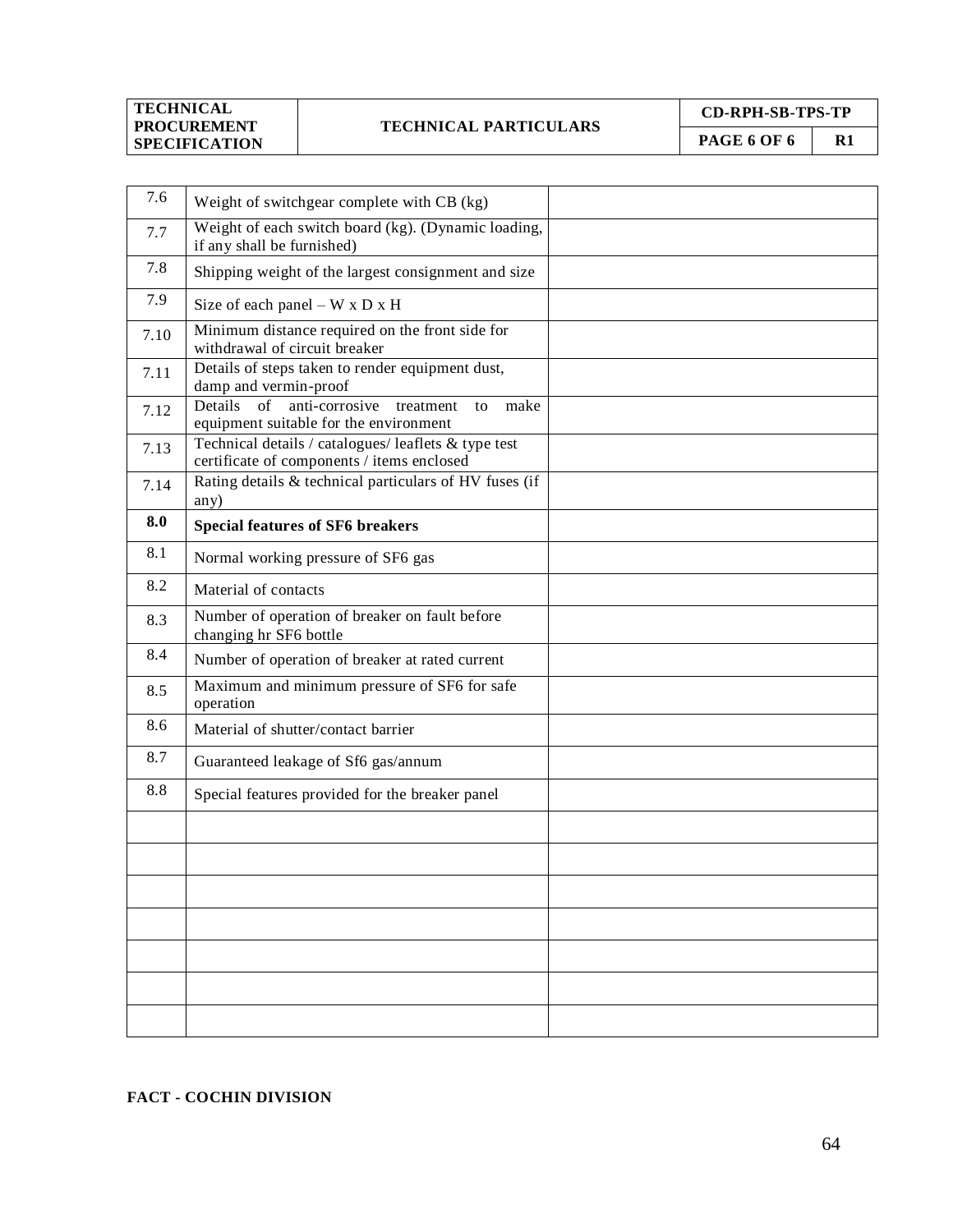## **SCOPE OF INSPECTION AND TESTS**

**CD-RPH-SB-TPS-SIT**

**PAGE 1 OF 2** | **R1** 

## TPS NO: CD-RPH-SB-TPS

## ITEM: 11KV, 7 PANEL SWITCHBOARD

The following inspection and test shall be conducted and records submitted.

| Sl.<br>No. | Description                                                                                                      | Ins./Test<br>Regd | Witness<br>Regd | Remarks                         |
|------------|------------------------------------------------------------------------------------------------------------------|-------------------|-----------------|---------------------------------|
| 1.0        | Physical verification for compliance with P.O.<br>specifications, scope of work, approved drawings,<br>BOM, etc. | Reqd              | Reqd            |                                 |
| 2.0        | Routine tests                                                                                                    |                   |                 |                                 |
| 2.1        | Power frequency voltage dry tests on main<br>circuits.                                                           | Regd              | Regd            |                                 |
| 2.2        | Voltage tests on control and auxiliary circuits.                                                                 | Reqd              | Reqd            |                                 |
| 2.3        | Measurement of the resistance of the main circuit.                                                               | Reqd              |                 | Test reports to<br>be furnished |
| 2.4        | Mechanical operation test                                                                                        | Reqd              | Reqd            |                                 |
| 2.5        | Tests of the auxiliary electrical devices.                                                                       | Reqd              |                 | Test reports to<br>be furnished |
| 2.6        | Verification of wiring                                                                                           | Regd              |                 | Test reports to<br>be furnished |
| 2.7        | Electrical operation test                                                                                        | Regd              | Reqd            |                                 |
| 2.8        | Megger test                                                                                                      | Reqd              | Reqd            |                                 |
| 2.9        | Safety interlocks and protection against electric<br>shock and short circuits.                                   | Reqd              |                 | Test reports to<br>be furnished |
| 2.10       | Verification of nameplate information & marking                                                                  | Reqd              | Reqd            |                                 |
| 2.11       | Separate testing of operating mechanism and other<br>accessories.                                                | Reqd              |                 | Test reports to<br>be furnished |
| 2.12       | Primary and secondary injection tests on panels<br>and protective gears.                                         | Regd              |                 | Test reports to<br>be furnished |
| 2.13       | High voltage tests on panels and protective gear.                                                                | Regd              | Regd            |                                 |
|            |                                                                                                                  |                   |                 |                                 |

|            | 13.01.2021 | <b>REV</b>         | JJM      | KPN            | BKN             |
|------------|------------|--------------------|----------|----------------|-----------------|
| REV<br>NO. | DATE       | <b>DESCRIPTION</b> | PREPARED | <b>CHECKED</b> | <b>APPROVED</b> |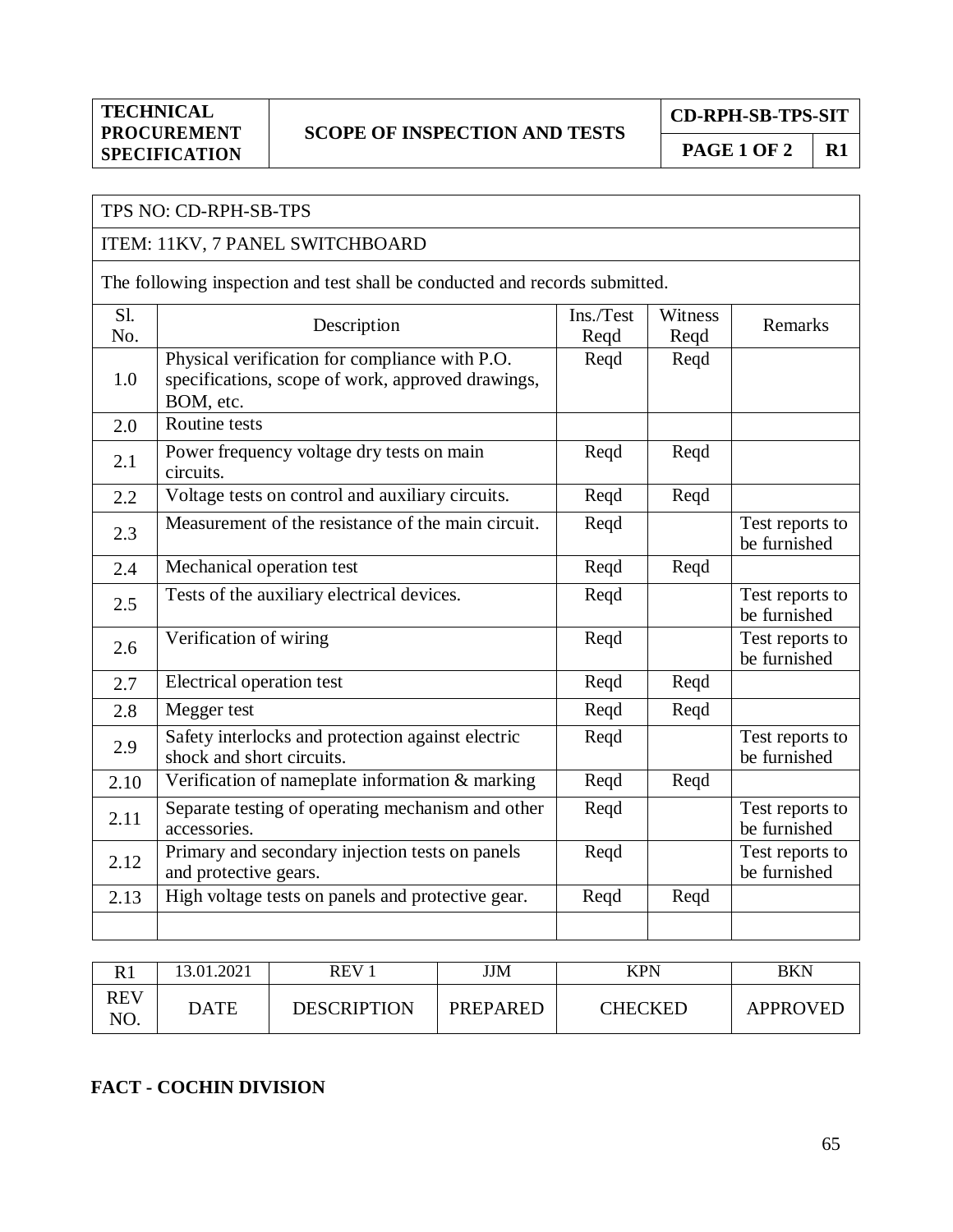## **SCOPE OF INSPECTION AND TESTS**

**CD-RPH-SB-TPS-SIT**

**PAGE 2 OF 2**  $\vert$  **R1** 

| Sl.<br>No. | Description                                                                                                                           | Ins./Test<br>Reqd | Witness<br>Reqd | Remarks                         |  |  |
|------------|---------------------------------------------------------------------------------------------------------------------------------------|-------------------|-----------------|---------------------------------|--|--|
| 2.14       | Proper functioning of mechanical and electrical<br>interlocks.                                                                        | Reqd              | Reqd            |                                 |  |  |
| 2.15       | Interchangeability of drawout breakers of the same<br>rating.                                                                         | Reqd              | Reqd            |                                 |  |  |
| 2.16       | Checking of mechanical work like surface finish,<br>movement and Proper engagement of<br>withdrawable breakers, fixing of doors, etc. | Reqd              | Reqd            |                                 |  |  |
| 2.17       | Verification of CT ratio and polarity of CTs.                                                                                         | Reqd              |                 | Test reports to<br>be furnished |  |  |
| 2.18       | Checking of protective earthing circuits                                                                                              | Reqd              | Reqd            |                                 |  |  |
| 3.0        | Tests at site                                                                                                                         |                   |                 |                                 |  |  |
| 3.1        | Pre-commissioning tests and commissioning tests<br>Reqd<br>Reqd                                                                       |                   |                 |                                 |  |  |
| 4.0        | Copy of type test certificates/reports of the following tests conducted on representative<br>functional unit to be furnished.         |                   |                 |                                 |  |  |
| 4.1        | Impulse voltage dry test.                                                                                                             |                   |                 |                                 |  |  |
| 4.2        | Power frequency voltage dry test.                                                                                                     |                   |                 |                                 |  |  |
| 4.3        | Temperature rise test.                                                                                                                |                   |                 |                                 |  |  |
| 4.4        | Verification of making and breaking capacity.                                                                                         |                   |                 |                                 |  |  |
| 4.5        | Verification of temperature limits and characteristics of relays.                                                                     |                   |                 |                                 |  |  |
| 4.6        | Short time current tests on main circuits.                                                                                            |                   |                 |                                 |  |  |
| 4.7        | Short time currents tests on earthing circuits.                                                                                       |                   |                 |                                 |  |  |
| 4.8        | Short circuit breaking and making capacity.                                                                                           |                   |                 |                                 |  |  |
| 4.9        | Short time rating of CB and switchboard.                                                                                              |                   |                 |                                 |  |  |
| 4.10       | Mechanical and electrical endurance test.                                                                                             |                   |                 |                                 |  |  |
| 4.11       | Internal arc withstand test                                                                                                           |                   |                 |                                 |  |  |
| 4.12       | Verification of dielectric properties                                                                                                 |                   |                 |                                 |  |  |
| 4.13       | Verification of degree of protection                                                                                                  |                   |                 |                                 |  |  |

| $\mathbf{D}$ 1    | 13.01.2021  | REV <sub>1</sub>   | JJM             | <b>KPN</b>     | BKN             |
|-------------------|-------------|--------------------|-----------------|----------------|-----------------|
| <b>REV</b><br>NO. | <b>DATE</b> | <b>DESCRIPTION</b> | <b>PREPARED</b> | <b>CHECKED</b> | <b>APPROVED</b> |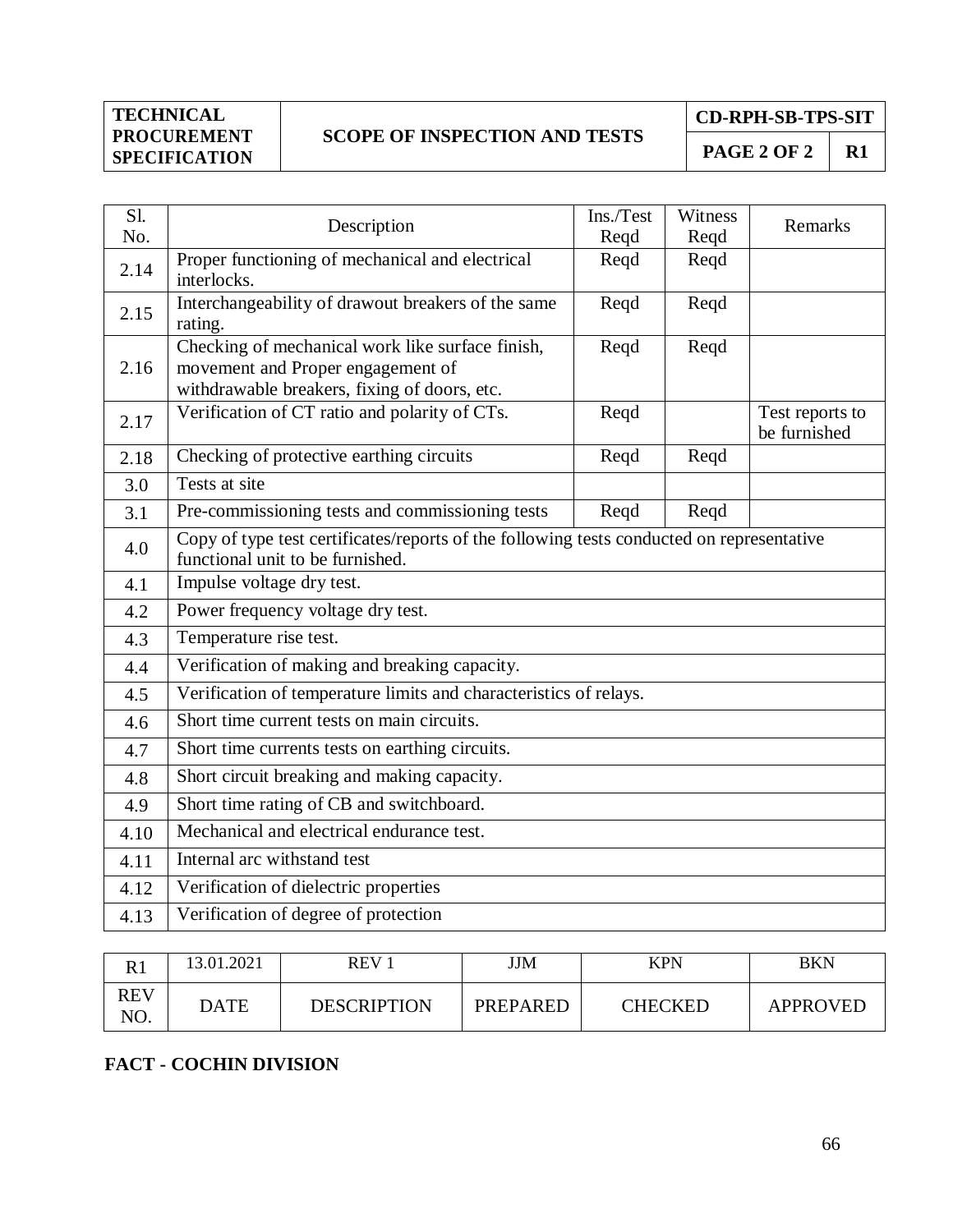| TECHNICAL            |
|----------------------|
| <b>PROCUREMENT</b>   |
| <b>SPECIFICATION</b> |

 $\Gamma$ 

**CD-RPH-SB-TPS-SL**

**PAGE 1 OF 1 R1**

٦

|         | TPS NO: CD-RPH-SB-TPS                                 |                                       |               |             |
|---------|-------------------------------------------------------|---------------------------------------|---------------|-------------|
| Sl. No. | Description                                           | Quantity                              | Unit<br>price | Total price |
| 1.0     | 11KV, 7 PANEL SWITCH BOARD SPARES                     |                                       |               |             |
| 1.1     | <b>Breaker Pole</b>                                   | 3 Nos.                                |               |             |
| 1.2     | PT secondary fuse                                     | $\overline{3}$ Nos                    |               |             |
| 1.3     | 11kV side PT fuse                                     | 3 Nos.                                |               |             |
| 1.4     | Breaker control switch                                | 2 Nos.                                |               |             |
| 1.5     | Closing coil                                          | 2 Nos.                                |               |             |
| 1.6     | Tripping coil                                         | 2 Nos.                                |               |             |
| 1.7     | Closing spring                                        | 1 No.                                 |               |             |
| 1.8     | Tripping spring                                       | $1$ No                                |               |             |
| 1.9     | Spring charging motor                                 | 1 No.                                 |               |             |
| 1.10    | Breaker rack-in handle                                | 1 No.                                 |               |             |
| 1.11    | Manual spring charging handle                         | 1 No.                                 |               |             |
| 1.12    | Bus support insulator (11kV)                          | 2 Nos. of<br>each rating              |               |             |
| 1.13    | <b>LED</b> Indication lamps                           | $\overline{3}$ Nos. of<br>each rating |               |             |
| 1.14    | Numerical feeder protection and control relay         | 1 No.                                 |               |             |
| 1.15    | Numerical transformer protection and control<br>relay | 1 No.                                 |               |             |
| 1.16    | Anti pumping relay                                    | 1 No.                                 |               |             |
| 1.17    | DC failure relay                                      | 1 No.                                 |               |             |
|         |                                                       |                                       |               |             |
|         |                                                       |                                       |               |             |
|         |                                                       |                                       |               |             |
|         |                                                       |                                       |               |             |
|         |                                                       |                                       |               |             |

| NΙ                | 13.01.2021  | REV         | JJM             | KPN            | BKN      |
|-------------------|-------------|-------------|-----------------|----------------|----------|
| <b>REV</b><br>NO. | <b>DATE</b> | DESCRIPTION | <b>PREPARED</b> | <b>THECKED</b> | APPROVED |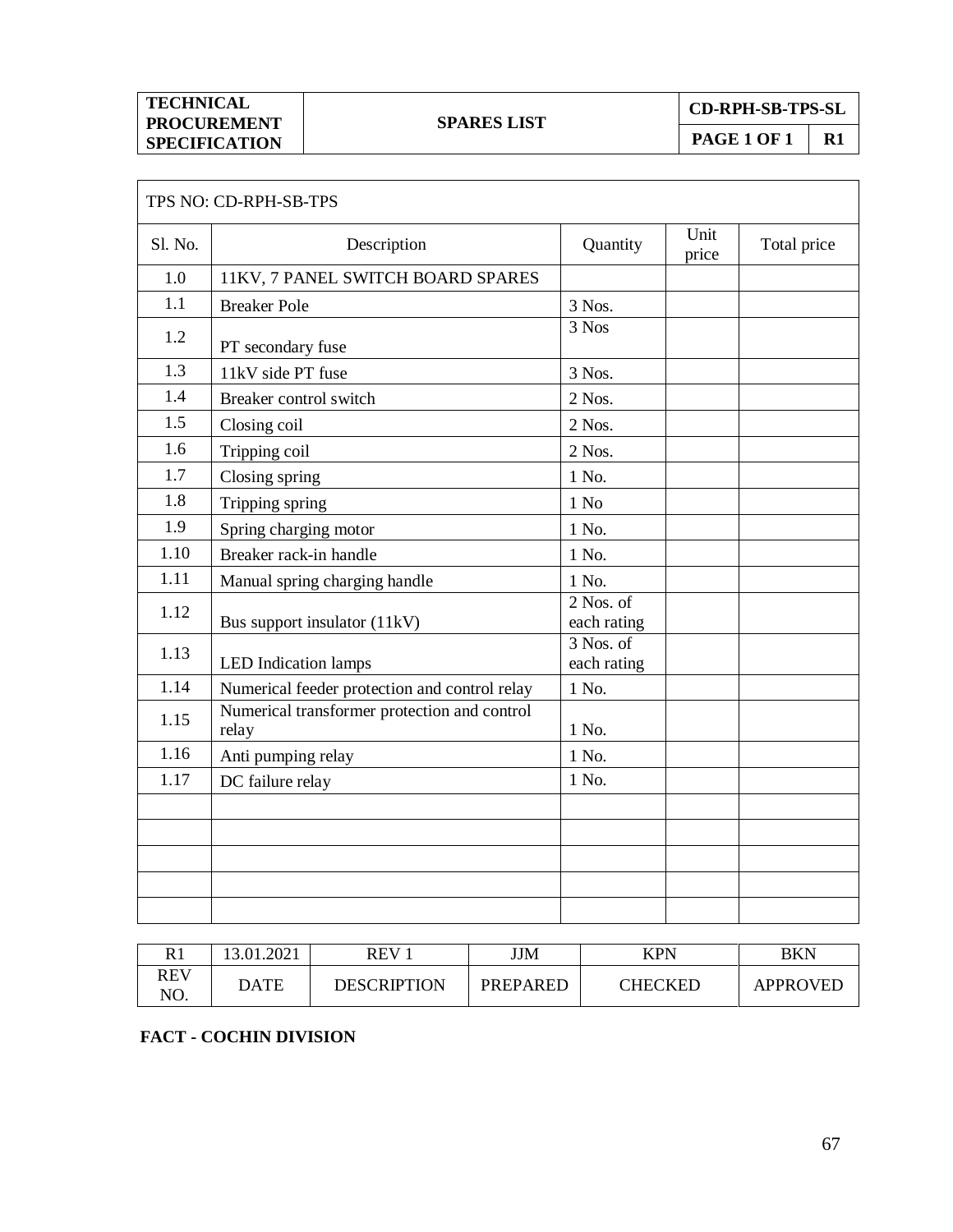**PAGE 1 OF 1 R1**

| <b>INSRUMENT TRANSFORMERS</b>                                                                             | <b>MULTI FUNCTION METER</b> |  |  |  |  |
|-----------------------------------------------------------------------------------------------------------|-----------------------------|--|--|--|--|
| <b>AUTOMATIC ELECTRIC</b>                                                                                 | <b>SCHNEIDER ELECTRIC</b>   |  |  |  |  |
| <b>PRAGATHI</b>                                                                                           | <b>SIEMENS</b>              |  |  |  |  |
| <b>SILKANS</b>                                                                                            | <b>ABB</b>                  |  |  |  |  |
| <b>SIEMENS</b>                                                                                            | <b>AUOTMATIC ELECTRIC</b>   |  |  |  |  |
| <b>ALSTOM /AREVA</b>                                                                                      | <b>RISHAB</b>               |  |  |  |  |
| <b>ABB</b>                                                                                                | <b>MECO</b>                 |  |  |  |  |
| <b>ECS</b>                                                                                                | <b>SELEC</b>                |  |  |  |  |
| <b>INTRANS</b>                                                                                            | <b>HRC FUSES</b>            |  |  |  |  |
| <b>KAPPA</b>                                                                                              | <b>SIEMENS</b>              |  |  |  |  |
| <b>SCHNEIDER ELECTRIC</b>                                                                                 | L&T                         |  |  |  |  |
| <b>PROTECTIVE RELAYS (NUMERICAL)</b>                                                                      | <b>HAVELLS</b>              |  |  |  |  |
| <b>ALSTOM/AREVA</b>                                                                                       | <b>ALSTOM</b>               |  |  |  |  |
| ABB                                                                                                       |                             |  |  |  |  |
| C & S                                                                                                     |                             |  |  |  |  |
| <b>SIEMENS</b>                                                                                            |                             |  |  |  |  |
| SCHNEIDER ELECTRIC GE                                                                                     |                             |  |  |  |  |
| <b>EASUN REYROLLE</b>                                                                                     |                             |  |  |  |  |
| <b>CONTROL &amp; SELECTOR SWITCHES</b>                                                                    |                             |  |  |  |  |
| <b>KAYCEE ALSTOM</b>                                                                                      |                             |  |  |  |  |
| <b>SULZER SIEMENS</b>                                                                                     |                             |  |  |  |  |
| <b>EASUN REYROLLE</b>                                                                                     |                             |  |  |  |  |
| <b>KHAITAN</b>                                                                                            |                             |  |  |  |  |
| <b>JYOTI</b>                                                                                              |                             |  |  |  |  |
| <b>ABB</b>                                                                                                |                             |  |  |  |  |
| L&T                                                                                                       |                             |  |  |  |  |
| <b>SCHNEIDER ELECTRIC</b>                                                                                 |                             |  |  |  |  |
| Note: Panel manufactures have a freedom for using their own type tested components and NABL lab certified |                             |  |  |  |  |
| components in offered panels.                                                                             |                             |  |  |  |  |
|                                                                                                           |                             |  |  |  |  |
|                                                                                                           |                             |  |  |  |  |
|                                                                                                           |                             |  |  |  |  |

| D 1<br>NΙ  | 13.01.2021 | REV                | JJM             | <b>KPN</b> | BKN      |
|------------|------------|--------------------|-----------------|------------|----------|
| REV<br>NO. | DATE       | <b>DESCRIPTION</b> | <b>PREPARED</b> | CHECKED    | APPROVED |

## **FACT - COCHIN DIVISION**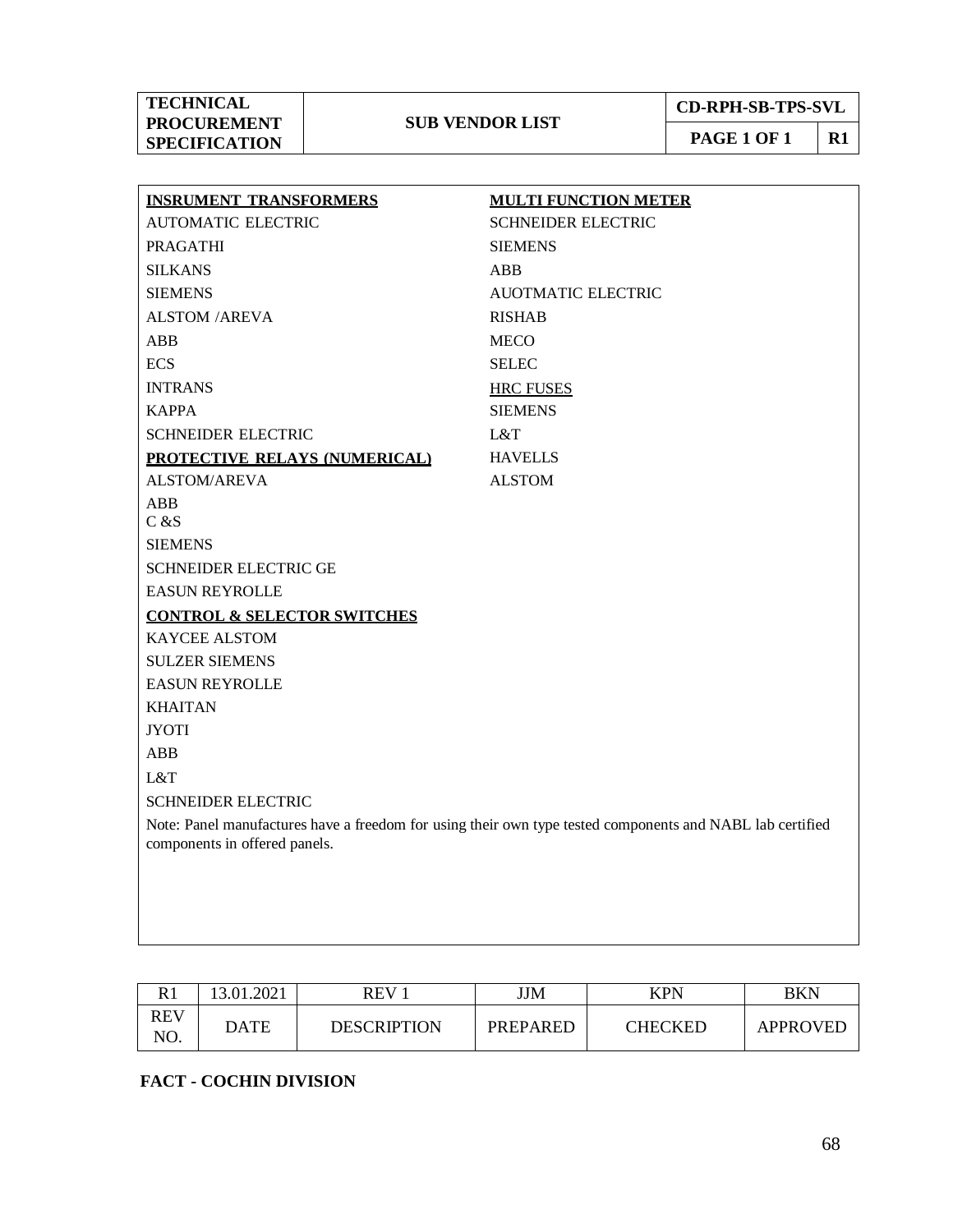**CD-RPH-SB-TPS-VE**

## TPS NO: CD-RPH-SB-TPS

Vendor shall furnish here a list of similar orders executed by him for reference.

| Sl.<br>no.      | Client | Description of order                   | Value of order<br>along with size $\&$<br>quantity | Month &<br>year of<br>supply | Name, Address,<br>Telephone, E-mail, Fax<br>of the contact person |  |
|-----------------|--------|----------------------------------------|----------------------------------------------------|------------------------------|-------------------------------------------------------------------|--|
| $\mathbf{1}$    |        |                                        |                                                    |                              |                                                                   |  |
| $\mathbf{2}$    |        |                                        |                                                    |                              |                                                                   |  |
| $\mathfrak{Z}$  |        |                                        |                                                    |                              |                                                                   |  |
| $\overline{4}$  |        |                                        |                                                    |                              |                                                                   |  |
| 5               |        |                                        |                                                    |                              |                                                                   |  |
| Name of Vendor: |        |                                        |                                                    |                              |                                                                   |  |
|                 |        |                                        |                                                    |                              |                                                                   |  |
|                 | Date:  | Name & Designation<br>Signature & Seal |                                                    |                              |                                                                   |  |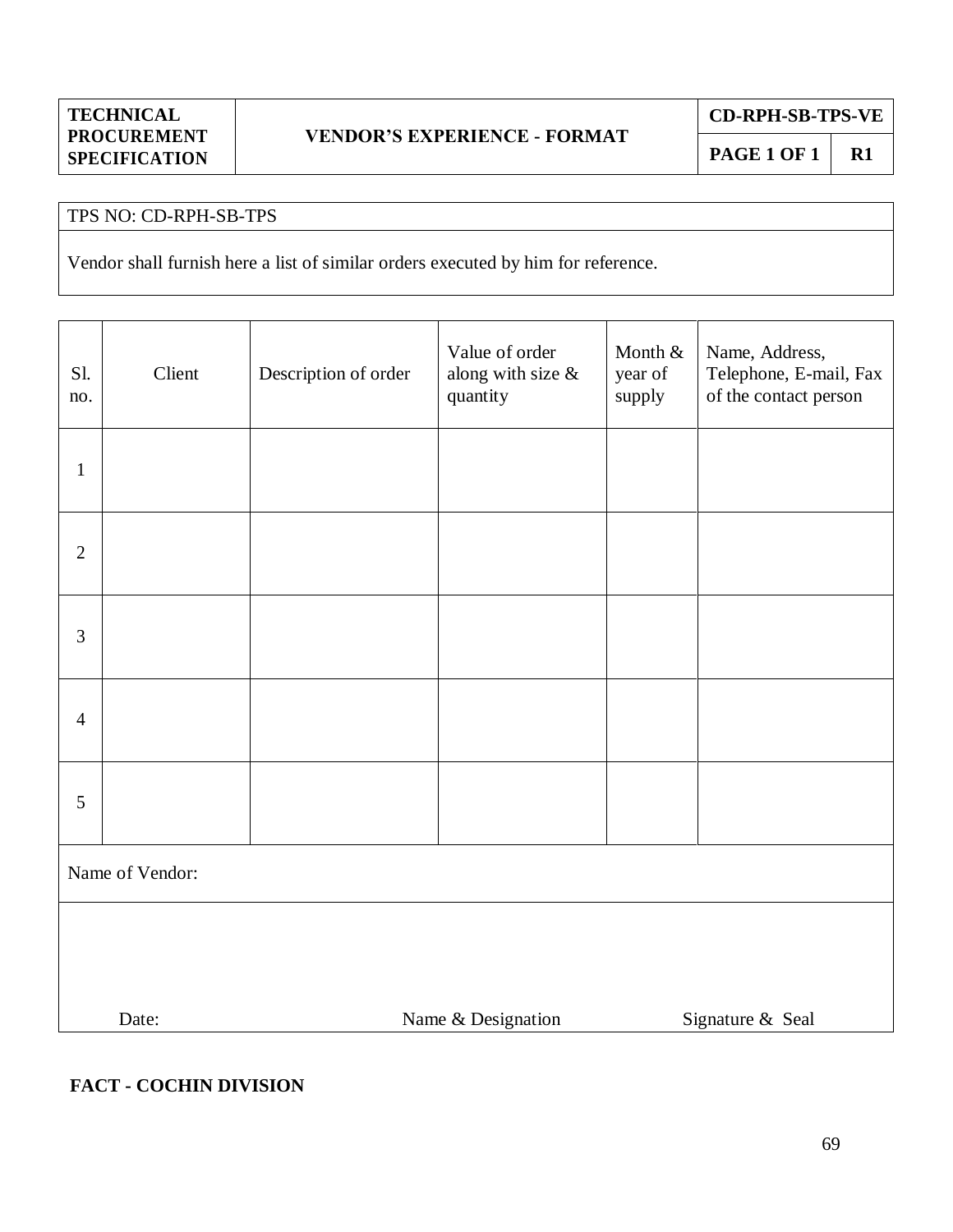| <b>RESERVOIR PUMP HOUSE</b> |
|-----------------------------|
| <b>SUBSTATION</b>           |

Τ

## **COMPLIANCE STATEMENT**

TPS No: CD-RPH-SB-TPS

We here by state that our Quotation No ……….……………….………….. is in full compliance with the documents issued against the Enquiry No ....................................................... except for the deviations listed below.

#### LIST OF DEVIATIONS

| Sl. No.         | Descri<br>ption |                    | Reasons for Deviation |
|-----------------|-----------------|--------------------|-----------------------|
|                 |                 |                    |                       |
|                 |                 |                    |                       |
|                 |                 |                    |                       |
|                 |                 |                    |                       |
|                 |                 |                    |                       |
|                 |                 |                    |                       |
|                 |                 |                    |                       |
|                 |                 |                    |                       |
|                 |                 |                    |                       |
|                 |                 |                    |                       |
|                 |                 |                    |                       |
|                 |                 |                    |                       |
|                 |                 |                    |                       |
|                 |                 |                    |                       |
|                 |                 |                    |                       |
|                 |                 |                    |                       |
| Name of Vendor: |                 |                    |                       |
|                 |                 |                    |                       |
| Date:           |                 | Name & Designation | Signature & Seal      |